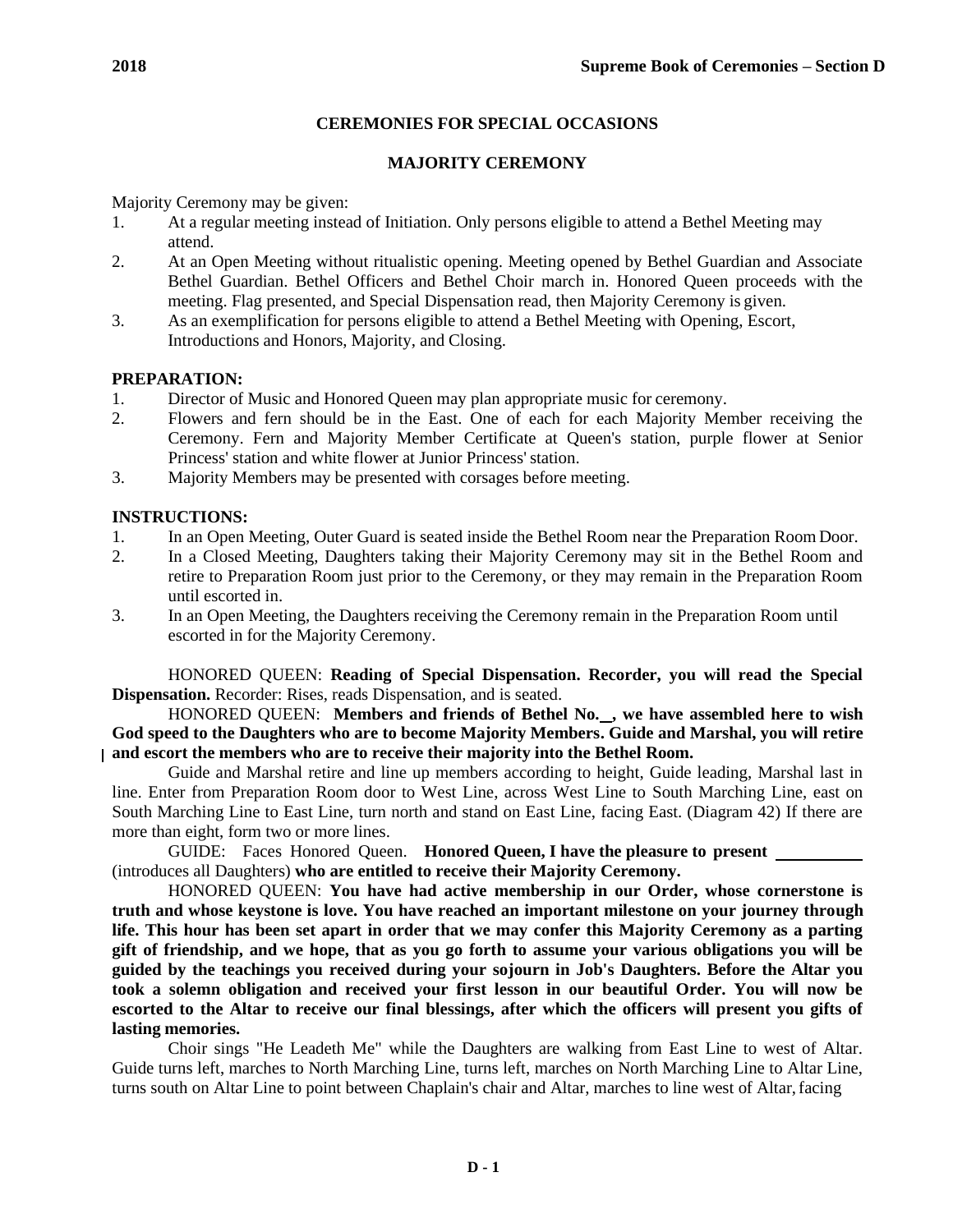East. Majority Members kneel. (Diagram 43)

HONORED QUEEN: **Chaplain, you will attend at the Altar.** Three raps of gavel (\*\*\*). Altar music.

CHAPLAIN: Opens Bible, if not already open. **Our Heavenly Father, we ask Your blessing upon our Bethel and those assembled here. We especially ask that wisdom and guidance may be given to the Daughters who are leaving our midst to enter upon a new field. May they practice in their daily lives the lessons they have learned in our beautiful Order. Bless our members and give us strength to continue in every good work so that we may grow and prosper. Amen.** Chaplain returns to station. One rap of gavel (\*). Guide leads Daughters around to east side of Altar, going between Altar and Treasurer's chair to position on east side of Altar, facing Messengers. (Diagram 44) Messengers use Initiation floor plan.

GUIDE: **First Messenger, have you a gift to offer these Daughters?**

FIRST MESSENGER: **The gift that I would offer is priceless and time only enhances its value. It is the gift of Friendship. To make new friends, we must possess virtues which others admire, and the quality of our friends will be measured by the standard of our own character. The higher our own ideals, the more excellent will be the virtues of our friends. May friendship contribute to your happiness and may you walk down through the years comforted and blessed with friends.**

GUIDE: **Second Messenger, have you a word for these Daughters?**

SECOND MESSENGER: **The word that I would give you is Honor. Character is not built in a day. Its foundation is laid early in life. Its chief element is honor. May you always have that fine sense of honor which demands justice to all and gives offense to none.**

GUIDE: **Third Messenger, what gift do you have to offer these Daughters?**

THIRD MESSENGER: **The gift I would give you is Truth. It is an attribute which anyone should cherish; it is the standard by which character is measured. Without this virtue, there is no confidence in friendship, or security in promises or oaths. In this Bethel we have learned many truths which should guide us and light our pathway through our lives.**

GUIDE: **Fourth Messenger, you will give these Daughters your message.**

FOURTH MESSENGER: **My message to you is one which enriches our lives. It is the spirit of Charity. The perfect gift is to give yourself; to have your heart go out in sympathetic kindness to every human being. Charity stored away in the heart sweetens all the daily acts of life. May you always be blessed with an understanding heart and be filled with the spirit of charity.**

GUIDE: **Fifth Messenger, what is your farewell gift to these Daughters?**

FIFTH MESSENGER: **With all the other gifts bestowed upon you, you would not be happy without the gift I have to offer. I give you the gift of Love. Love is a requirement of every human heart. We learn that love is the perpetual melody of humanity. Through doubt and despair, through delusion and wandering, we come at last to know that God is love. I would wish you love. May it enrich your life and broaden your vision until everyone with whom you come in contact will be blessed by knowing you. Guide, you will escort these Daughters to the East Line.** Guide turns right, marches to North Marching Line, turns east, marches to East Line, turns south on East Line to center of room, facing East. (Diagram 45)

GUIDE: **Recorder, what have you to say?**

RECORDER: **According to my book, you have a good record in our Bethel book, showing that you have been in good standing during the time you have had membership in our Bethel, and we are pleased to place your name on our Majority list.**

GUIDE: **Librarian, may we have a parting word from you?**

LIBRARIAN: **Upon our Altar lies the Book of Books. Within its pages you will find eternal life. Make it your constant guide in all things, so that you may ever be a true Daughter of Job, the "Fairest in all the Land".**

GUIDE: **Junior Custodian, the jewel in the Junior Princess' crown is white. Will you remind the Daughters of its message?**

JUNIOR CUSTODIAN: **White in all ages has been deemed an emblem of purity and a symbol of Joy. We wish you the joy of all good things and finally the greatest joy of all, that of work well done and a life well spent.**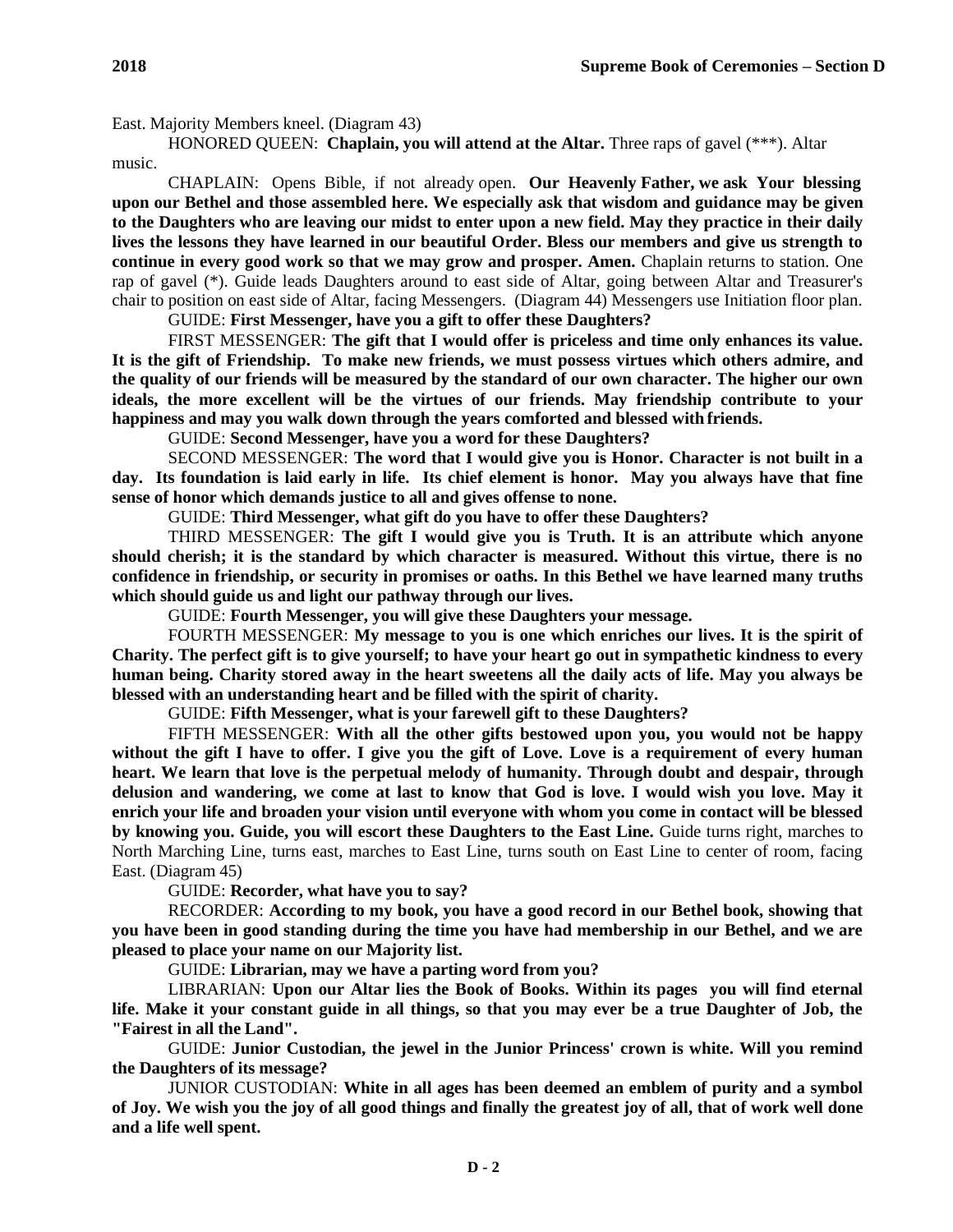GUIDE: **Senior Custodian, the jewel in the Senior Princess' crown is purple. Will you remind the Daughters of its message?**

SENIOR CUSTODIAN: **Purple is the emblematical color of our Order. It is the symbol of royalty. True royalty is founded in nobility of character, made up of virtuous habits and thoughts. Kindness, patience, thoughtfulness, willingness and many other little virtues are essential to noble character. May your character always merit the cloak of royal purple.** After Senior Custodian speaks, Marshal steps out in front of members, opposite the Flag and gives her tribute to Flag.

MARSHAL: **In the East stands our Country's Flag. Never falter in your allegiance, never waiver in your duty as a citizen; but by your loyalty, devotion and your staunch support, may it ever be unfurled to the breeze, the most beautiful flag the sun ever shone upon.** On the word "flag", turn slightly, and with arm outstretched points to the flag.

GUIDE: **Honored Queen, these Daughters have heard the good words and wishes of our Messengers and Officers, and I now present them to you.**

HONORED QUEEN: **Junior Princess, have you a word of greeting for these Daughters?**

JUNIOR PRINCESS: **May you always remember the lessons taught in Job's Daughters. I represent Jemima one of Job's three daughters. May purity and truth remain faithful to your every thought, word and act. I give you the white flower, an emblem of purity.** Descends dais and gives each a white flower and returns to station.

HONORED QUEEN: **Senior Princess, what do you have to offer our Daughters as a parting gift?**

SENIOR PRINCESS: **As I represent Kezia the second daughter of Job, may the emblem of this epoch which represents prayer, be a constant reminder of Job's great faith in God. I present you this purple flower, representing royalty and power.** Descends dais and gives purple flower and returns to station.

HONORED QUEEN: **As Honored Queen, I represent Keren Happuch, the third daughter of Job. The emblem of the Third Epoch means plenty or abundance. After Job's tribulations, God rewarded him with great riches and a long life of happiness. May you share abundantly in life's richest blessings. This ceremony marks a new epoch in your life. May the gifts of Friendship, Honor, Truth, Charity, and Love, be the watchwords of your lives and the lessons and experiences in Job's** 

**Daughters render you valuable service. Your obligation does not cease with your activities in the**  Bethel but should be observed forever. We hope that your interest in the Bethel will continue and it **will be a pleasure to have you with us as often as opportunity will permit. This sprig of green represents immortality and signifies that the pledge between us is everlasting. Once parting, we may never meet again, but let us have forever more one watchword: "Mizpah, may the Lord keep watch between me and thee, while we are absent, one from the other."** Descend dais and gives the sprig offern.

**I now present you with your Majority Member Certificate, which we hope you will cherish among your treasures.** Reads name and hands each one a certificate.

**You will face west.** Honored Queen returns to station and requests all to give them a hearty welcome.

HONORED QUEEN: **Guide and Marshal, you will escort the Daughters to the seats reserved for them.** If seated on south side of room, Guide and Marshal return to stations together. (Diagram 46) Choir may sing any appropriate number. Suggested songs:

"Through the Years" - Vincent Youmans - Miller Publishers, N.Y.

"Friend of Mine" - Weatherby

"Memories" - Openshaw

"Bless Be the Tie That Binds" - Hymn

"God Be with You Til We Meet Again" - Hymn

Honored Queen may call upon one of the Majority Members for remarks. Ask someone beforehand to say a few words on behalf of the class, so they can be prepared.

If an exemplification, call on presiding officer of the Order, and if at a Bethel Meeting, call on the Bethel Guardian and Associate Bethel Guardian for remarks. Make any necessary arrangements.

HONORED QUEEN: **Closing. Chaplain, you will attend at the Altar.** Three raps of gavel (\*\*\*).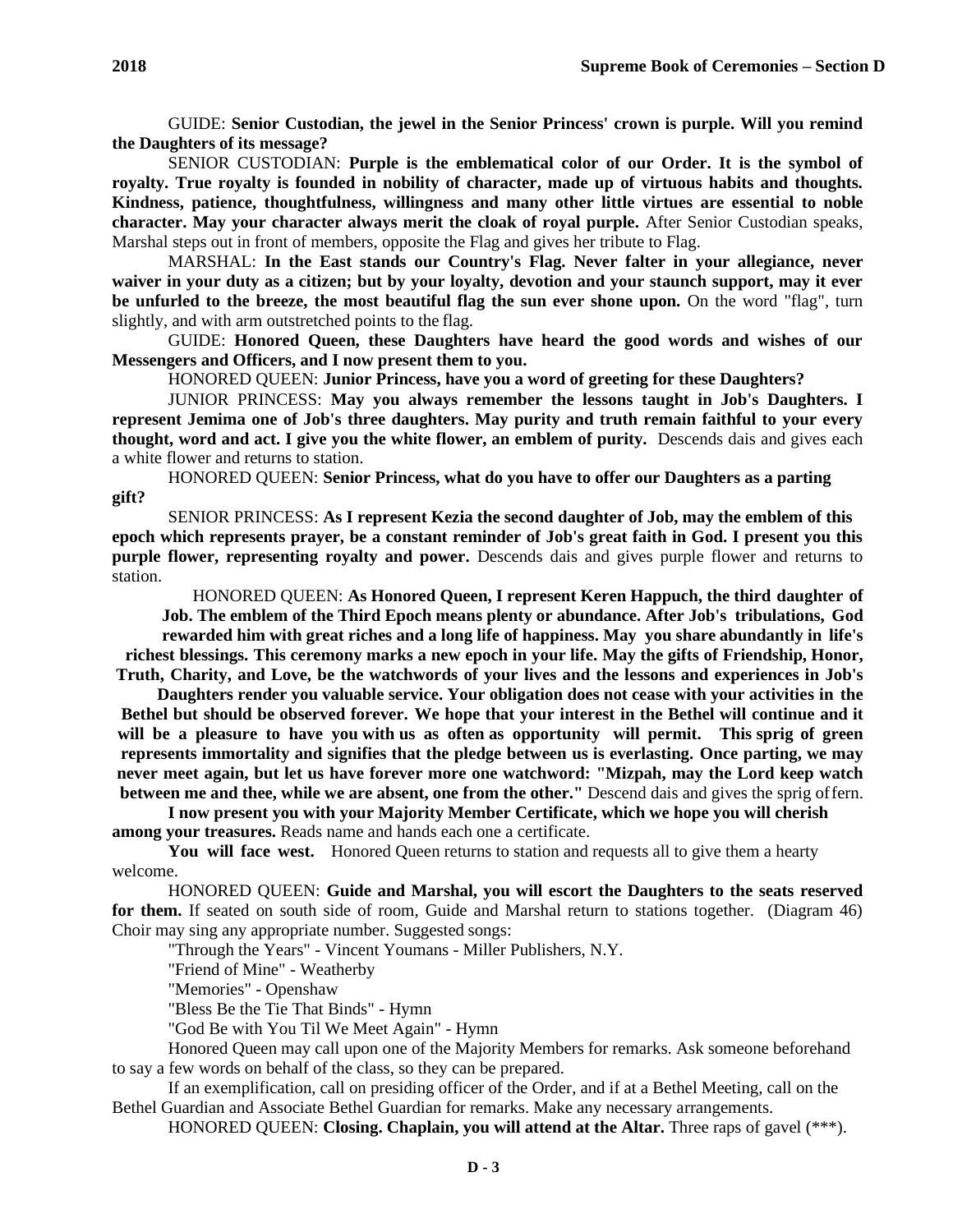Altar music. Use Closing Ceremony as per Ritual. For Open Meeting use the following Prayer:

CHAPLAIN: **Oh, Lord, be Thou our guardian on high, be there to counsel us, to keep us free from fear. Be with us as we part on our various ways. Guide and protect each one here assembled. Help us to help each other and, may we practice in our daily lives the trustful faith of Job. Bless our leaders, our parents and those near and dear to us. In Your name, Amen.** Chaplain closes Bible, returns to station.

HONORED QUEEN: **All present, except the Officers, Bethel Choir, Bethel Guardian and Associate Bethel Guardian will please be seated until the Officers and Bethel Choir have retired.**

Bethel Guardian and Associate Bethel Guardian ascend dais as per Ritual. If Majority Members are invited to witness the Closing Formation, the Bethel Guardian ascends the dais. As soon as the Officers have left the East Line, the Associate Bethel Guardian conducts the Majority Members to a position one step east of the East Line to view the Closing Formation.

BETHEL GUARDIAN: **This concludes our Majority Ceremony.** One rap of gavel (\*). Officers follow same procedure for greeting new members, following an Initiation meeting.

### **OBLIGATION CEREMONY**

#### **CLOSED MEETING:**

Regular Bethel set-up. Opening as for regular meeting. After opening charges and the Bethel declared open, Honored Queen says:

HONORED QUEEN: **Job's Daughters International provides an obligation which is a precept for guidance as we journey through life... and a goal with which to measure our attainments. Our organization is judged by the manner in which its members exemplify their sacred promise. If we live it with sincerity and truth, ever striving to attain perfection in its ideals or fraternity, then the name of Job's Daughters is exalted and glorified.**

**In taking our obligation, we make a solemn pledge, not only to God, but to our better selves. Let us always bear in mind that each Daughter is a living symbol of these exalted principles and should conduct herself in such a manner that will reflect credit to our beautiful Order.**

**Will the members taking the Obligation please rise and step to the sidelines?**

**Guide and Marshal, you will cause the members on the sidelines and Bethel Choir to form a circle around the Altar.** All Officers and Daughters step toward Altar to form circle; making room for each girl. Honored Queen at center in East with a Princess on each side, Guide and Marshal in center at West. Circle may be inside or outside the Messengers' chairs depending on the number of Daughters present. When all are in formation, Musician plays "Holy, Holy, Holy" for Chaplain to go to Altar. When Chaplain is at Altar, all kneel as Chaplain kneels. (Diagram 47)

HONORED QUEEN: **Daughters, you will repeat the Obligation.** Proficiency Lesson No. 1. While Chaplain and Daughters are still kneeling, all sing "Lord, Have Mercy Upon Us". Musician plays chord for all to rise. Music for Chaplain to return to station. All Officers and members return to their seats. One rap of gavel (\*).

FIRST MESSENGER: Rises and stands in front of chair. **As I knelt before the Altar and renewed my sacred vow, to love the Lord, my God, with all my heart, it was seemingly more impressive than ever, somehow giving me true faith that naught can dismay and giving me God's love, to lead the way.**

SECOND MESSENGER: Rises and stands in front of chair. **I vow to be true and justly do all in my power and with all my might, to uphold the laws of my Country and be ever mindful of its Flag, that I will never falter in pledging allegiance to the greatest emblem in all the land. The red, the white, and the blue, waving to bid us, be brave, pure and true.** Appropriate words may be substituted for flags of other countries.

THIRD MESSENGER: Rises and stands in front of chair. **To honor my parents and guardians in thought, word and deed, for God says "honor thy father and mother" and these words I heed, for if I accept His way, His commandments I must always obey.**

FOURTH MESSENGER: Rises and stands in front of chair. **In observing the rules of Job's**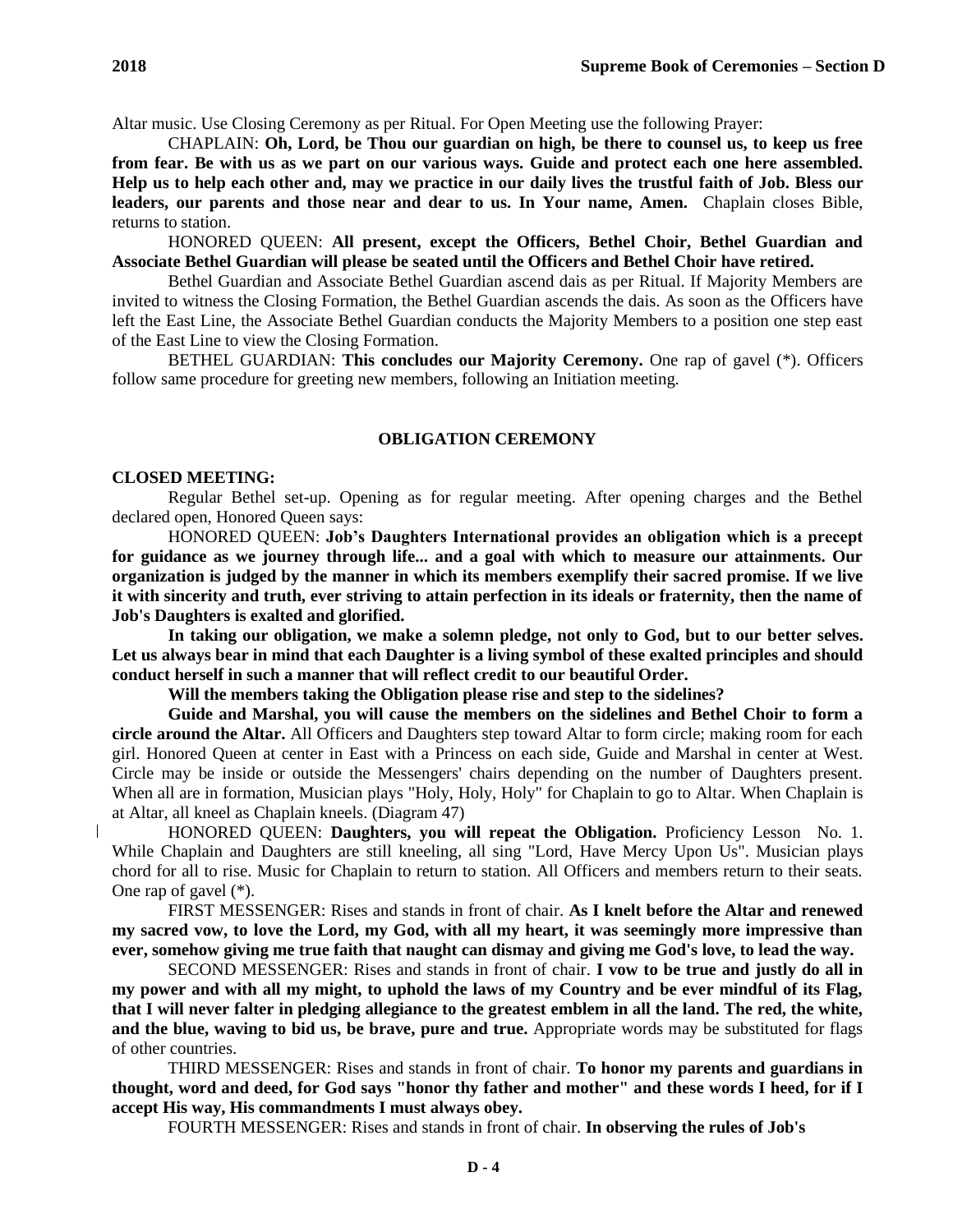**Daughters, I vowed I would never stray from the laws so binding to our Bethel in every little way. For these stern laws which bid us know, we must progress, not backwards go.**

FIFTH MESSENGER: Rises and stands in front of chair. **Commend me to the friend that protects my name and does not permit another by impure act, to cast a stain; commend me to that generous heart, whose friendship does not fade away but reflects virtue, majestic, like the sun at the close of a beautiful day.**

MARSHAL: Rises and stands in front of chair. **We are building, day by day; the deeds we do will reflect on our character, so let us build strong, for we are Job's Daughterstrue.**

GUIDE: Rises and stands in front of chair. **We are beginning our journey of life, guided by the lessons here taught to hold high our aim and name, that we will be a credit to ourselves and to our beautiful Order.**

JUNIOR PRINCESS: Rises and stands in front of chair. **Nothing is gained without effort, so whatever we do, let us do it with earnestness of purpose and fixing our eyes on the mountain top, with patience and steadfast perseverance, we will attain success.**

SENIOR PRINCESS: Rises and stands in front of chair. **Each one must stand in the court of life and pass through the hour of trial. We shall be tested by the rules of strife and tried for our selfdenial. So, let us keep our faith in God above, meet trouble and swiftly rout it, for faith is the strength of the soul inside and you must never doubt it.**

HONORED QUEEN: At station, standing. **Let us join fast to these lessons of life, beautiful, impressive and true; being gracious, upright, remaining steadfast always and your reward will come to you. Value friendship keep the faith, act with honor - and we will be known throughout the land as "True Daughters of Job".**

All Daughters sing - "Behold, We are the Daughters of Job"

HONORED QUEEN: **Let us unite in prayer. Chaplain, you will attend at the Altar.** Three raps of gavel (\*\*\*). Daughters sing "Holy, Holy, Holy" for Chaplain to go to Altar and return.

CHAPLAIN: **Our Father, who art in Heaven, renew in our hearts this Obligation to each other and to You. Help us to practice it in our lives and to teach it in the true spirit. Help us each day to do something for the good of mankind and for Your honor and glory. For Your name's sake. Amen.**  Chaplain returns to station. One rap of gavel (\*).

HONORED QUEEN: **This concludes our Obligation Ceremony.** One rap of gavel (\*). Proceed with closing as per Ritual.

### **MOTHER MICK CEREMONIES**

#### **MEMORIAL FOR MOTHER MICK**

**FORMATION:** The Honored Queen and Princesses march to Altar and take positions on west, south and north. They each give their message. The Chaplain then takes her position on the east side of Altar for prayer. After prayer and while the four girls are kneeling, a special song may be sung. After the song, the Daughters rise and return to their stations.

HONORED QUEEN: **It is fitting that we pause at this time to pay special tribute to our beloved Founder, Mrs. Ethel T. Wead Mick. The memory of someone dear, however long apart, is like a soothing melody that lingers in the heart.**

**Life seems a perpetual succession of events, to which man submits. The wheels of fate turn sometimes so rapidly that we can scarcely distinguish the interval between one revolution and another, or the link between yesterday and today. Great things have small beginnings; a tiny seed becomes a tree, and drops of water made a sea, 'tis the great souls that serve us and today we have monuments erected, to perpetuate the memory of those who have gone before, but the costliest monument, the most beautiful memorials, cannot surpass the grandeur, the memory of a life, patterned after Divine teachings.**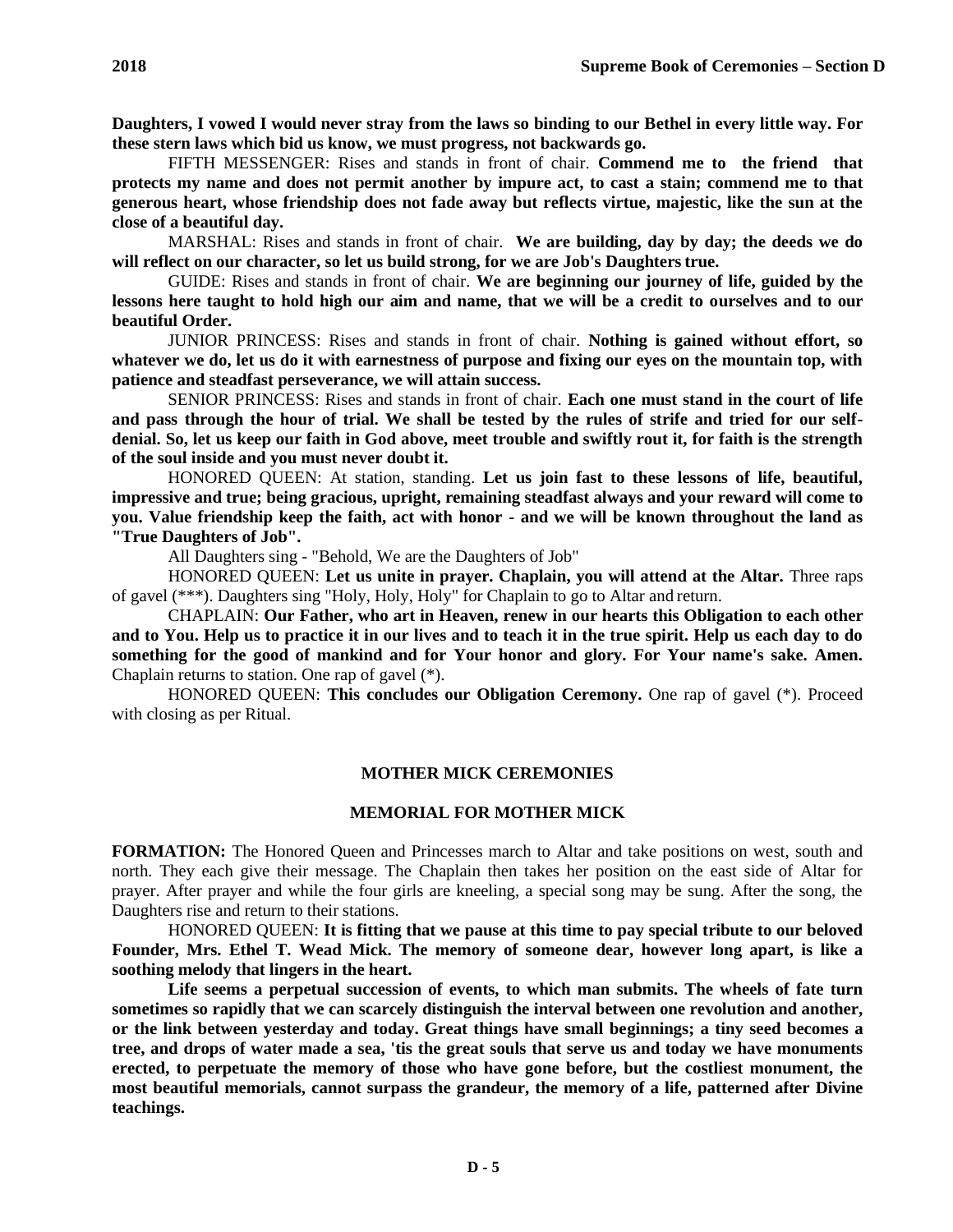SENIOR PRINCESS: **The first and strongest impressions are borrowed from the mighty scene, that is opened to the pioneers of any project, any project requires work, which should be a joy, particularly when in the length of its being a labor of love.**

**Nothing great is lightly won, nothing won is lost, every good deed, nobly done, will repay the cost.**

**It has been said that a woman who created and sustains a home and under whose guidance children grow up to be strong men and women is a creator, second only to God.**

JUNIOR PRINCESS: **In the early 1920's such a woman creator among us, envisioned and directed the motivation of an organization of teen-age girls related to Master Masons. Truly, this highly esteemed woman of great spiritual force, spent the following thirty-seven years of her life giving countless time and services toward its enhancement. There is no greater nor more honorable career in all the world than that of training the Youth. Thus Ethel T. Wead Mick, Founder of Job's Daughters International, through her loyalty of purpose and devotion to her "Buds of Promise", has influenced the lives of all who knew and loved her, and although she has left these earthly pursuits she has left with us the memory of a beautiful life, dedicated to youth, country, and God.**

HONORED QUEEN: **And so - as we journey on our way, day to day, let our deeds be pure and noble. May our lives be not in vain, so that when the links are welded, complete again will be the chain.**

**Our Chaplain will attend at the Altar. Daughters, please rise.**

CHAPLAIN: **Teach us, dear God, to be fair and do good. Thank you for our Founder, and those who have followed after, working to continue our wonderful Order and making Mother Mick's dream come true. Amen.**

## **A TRIBUTE TO OUR FOUNDER**

HONORED QUEEN: **We have set aside this time to pay special tribute to our late Founder. Would the Daughter who is to act as Narrator for this ceremony please rise?** Daughter rises and steps to the sidelines. **Guide and Marshal, you will escort our Narrator to the East.**

Honored Queen introduces Narrator and hands her the gavel. Two raps of gavel (\*\*). The Officers slowly march to the East Line and form a triangle east of the Altar. (Diagram 48) The lights should be dimmed.

NARRATOR: **In a garden of richest soil, long ago, were planted some seeds, which in later years were to blossom forth into delicate flowers.**

**The garden was our Order dear, and the person who planted them was our founder, Mrs. Ethel T. Wead Mick. The plants were the Bethels dotted here and there around the world. Her garden grew and grew, and at last, she had her wish come true. She had founded a beautiful Order to which any girl would be proud to belong. Now Mother Mick has entered the eternal garden on high, and we know that God is looking after her.**

When Narrator concludes this short speech, Daughters should be in position in triangle east of Altar. Suitable hymn should be sung here. Suggestion: "Abide With Me." A chord is given as the song begins for all Officers to kneel.

NARRATOR: **A good many years have passed, since God your hand did take and lead you to His home on high where peace will always be. Sadly, missed you will ever be, by your Daughters fair and true, your memory they will cherish for they loved you so.**

HONORED QUEEN: **Our work is always done in memory of our founder, adored, loved, cherished and respected by those who can truly say** All Daughters together: **We are surely the "Fairest in the Land."** Three raps of gavel (\*\*\*).

NARRATOR: **Please join me in the Lord's Prayer.** It is acceptable to have someone sing the Lord's Prayer. One rap of gavel (\*). Officers return to their stations and remain standing. When all are in position, the Narrator continues.

NARRATOR: **This concludes our tribute.** One rap of gavel (\*). Narrator returns gavel to the Honored Queen.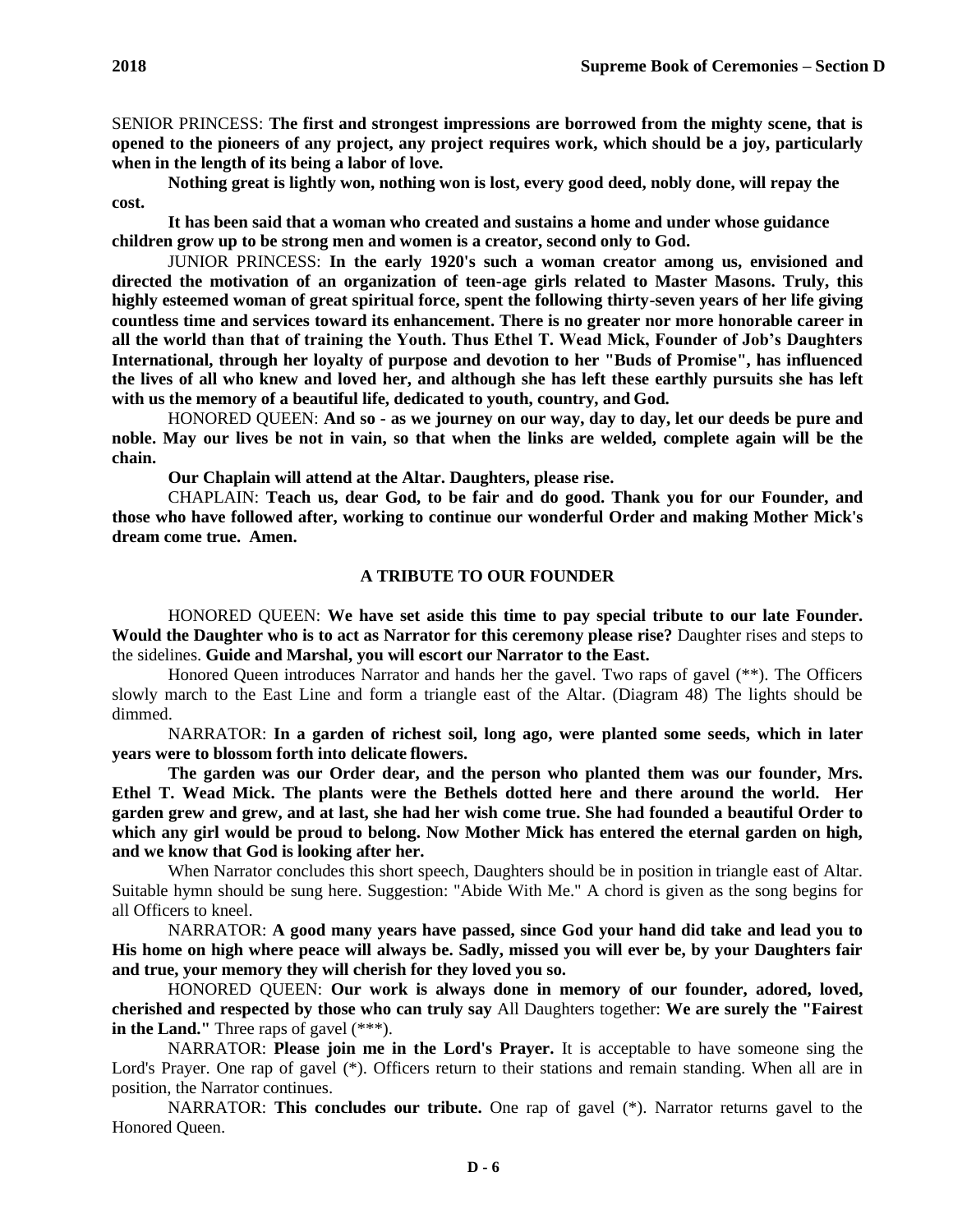1. This may be given at a regular Bethel meeting.

2. This may be given as an exemplification to Masonic and/or related Orders. Special Dispensation shall be requested.

HONORED QUEEN: **March has been set aside as the time in which we honor our founder, Mrs. Ethel T. Wead Mick, as she was born on March 9, 1881. In the early 1920s Mrs. Mick formed Job's Daughters in memory of her mother who had read various parts of the Book of Job to her as she was growing up. Mrs. Mick's goal was to establish an organization which would give girls who were related to Master Masons, an opportunity during their teen years to develop their individual talents and to accumulate tools which would be an asset to them in womanhood. Through her dedication and sincere caring for the future of young women, our beautiful Order was created. Mrs. Mick left us many gifts and many pearls of wisdom. If, during our years in the Bethel, we gather and polish these jewels, we will reach our majority richly endowed with a string of beautiful and useful PEARLS - each one special and meaningful. Let us now reflect on some of these pearls, so that each one of us can add to our personal string.**

Musician plays "Job's Daughters Fair and True". Daughters may remain at their stations or form a triangle or circle around the Altar. If the Daughters remain at their stations, each stands as she speaks her part and remains standing.

HONORED QUEEN: **Outer Guard, you will begin.**

OUTER GUARD: **Precious and everlasting - one small PEARL, beautiful and pure - each Bethel girl.**

INNER GUARD: **Each day we gather jewels - one by one, as the day is warmed by the morning sun.**

FIFTH MESSENGER: **Add a PEARL of wisdom - see it shine, thankful for the opportunities in this Bethel of mine.**

FOURTH MESSENGER: **Add COOPERATION - to this strand of pearls. LAUGHTER and ACCOMPLISHMENT will bless our Bethel girls.**

THIRD MESSENGER: **POISE and UNDERSTANDING - jewels of lovely grace. Wear these PEARLS and brighten the SMILE on every face.**

SECOND MESSENGER: **FRIENDSHIP and RESPONSIBILITY are added now, as we follow our Obligation and practice our vow.**

FIRST MESSENGER: **Now each precious jewel we polish with LOVE of friends and family and God above.**

TREASURER: **To be thoughtful and kind - to share and to sing, ENTHUSIASM and CONFIDENCE we add to the string.**

RECORDER: **Our robes like our PEARLS are pure and white. A reminder of TRUTHFULNESS and radiant light.**

JUNIOR CUSTODIAN: **Our Bethel by name means HOLY PLACE where we learn SUCCESS, PATIENCE and FAITH.**

SENIOR CUSTODIAN: **EQUALITY and KINDNESS inside our Bethel door make us sisters forevermore.**

LIBRARIAN: **LEADERSHIP is symbolized by royal purple hue. LOYALTY to our country and each other in all that we do.**

MUSICIAN: **We sing of BLESSINGS, REVERENCE and LOVE. We sing to our Father in Heaven above.**

MARSHAL: **Our Founder taught, "TO BE FAIR IS TO DO GOOD". This we practice as Job's Daughters should.**

GUIDE: **She gave us treasures to gather in our youth. PEARLS of BEAUTY, SINCERITY, HONESTY and TRUTH.**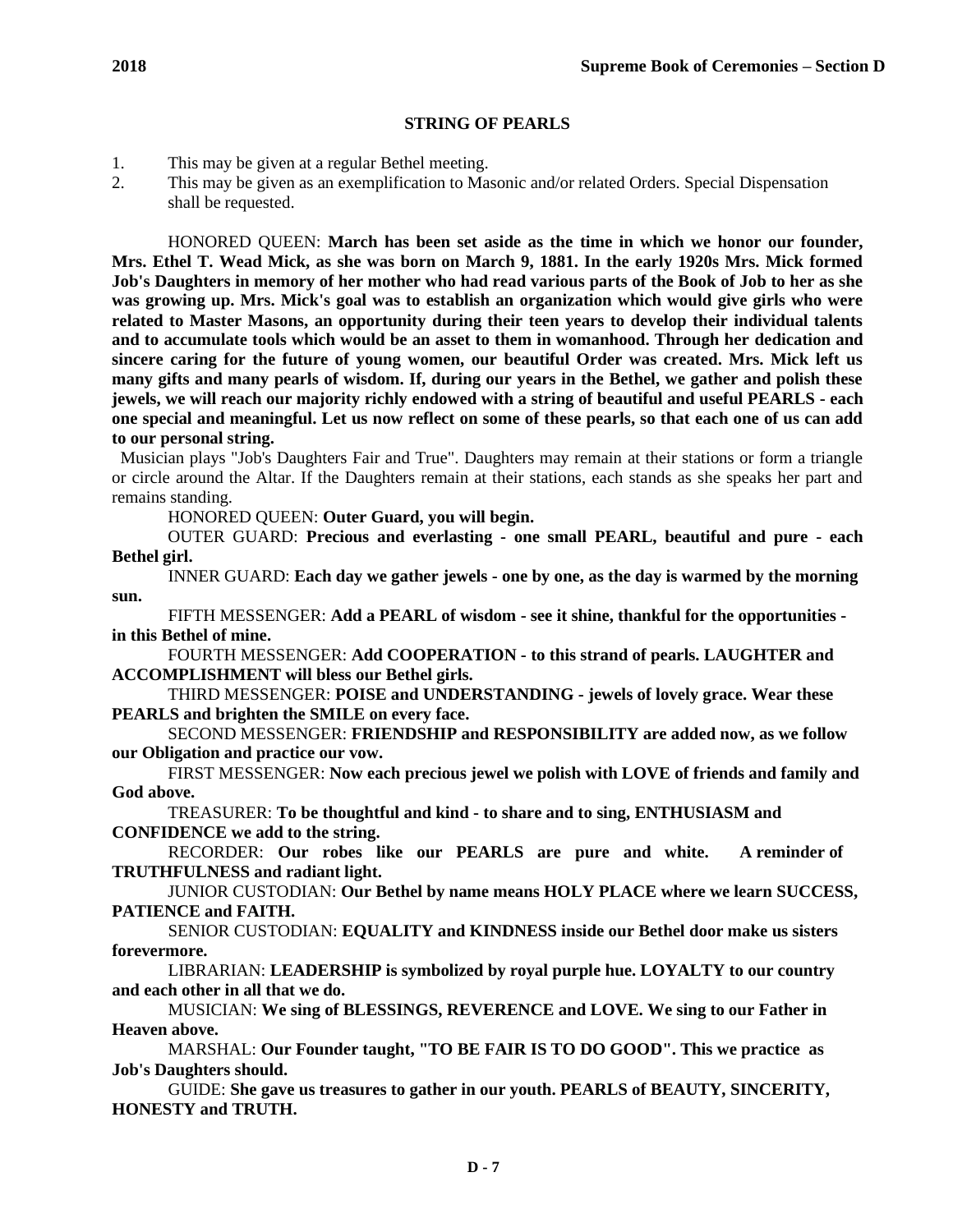JUNIOR PRINCESS: **We're taught POISE and COURAGE in our young womanhood. We strive to develop our special selves for which our Founder stood. We're building for tomorrow - a PEARL at a time, taking new steps as on life's stairway we climb.**

SENIOR PRINCESS: **We're gathered together on this special day, to honor Mother Mick in our own loving way. She was a grand lady, who left us these PEARLS, that we might become like her, fine women and girls.**

HONORED QUEEN: **Let us join in prayer at our Holy Altar, with FAITH in our hearts that never will falter. Let us give thanks for this Order of ours, and for PEARLS, laughter and many happy hours.**

### **Chaplain, you will attend at the Altar.**

If Officers are at their stations. Chaplain approaches the Altar in the usual manner. Three raps of gavel (\*\*\*). If Officers are in a formation around the Altar, Bethel Guardian should be in the East to rap gavel and Chaplain approaches the Altar from her position in the formation. Musician plays, "Holy, Holy, Holy".

CHAPLAIN: **Our Heavenly Father, we thank You for Job's Daughters International. Help us to keep our Founder's purpose and aims high. Grant that we may be true Daughters of Job until we are called to our eternal home. We ask this in Your name. Amen.**

Chaplain returns to her station or her position in the formation. Then the Musician plays appropriate music for all Officers to return to their stations.

HONORED QUEEN: **This concludes our ceremony.** One rap of gavel (\*).

# **BIRTHDAY CELEBRATION FOR ETHEL T. WEAD MICK**

- 1. This may be given at a regular Bethel meeting.
- 2. This may be given as an exemplification for Masonic and/or related Orders. Special Dispensation must be requested.

HONORED QUEEN: **It is appropriate that we take time to pay tribute to our beloved Founder, Mrs. Ethel T. Wead Mick. In March every Bethel of Job's Daughters International honors the birthday of our Founder. We would like to honor the memory and the work of Mother Mick tonight (today).**

At this time the Officers and Choir form a triangle east of the Altar. Musician plays, "In the Garden" while they are forming the triangle. The Honored Queen remains in the East.

SENIOR PRINCESS: **Mother Mick was born March 9, 1881 and died February 21, 1957.**

**Thirty-seven years of her life were dedicated to the young women of the Masonic world.**

JUNIOR PRINCESS: **In the early 1920s Mrs. Mick envisioned and directed the founding of an organization for teenage girls who were related to Master Masons. She spent the following years of her life giving time, service and love toward advancing this beautiful Order.**

GUIDE: **The Founder of Job's Daughters International, through her loyalty of purpose and devotion influenced the lives of countless people, many of whom only knew her as Mother Mick, Founder and first Supreme Guardian.**

MARSHAL: **Our Order was founded by Mrs. Mick in the city of Omaha, Nebraska on October 20, 1920, and it was formally organized May 17, 1921, with the help of the Grand Master of Masons of Nebraska and the Worthy Grand Matron of the Order of the Eastern Star of Nebraska.**

LIBRARIAN: **Mrs. Mick called the Job's Daughters her "Buds of Promise" and her ideals were those of character building, spiritual development, reverence for God, loyalty to the Flag, respect for parents and elders, and love for all the world. She taught us the following messages to live by:**

MUSICIAN: **To stand tall in the sunlight, to seek out the bright face of beauty, to reach for the dream, to reach for the stars.**

SENIOR CUSTODIAN: **To see the world through eyes of tenderness. To love with an open heart. To speak the quiet word of comfort.**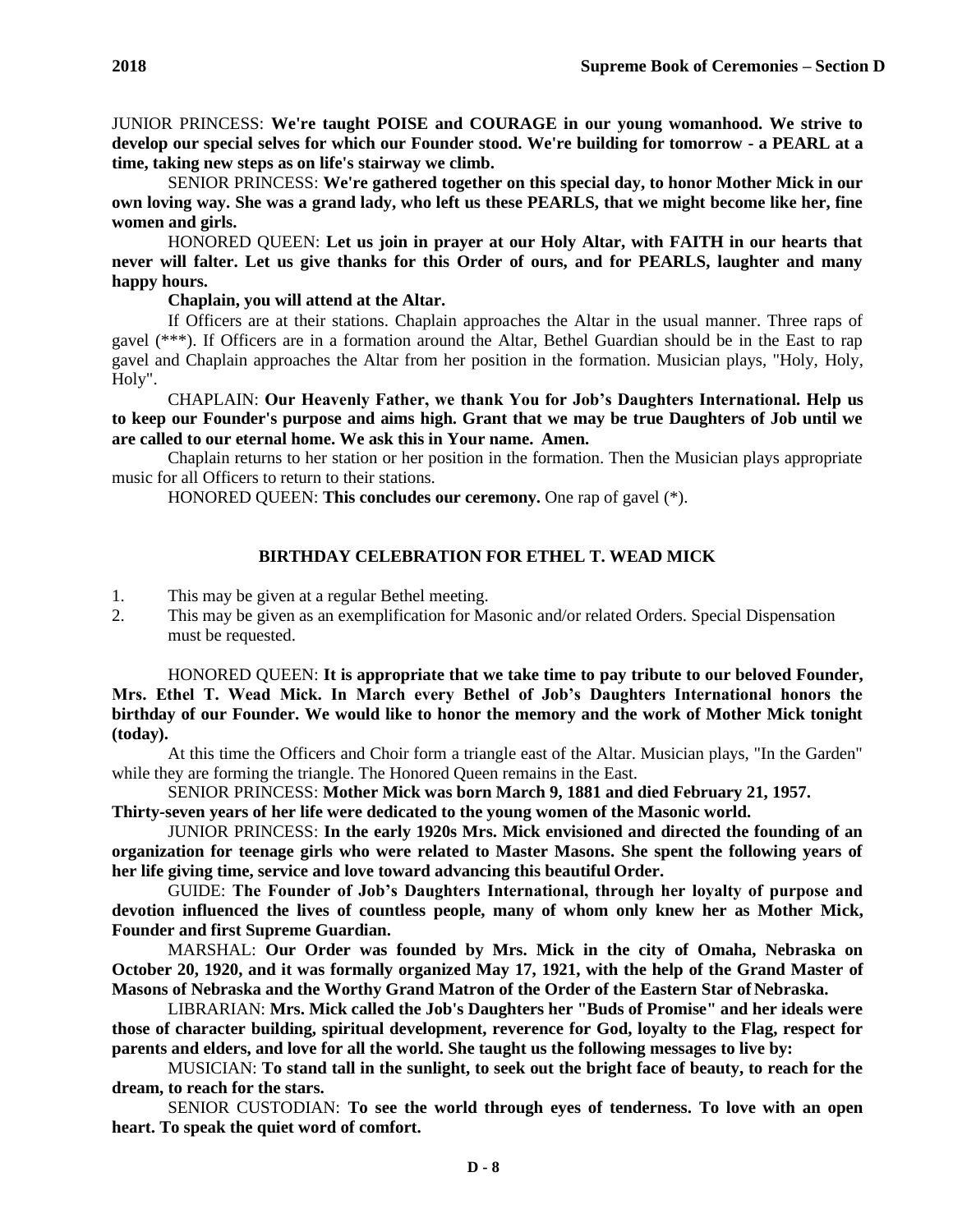JUNIOR CUSTODIAN: **To believe in the wonder of life, the miracle of creation, the rapture of love, the beauty of the universe, and the dignity of the human being.**

INNER GUARD: **To look up to the mountains and not be afraid to climb, and to be aware of the needs of others.**

RECORDER: **The Ritual was written by Mrs. Mick and several close associates. The teachings are based on the Book of Job, with special reference to Chapter 42, Verse 15, "And in all the land were no women found so fair as the Daughters of Job, and their father gave them inheritance among their brethren."**

FIRST MESSENGER: **God be with you in the springtime when the violets unfold, and the buttercups and cowslips fill the fields with yellow gold. In the time of apple blossom, when the happy bluebirds sing, filling all the world with gladness - God be with you in the spring.**

SECOND MESSENGER: **God be with you in the summer, when the sweet June roses bloom, when the bobolinks are laughing and the brooks with music flow.**

THIRD MESSENGER: **When the fields are white with daisies, and the days are glad and long, God be with you in the summer, filling all your world with song.**

FOURTH MESSENGER: **God be with you in the autumn, when the birds and flowers have fled, and along the woodland pathways, when leaves are falling gold and red.**

FIFTH MESSENGER: **When the summer lies behind you, in the evening of the year - God be with you in the autumn, then to fill your heart with cheer.**

OUTER GUARD: **God be with you in the winter, when the snow lies deep and white, when the sleeping fields are silent, and the stars gleam cold and bright.**

CHAPLAIN: **When the hand and heart are weary with life's long and tiring quest - God be with you in the winter, to safely guide you into rest.**

TREASURER: **The benefits of an organization for girls with Masonic relationship are too numerous to relate. However, there is nothing more fitting to young women than the beautiful sentiment expressed in the Book of Job, as illustrated in our work showing that through life from, childhood to old age, we will encounter many trials and tribulations which must be met and overcome.**

HONORED QUEEN: **With the sound foundation that Ethel T. Wead Mick gave us, and the continued help of everyone connected with Job's Daughters, we will try to live up to the high standards that Mother Mick taught all Job's Daughters**. **We will try to continue to be the " Fairest in all the Land". To you, Mother Mick, "Happy Birthday and thank you so very much". Chaplain, you will attend at the Altar.** Three raps of gavel (\*\*\*). Musician plays, "Holy, Holy, Holy" as the Chaplain approaches the Altar. The Officers and Choir remain standing and assume the Attitude of Prayer with the Chaplain.

CHAPLAIN: **Teach us, dear God, to be fair and to do good. Thank You for our founder, and those who have followed after, working to continue our wonderful Order, and making Mother Mick's dream come true. Amen.**

Officers and Choir return to their stations as the Musician plays appropriate music.

HONORED QUEEN: **This concludes our birthday celebration.** One rap of gavel (\*).

### **VISIT FROM MOTHER MICK**

#### **SUGGESTIONS:**

This ceremony could be used:

- 1. In a regular meeting as a Librarian's Report or other special ceremony.
- 2. As an exemplification for other Masonic bodies.
- 3. As a program for prospective members and their parents.
- 4. At a State, Province or Jurisdictional Rally, Grand Bethel, etc.

Select a person to portray "Mother Mick" in costume of the 1920s.

A chair may be placed on the East Line just south of the center.

For a shorter version, parts in italics may be omitted.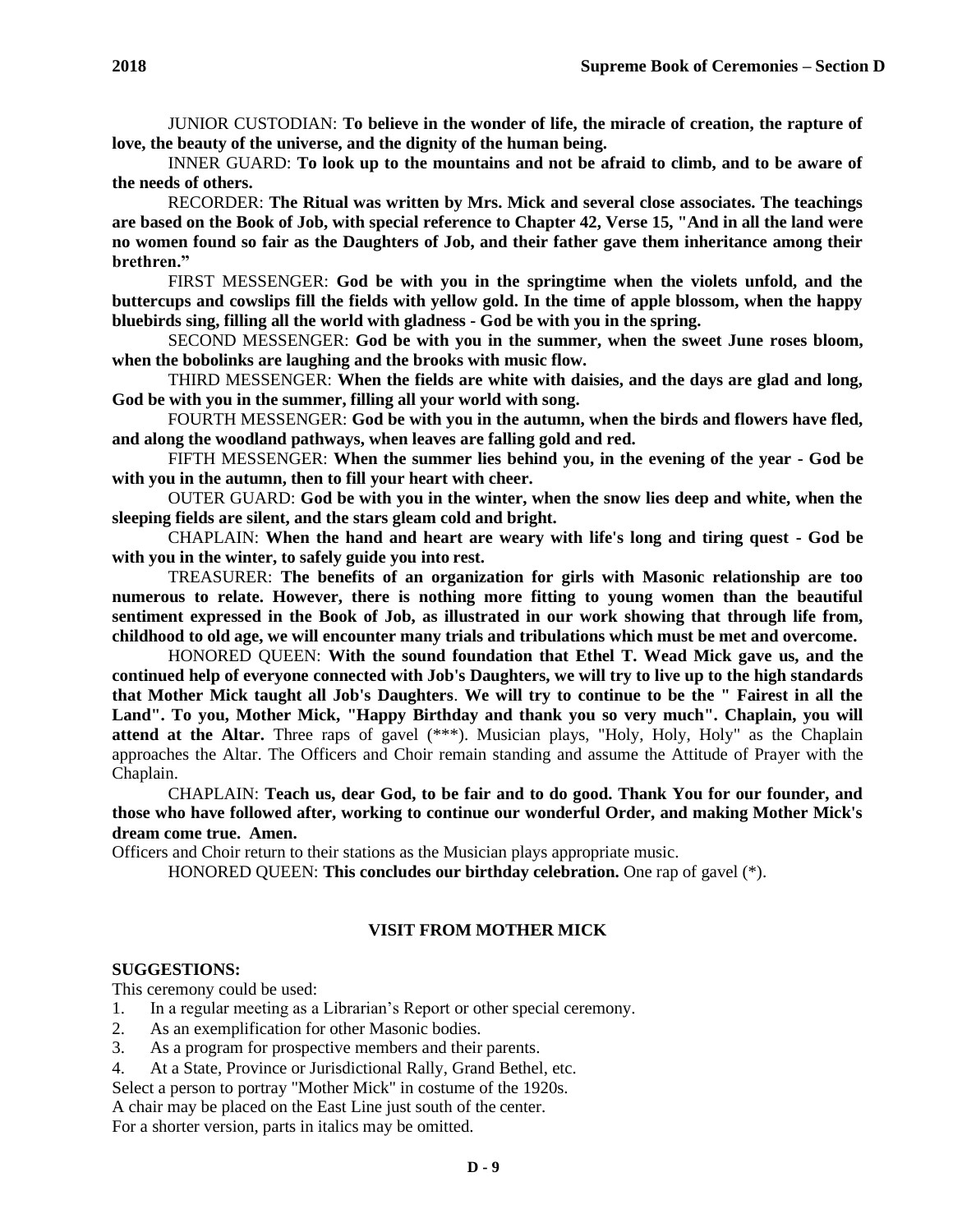HONORED QUEEN (or NARRATOR): **We have invited a very special guest, our Founder, Ethel T. Wead Mick. She will tell us about some of her growing up years and also about the first few years of Job's Daughters.** *The question was often asked of Mother Mick: "Why did you decide to start an organization by the name of Job's Daughters?" Her answer included the following: It is Biblical. It is dramatically related to life. Job was characteristic of a man who should be an example of a true Mason, remaining steadfast to the teachings of God.*

**Guide and Marshal, you will escort our guest to the East.** (If she is not in the room, the Guide and Marshal retire and reenter, as per Ritual, with the guest.)

MOTHER MICK: **Hello, my name is Ethel T. Wead Mick and I am the founder of this wonderful organization called Job's Daughters International. What a pleasure to be invited to visit with you this evening** (today)**, and what beauty these eyes behold. Just look at your robes and capes! Why, do you know, years ago the Job's Daughters wore mortar-board caps? That was to symbolize the "Open Book." It called attention to knowledge, and the entire uniform the girls wore, suggested a forward, upward and onward trend of high ideals.** *You still teach these lessons, but as I look at you this evening (today), I've decided I like your pretty purple and white headbands. They let your beautiful hair show and I can see your eager faces seeking lessons from the story of Job.*

**I was born March 9th, 1881, in Atlantic, Iowa, a little town, not too far from Council Bluffs, Iowa. I was the fourth and youngest child born to Elizabeth D. and William Wead. My family moved west into Nebraska, but that wasn't too far. As a child, my mother taught me many beautiful things and encouraged me to seek the highest of ideals in life. After my mother's death, I felt that teachings such as were imparted to me by her would be of benefit to other growing girls.**

**My education was from public and private schools in Nebraska and I studied Art, Literature and Medicine. After high school graduation, I enrolled in the Creighton Medical College in Omaha. While attending college, I met William Henry Mick. Now, you are all smiling. Yes, William and I were married in May 1904 - after his graduation, not mine.**

**I often thought I should have finished my medical education, but Dr. Mick and I had two lovely daughters, Ethel and Ruth, and I made bringing up our daughters a full time job. I also had other interests besides my family.**

**I was a charter member of the Nebraska Mayflower Association and first president of the East Cleveland Chapter of the ladies auxiliary of the Veterans of Foreign Wars.** *You can't imagine how pleased I am when I see Bethels helping to sell poppies for the VFW.* **Job's Daughters teaches love of flag and country, and what a wonderful way to show patriotism. Because I needed to know more about fraternal work, I organized the Aksarben Chapter, Order of the Eastern Star, in Omaha, Nebraska and I served as the first Worthy Matron of that Chapter. What an education I got in one year!**

*I haven't told you too much about my husband, but without his encouragement I often wonder if there would have been a Job's Daughters' organization. I just know that I couldn't have accomplished it by myself. As I told you, William graduated from Creighton Medical College in 1904, and when World War I was declared, he left his medical practice and joined the Army. He was sent with a medical unit to France and was active in the medical field until 1919 when he was able to return to the United States. He was a member of the Masonic Lodge because he had a strong belief in the lessons of Masonry. William was my enthusiastic partner in my dream of a Masonically-related organization for teenage girls. He gave many hours of his time and talents, and even served as an "Inspector" until October 1922. Now, I know some of you are wondering what an "Inspector" was ... and some of you have already guessed, today they are called "Deputies".*

**After studying the Juvenile Court records, I decided to organize a club dedicated to the welfare of young girls. My own childhood was so enriched by my loving mother's teachings and I wanted other young women to benefit from uplifting ideals and principles. I wanted them to know the beautiful lessons of literature and drama found in the Book of Job. My mother was very religious, and I loved her dearly. I honored her by dedicating the Order of Job's Daughters to her memory. A conference was held at my home with the Grand Officers of the Order of the Eastern Star on October 20, 1920. I proposed that the meeting place be called the Bethel, which means "holy place".**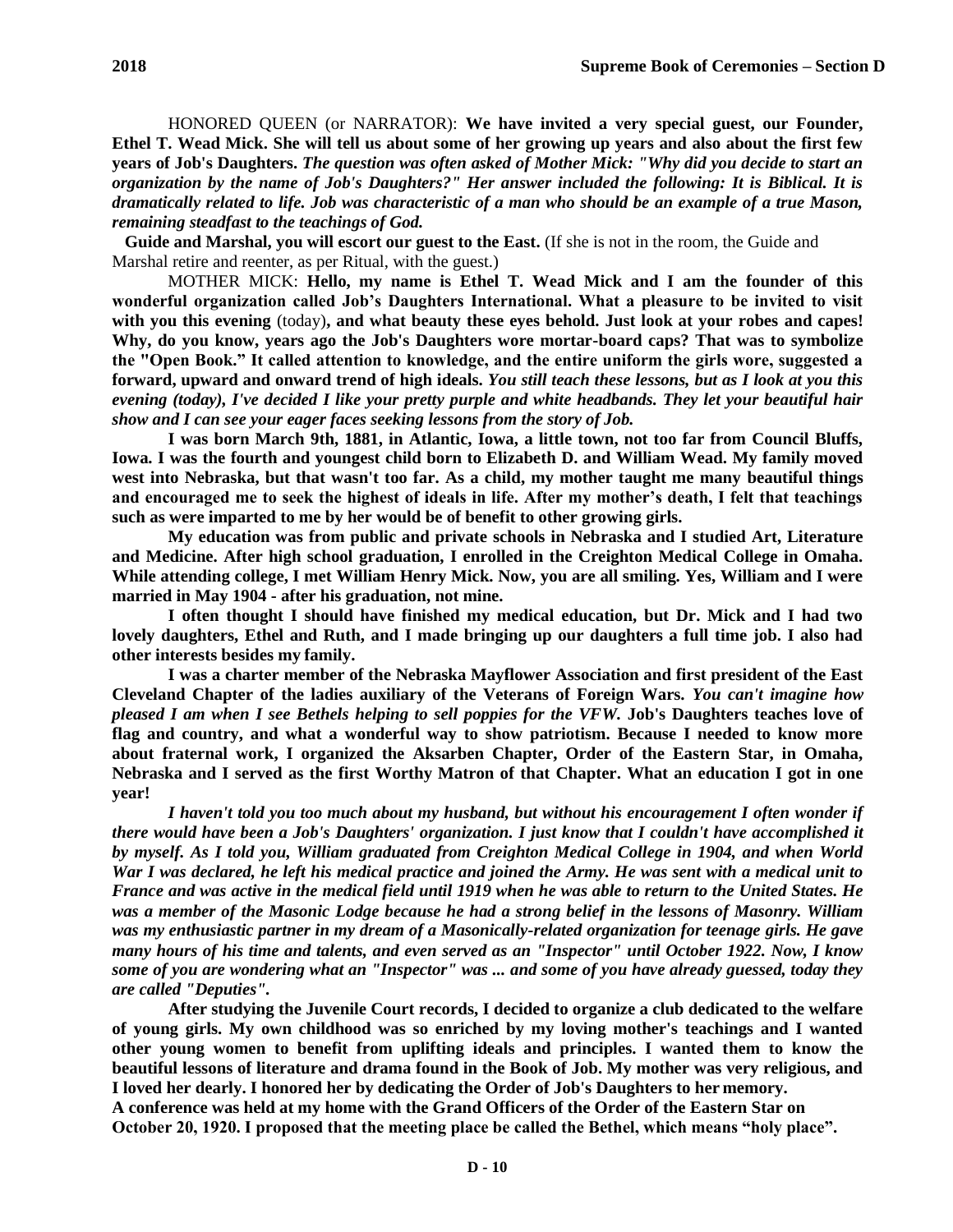**From this, many other ideas sprung up, all of which constitute Job's Daughters. Job was perfect and upright, one that feared God and hated evil. I believe his story to be one of the most beautiful books in the Bible. The Order is founded upon the 15th verse of the 42nd Chapter of Job... "And in all the land were found no women so fair as the Daughters of Job; and their father gave them inheritance among their brethren." In my heart, I just knew there was a need for young girls of Masonic relationship to learn the beautiful story of Job in an organization of their very own. Now, as I've told you, I didn't accomplish this vast undertaking by myself. I couldn't have! I asked the support of all my friends and especially Mr. James E. Bednar, a 33rd degree Mason and Worthy Grand Patron of the Order of Eastern Star in Nebraska. He was a good friend of J.B. Fradenberg, Grand Master of Masons in Nebraska, and let me tell you that anything, anything "Masonic" attracted their attention. It's no wonder you girls are asked to appreciate your Masonic and Eastern Star members. They helped so much in establishing Job's Daughters. Our Order was founded in perfect harmony and accord with Masonry and has continued to operate that way.**

**The first Bethel was instituted with 118 members at the Masonic Temple in Omaha, Nebraska. There were many other things to be arranged even after the Bethel was organized. Marches were timed and planned to harmonize with the music. The music was selected so it would blend with the ritualistic work. As you can imagine, there were many rules and regulations before a Ritual was printed, but the first Ritual was all in typewritten form. That would be a real challenge for your Directors of Epochs, I'm sure. Finally, we were ready for our first meeting. The first three Applications received on March 18, 1921, were signed by Dorothy Crawford and our two daughters, Ethel and Ruth Mick. The first Bethel organized was Bethel No.1 in Omaha, Nebraska, and Miss DeEtte B. Smith was the first Honored Queen. She was a sweet girl and served her station well.**

**During the year 1921 many dispensations were issued for new Bethels. The first Bethel in**  (Jurisdiction) **was started in** (city) **on** (date)**. You girls check out your charter after the meeting to see when you received your dispensation.**

**Have you noticed, I keep referring to the "Order of Job's Daughters?" That isn't what you say today, is it? August 6, 1931 is a date to be remembered by all, for on that day a class of thirty-one girls was initiated in Vancouver, British Columbia, Canada. Dear Emily Maxwell, Worthy Grand Matron of the Order of the Eastern Star in British Columbia, worked diligently to establish Job's Daughters in Canada. Do you know that 300 people attended that ceremony? I'll never forget the event, for on that date we became an international organization.**

*Of course, I stayed interested in this beloved organization and served on the Educational Committee and Revision of Law Committee. In 1923 and 1924 the music was revised. This resulted in huge choirs and a greater interest in classical and sacred music.* **I was honored at the Supreme Session, August 1933, in Flint, Michigan, when it was voted that March 9th of each year would be celebrated by all Bethels of Job's Daughters International in honor of me! Now you celebrate Founder's Day the whole week long and you've found so many ways to tell the world of our beautifulOrder.**

*During the closing months of our second year, I devoted my time to creating an emblem suitable and in accord with the ritualistic work of the Order. It was based on the circle, the three Daughters in the East, and the open Book.*

**With the organization growing in a democratic manner, I was pleased to devote my spare moments to the goal I had aimed for in this work - Education. Thus, I was asked, by the Supreme Council, to be the life chairman of the Supreme Education Committee.**

**Though my husband and I moved from Nebraska, you must know my heart and interest never left that beautiful state. And now, I will close with the blessing I used at the conclusion of the first Supreme Session.**

**"May the great God continue to multiply His blessings on Job's Daughters; may their lives be long to serve God faithfully, and may they be steadfast and upright forever. With best wishes for the future success of our Bethels, and for your continued good work for the betterment of humanity." Thank you, Daughters for letting me speak tonight** (today)**. Those who have carried on my dreams have done well - and I thank you very much.**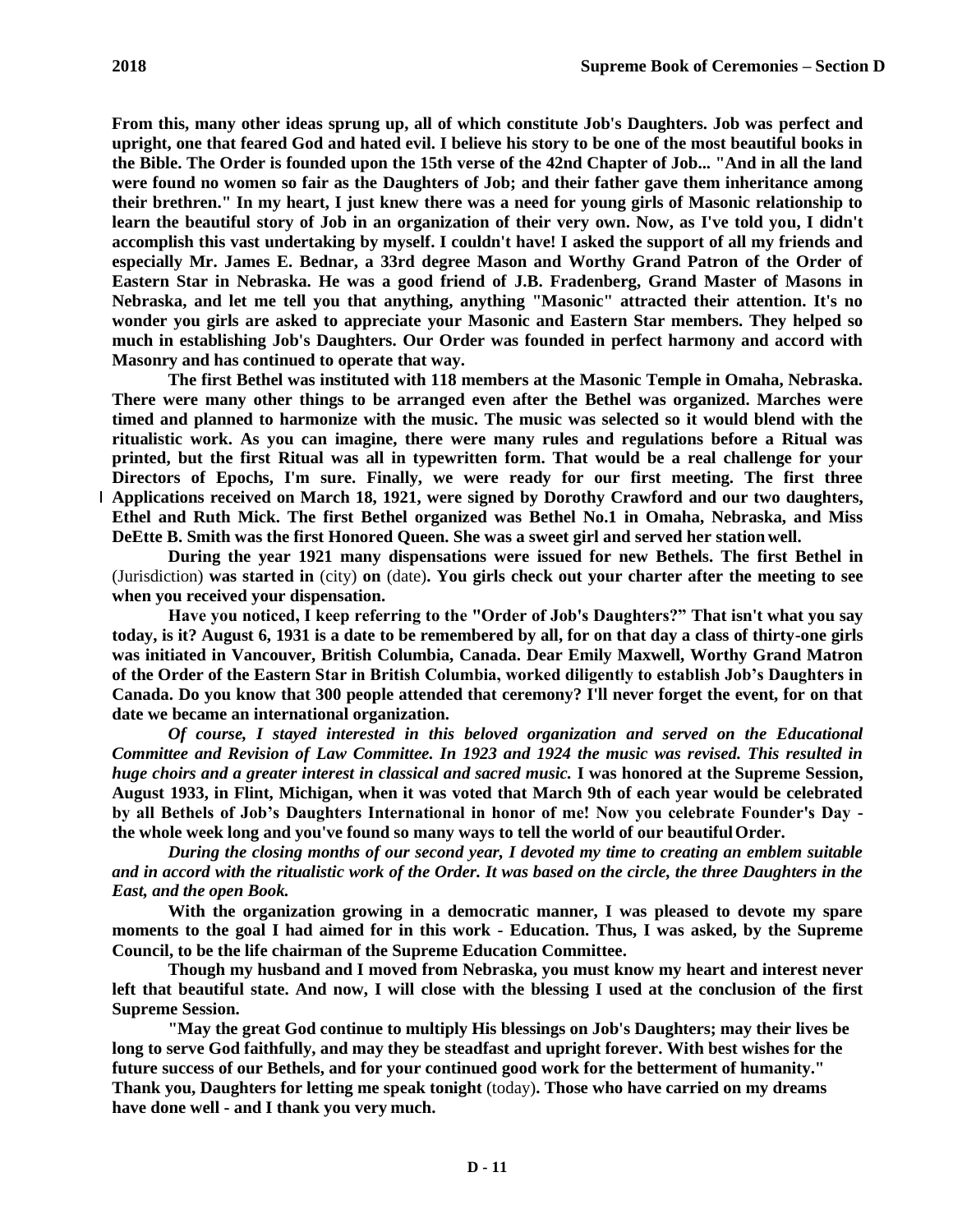*Continue spreading of the light of virtue, knowledge and truth, furnishing the environment for the buds of promise in the intelligent ideals our Masons, cherish with pride and the honor.*

**You are my "Buds of Promise." Remember, what you learn here and try to apply it to your daily lives. For by doing that, my dream comes true and your life is truly enriched.**

(Mother Mick rises and leaves the room. The chair placed on East Line is removed.)

HONORED QUEEN (or NARRATOR): **Thank you for coming, Mother Mick, we have learned so much about our Order.** (Leads in applause as Mother Mick leaves the room.) **Ethel T. Wead Mick passed away February 21, 1957 at Shaker Heights in Cleveland, Ohio, where she had continued to live after the death of her husband. Mother Mick was buried in Forest Lawn Cemetery, Omaha, Nebraska. A Memorial Scholarship Fund was started at the Supreme Session in 1958.**

References:

"History of Job's Daughters" by Dr. William H. Mick, pg. 7-25 in *Suggestive Ideas* by E.T.W. Mick. Publication date unknown; out of print.

"Official History of the IOJD SGC 1961" by SGC Committee 1961 and 1966, published by the SGC. Copies available from the SGC Office.

#### **CEREMONY FOR PROSPECTIVE MEMBERS AND THEIR PARENTS**

The information contained in this ceremony is intended for use in an open Bethel meeting to inform prospective members and their parents about JDI, its ideals, principles and teachings. By providing a ceremony that explains our Order, prospective members receive a positive introduction to Job's Daughters. This first exposure may help to alleviate concerns and create a sense of trust and understanding of what members gain from Job's Daughters. It is advisable that this ceremony be just one part of the entertainment for this event. Coupled with a fun activity, the prospective member and her parents will see the breadth of what Job's Daughters has to offer. Of course, be sure to have Applications on hand to distribute at the conclusion of the event.

The Officers and Choir shall wear Official Regalia, follow established lines for floor work, and assume the Attitude of Prayer when necessary. The Bethel Room shall be prepared as for a regular Bethel meeting. The National Emblem and Bethel Flag should be placed in the Preparation Room.

This ceremony is the first impression on the prospective members and their parents. Therefore, it is important that all Officers have their parts memorized.

Bethel Guardian, Associate Bethel Guardian, and Choir enter as per Ritual for the opening of a regular Bethel meeting.

BETHEL GUARDIAN: Bethel Number of City) (State, Province, or Country) of **Job's Daughters International is about to convene for a special open meeting. We invite all those present to remain, so that you may become familiar with the lessons that are offered to young women in Job's Daughters.** Bethel Guardian bows to Musician to begin "Open the Gates of the Bethel". Officers enter as per Ritual. When Officers are in position, the Honored Queen continues.

HONORED QUEEN: **Marshal,** (rises) **you will retire and present the flag of our nation west of the Altar.** As Marshal retires, the Honored Queen explains the raps of the gavel to prospective members. As Marshal enters Bethel Room with flag, three raps of gavel (\*\*\*). Marshal uses regular lines of march. When flag is in position, Honored Queen continues.

HONORED QUEEN: **I present our country's flag, born in freedom, cradled in independence by the pioneers of a glorious country. It has been the symbol of a nation in its vicissitudes as well as its glories. It has been an inspiration to the hearts, minds, and souls of all who desire to be free. May it ever be borne aloft in the defense of every righteous cause. May our hearts be filled with all that it signifies as we rally to its support, and may we, as citizens of this nation, ever follow it with honor and in peace.**

**Marshal place it in the East at the right of the Senior Princess.** Marshal uses regular lines of March. When Flag is in the East, Honored Queen continues. Pledge may be omitted if it is not the custom of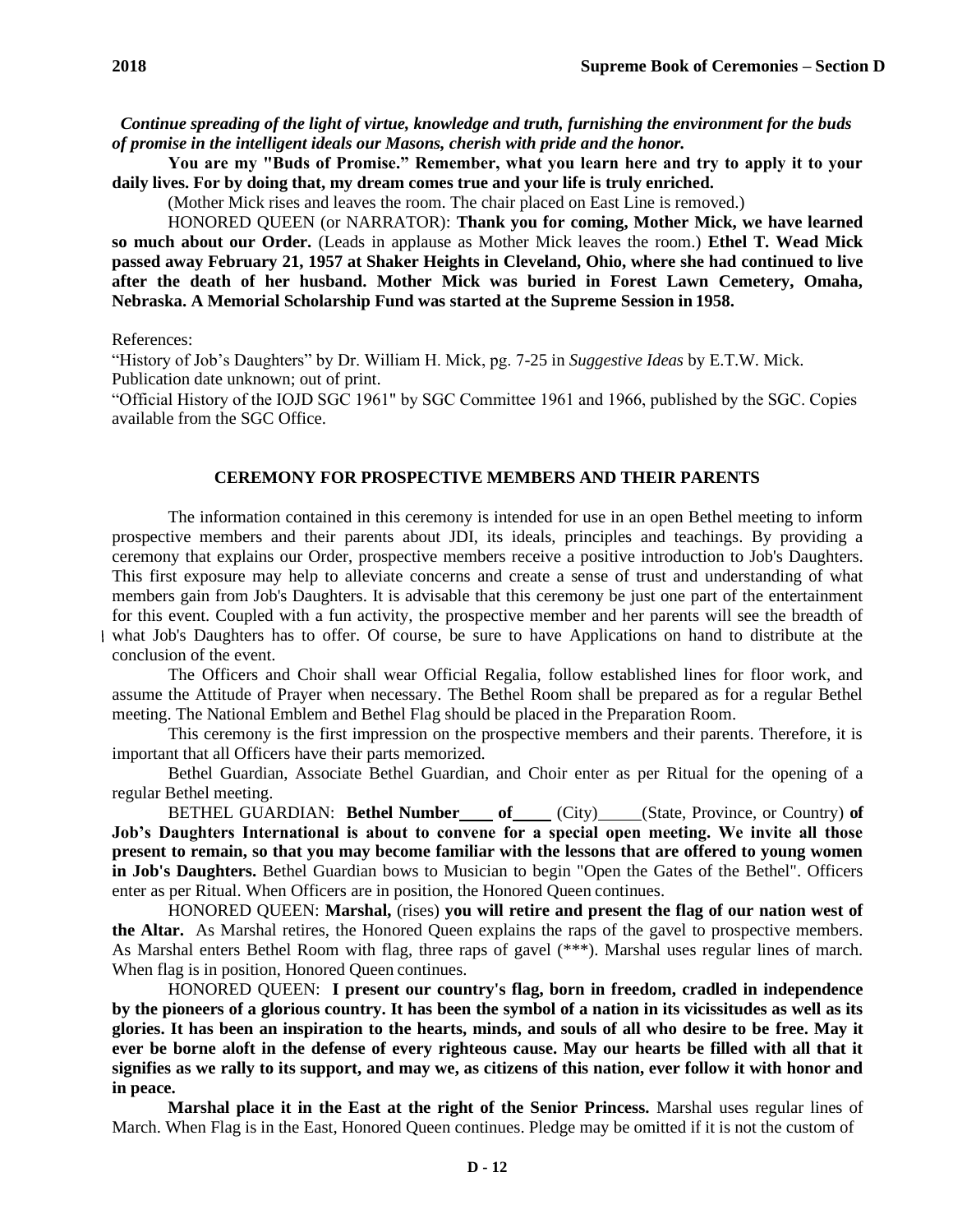the government.

HONORED QUEEN: **All citizens of** (Country) **will join in pledging allegiance to the flag.** As Marshal turns to return to her station, Honored Queen sounds one rap of gavel (\*). After descending dais, the Marshal stops and turns toward the prospective members.

MARSHAL: **You have witnessed just one of the primary lessons of Job's Daughters, respect for our country, its laws, those who have made possible the wonderful freedoms we enjoy today, and respect for our flag - the symbol of our Great Nation. Throughout our lives, this lesson becomes the binding thread that holds the very fabric of our values together.** Marshal returns to her station and is seated.

HONORED QUEEN: **Marshal** (or Bethel Flag Bearer) (rises), **you will retire and present the Bethel Flag west of the Altar.** When Flag is in position, Honored Queen continues.

HONORED QUEEN: **Daughters, you will rise and join with me in singing the Bethel Flag Song.**  Daughters rise, turn toward flag, and sing the song. **Marshal** (or Bethel Flag Bearer), **place the Bethel Flag in the East.** Marshal (or Bethel Flag Bearer) follows regular lines of march to present flag in the East. One rap of gavel (\*). When Marshal (or Bethel Flag Bearer) is at foot of dais, she turns toward the prospective members and says:

MARSHAL (or BETHEL FLAG BEARER): **Our Bethel Flag represents our Order. The purple, which is the basic color of Job's Daughters, stands for the highest ideals of life. The white symbolizes purity, and the triangle is the emblem of our Order.** Marshal (or Bethel Flag Bearer) returns to her station and is seated.

HONORED QUEEN: (rises) **Our Chaplain will lead us in prayer.** Three raps of gavel (\*\*\*). Chaplain attends at the Altar as per Ritual.

CHAPLAIN: **Oh, merciful and loving Father, we come to You in faith, knowing that You will hear and answer our prayer. Be very near to us in this hour and let Your blessings rest upon us as we humbly seek to do Your will. Help us to see clearly the power and influence of a beautiful and womanly life. And, as we labor for the highest ideals of life, may union and harmony prevail as we strive to become more gracious and loving, more faithful and patient day by day, and thus complete the foundation of a useful and perfect life. We ask in Your name. Amen.** All Daughters respond by saying "Amen". Chaplain rises, returns to her station. Recorder assumes place at the Recorder's desk. One rap of gavel (\*). Chaplain is not seated. She turns to the prospective members and says:

CHAPLAIN: **We learn that if we live in accordance with the teachings of our Creator, we will be enriched. We gain insights on what is expected of us by studying the Bible and talking with God through prayer. While I am at the Altar, all members of Job's Daughters assume the Attitude of Prayer which is given by bowing the head and placing the open hands palm to palm, fingers pointing upward.** Chaplain demonstrates Attitude of Prayer and is seated.

HONORED QUEEN: **In the name of our God and by virtue of the power given to me by the Supreme** (Grand) **Guardian Council, I now declare Bethel Number of** (City) (State, Province, or Country) **of Job's Daughters International assembled for an Open Meeting.** One rap of gavel (\*).

HONORED QUEEN: **Recorder,** (rises) **you will read the Special Dispensation.** Recorder reads the Special Dispensation and is seated.

HONORED QUEEN: **We have invited you here to witness this special ceremony that explains the ideals, principles and teachings of Job's Daughters International which serve as guide posts for life. As the Job's Daughters motto states, "Virtue is a quality which highly adorns woman". During this ceremony, we will provide information that will describe our Order, and give you a better understanding of Job's Daughters.**

**This is considered an Open Meeting. Usually, our meetings are closed, which means that the only persons who can attend are members of Job's Daughters, their parents, step-parents, grandparents and guardians, Master Masons in good standing, or women at least 20 years of age who are either the wife, daughter, granddaughter, mother, sister, half-sister, or widow of a Master Mason. Additionally, a woman who is a member of an adult organization basing its membership requirements on a Masonic relationship or if married, is eligible to membership in such an organization, Majority**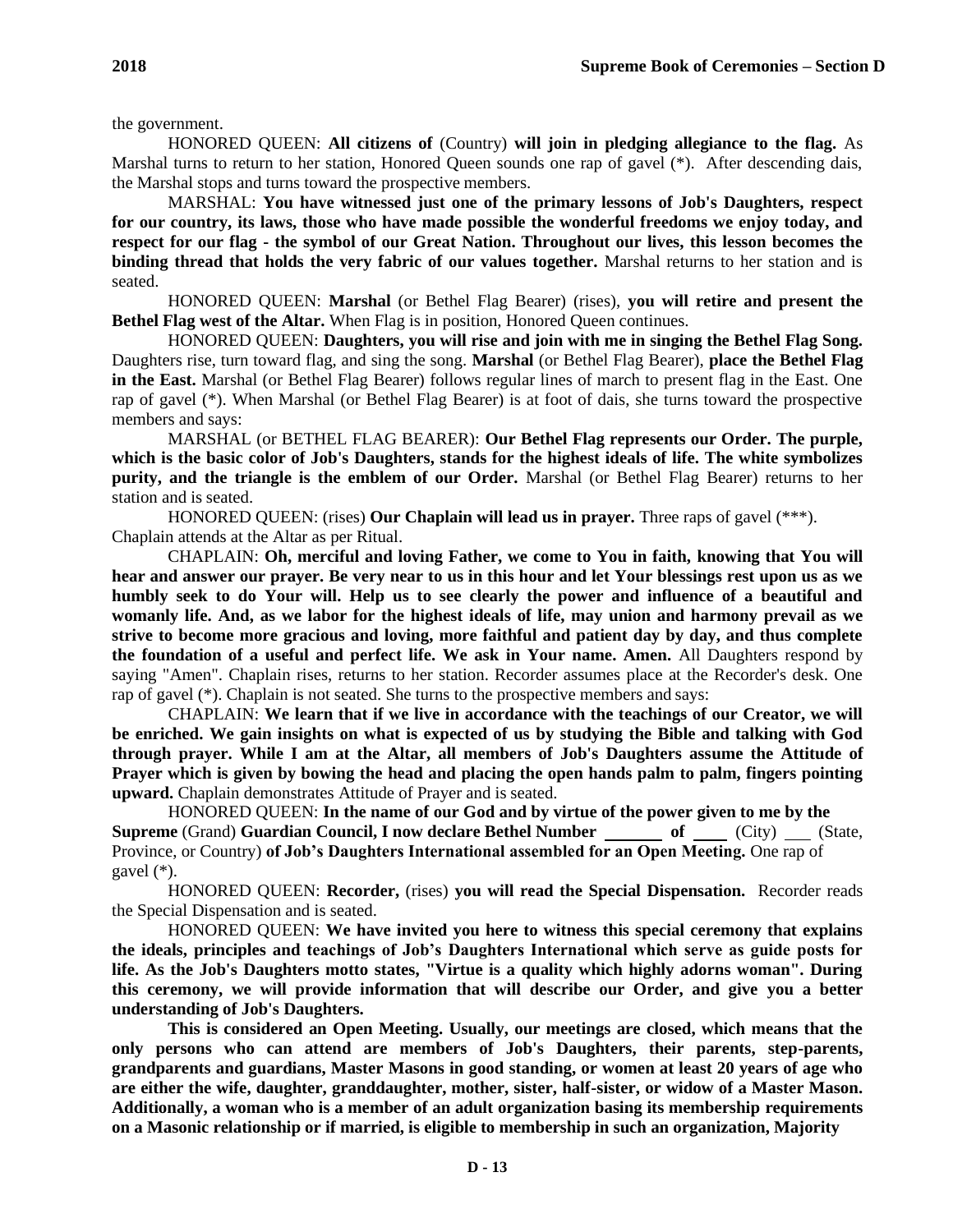**Members, and the husband of a Majority Member of Job's Daughters can also attend meetings.**

**All of our regular meetings follow the form outlined in our Ritual - this small purple book.**  (Holds up Ritual.) **Each member becomes very familiar with its contents. When she holds an office, she learns certain parts that she presents at meetings of our Bethel. This is an excellent means to gain poise and experience before groups. At this point, you are probably wondering how our organization began. Our Senior Princess will explain.** Honored Queen is seated. Senior Princess rises and faces the prospective members.

SENIOR PRINCESS: **Job's Daughters International was founded in Omaha, Nebraska in 1920 by Ethel T. Wead Mick. When she was a child, her mother urged her to be like the daughters of Job, who are described in the Book of Job, Chapter 42, Verse 15, "and in all the land were no women found so fair as the daughters of Job; and their father gave them inheritance among their brethren". Today, this Bible verse is the source of the principles of our Order. Little did Mrs. Mick know that she would create an organization that today reaches across the United States, into Canada, the Philippines, Australia and Brazil, and has touched the lives of young women from all walks of life.**

**The fundamental object of Job's Daughters International is to band together young women for spiritual and moral upbuilding, to inspire the desire for knowledge, to teach love of Country and Flag, love of home, respect for parents and elders, and reverence for the Holy Scriptures. That tie to the Holy Bible is the foundation of our every action. Now, our Junior Princess will explain the significance of our work.** Senior Princess is seated. Junior Princess rises and faces the prospective members.

JUNIOR PRINCESS: **Nothing is more fitting during the developing years of a young woman than the lessons that can be learned from the Book of Job. We learn that throughout life, from early childhood to old age, we encounter many trials and tribulations that will test our faith.**

**The drama of Job, which unfolds as he faces calamities, is portrayed in our lessons, symbols and songs. As these are unveiled during our ceremonies, all in attendance are inspired by the story and its message for us as we confront the challenges of daily life. Our reliance on the Holy Bible as the source of strength in our lives, is most evident in the story of Job and the watchwords we learn. Members of Job's Daughters are given symbolic words that are only shared with other members of the Order. These are representative of the lessons in the story of Job that are taught during the Ceremony of Initiation.** Junior Princess is seated. Honored Queen rises.

HONORED QUEEN: **Therefore, it is important that we, as Job's Daughters, ever strive to be the "Fairest In All The Land". And, we also must remember our Masonic relationship, as it states in the 15th verse of the 42nd Chapter of Job, "... and their father gave them inheritance among their brethren". To us, this has a special meaning. Our relationship to the Masonic Fraternity comes from being related to a Master Mason, related to a Majority Member of Job's Daughters or sponsorship by a Master Mason. Job's Daughters International is the only organization which requires this close relationship with the Masonic Fraternity which creates a special bond with their members and ideals. This ties us closely to the Masonic Fraternity. Some of you may not be familiar with Master Masons. The five Messengers will now relate the history of Masons and why Job's Daughters has such a strong bond between its members and Master Masons.** Honored Queen is seated. The Five Messengers rise and present their parts, each in turn, then are seated.

FIRST MESSENGER: **The origin of Freemasonry is said to date back to a time before the Christian era. Masonic tradition informs us that in the middle of the 17th Century, a group of skilled builders, banded themselves together for the protection of their craft and the prosperity of their skills. They worked under their own government and traveled freely from place to place as work required. They were believed to be the builders of the magnificent edifices of the medieval period of cathedral building in Europe and are said to be the first "Master Masons".**

SECOND MESSENGER: **Some years later at the Goose and Gridiron Alehouse in London, England, on June 24, 1717, four Lodges publicly acknowledged the existence of the Masonic Fraternity and formed the first Grand Lodge. The lofty moral principles, noble ideals and manly virtues of those who were known to be members of the Society, attracted men of prominence in the Church and the State whose high character and fine attainments had made them distinguished. This is the recorded history of Freemasonry as it is known today.**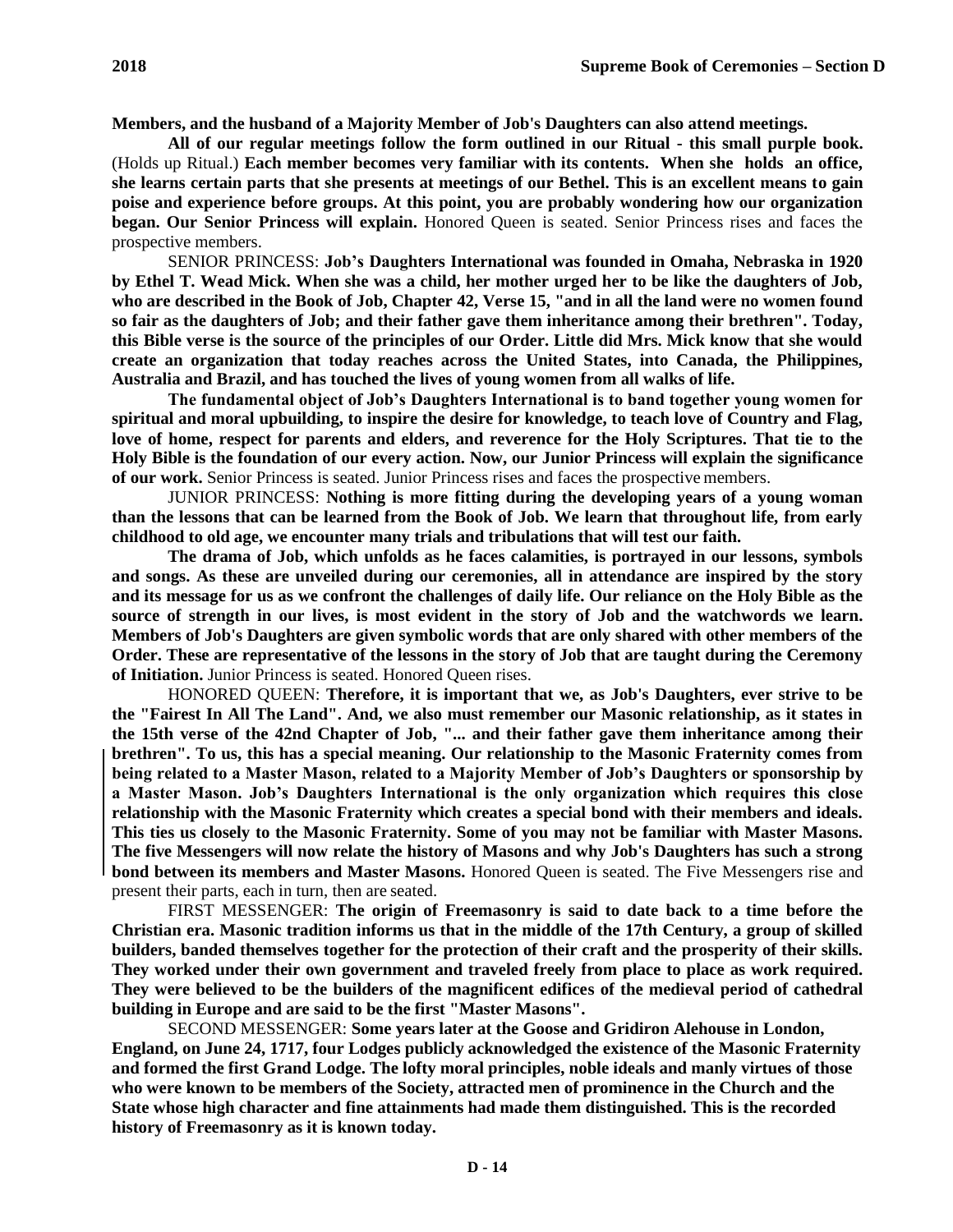THIRD MESSENGER: **Persecuted by the Church and the State because of its successful efforts to promote free thinking and lofty ideals, Freemasonry's pages in history became smeared with the blood of martyrs who gave up their lives that the Order might survive. Its history also has many pages covered with the records of deeds well done; of bonded men set free; of mercy and goodwill to all mankind.**

FOURTH MESSENGER: **A noted writer on the subject of Freemasonry tells us that the great secret of this Fraternity is that it makes men aware of the divinity and goodness within themselves. A Mason's whole life takes its meaning and direction from this divine spark of goodness. This same writer says, "A man is a Mason, when he can look over the rivers, the hills, and the far horizon with a profound sense of his own littleness in the vast scheme of things, and yet has faith, hope and courage which is the root of every virtue."**

FIFTH MESSENGER: **The high ideals of this great Masonic Fraternity that we revere, and honor are revealed in this quotation from The Veil of Isis; "The doctrines of Masonry are the most beautiful that are possible to imagine. They breathe simplicity of the ages, animated by the love of a martyred God. That word which Puritans translated "Charity", but which really is "Love", is the keystone which supports the entire edifice of this mystic science. Love one another, teach one another, help one another. This is our doctrine, all our science, all our law. We have no narrow-minded prejudices; we do not debar from our society this sect or that sect. It is sufficient for us that man worships God no matter under what name or in what manner. It is impossible to be a good Mason without being a good man."**

HONORED QUEEN: **Among those principles which we hold most dear is the democratic structure of our organization. The members preside over the business and other affairs of the Bethel and are responsible for implementing and taking part in all activities. From this, we learn leadership and the rights and privileges that are ours if we do our part in a democratic society. We are under the supervision of an adult advisory group, comprised of nine members and known as the Bethel Guardian Council. The top two authorities are the Bethel Guardian and Associate Bethel Guardian.**  Honored Queen is seated. Senior Princess rises.

SENIOR PRINCESS: **We call this group of girls and our meeting place a "Bethel" which means "Holy Place". When we enter our Bethel, everyone is equal. This is an important tenet in our beliefs. Regardless of one's status outside, when within the Bethel, we practice the belief that we all are of equal importance in life. You will notice that we all wear identical white Grecian robes to express this equality. Robes such as these were worn at the time of Job.** Senior Princess is seated. Junior Princess rises.

JUNIOR PRINCESS: **Our colors, purple and white, also represent important lessons. Purple is the symbol for royalty. True royalty is founded in nobility of character, made up of virtuous habits and thoughts. Kindness, patience, thoughtfulness, willingness and many other virtues are essential to noble character. White in all ages has been deemed an emblem of purity and a symbol of joy. We wish for all our members the joy of all good things and finally the greatest joy of all, that of work well done and a life well spent.** Junior Princess is seated. Honored Queen rises.

HONORED QUEEN: **I, as the Honored Queen, am elected to this position by the members, and I preside over all meetings of the Bethel and serve as their leader. I represent Keren Happuch, the third daughter of Job, whose name stands for plenty or abundance. God rewarded Job with the richest blessings after Job maintained a steadfast faith in God, despite the worst possible trials.**

**The emblem of the Honored Queen is the Horn of Plenty which symbolizes the triumph of Job. All Officers serve a term of six months. Four other Officers are elected by the members: the Senior Princess, Junior Princess, Guide, and Marshal. They will now explain their duties, beginning with the Senior Princess.** Honored Queen is seated. Senior Princess rises.

SENIOR PRINCESS: **As the Senior Princess, I conduct the ceremony of the Second Epoch. I represent Kezia, the second daughter of Job, whose name stands for prayer, a constant reminder of Job's great faith in God. The emblem of this office is the Urn of Incense which symbolizes prayer. The name Kezia means incense.** Senior Princess is seated. Junior Princess rises.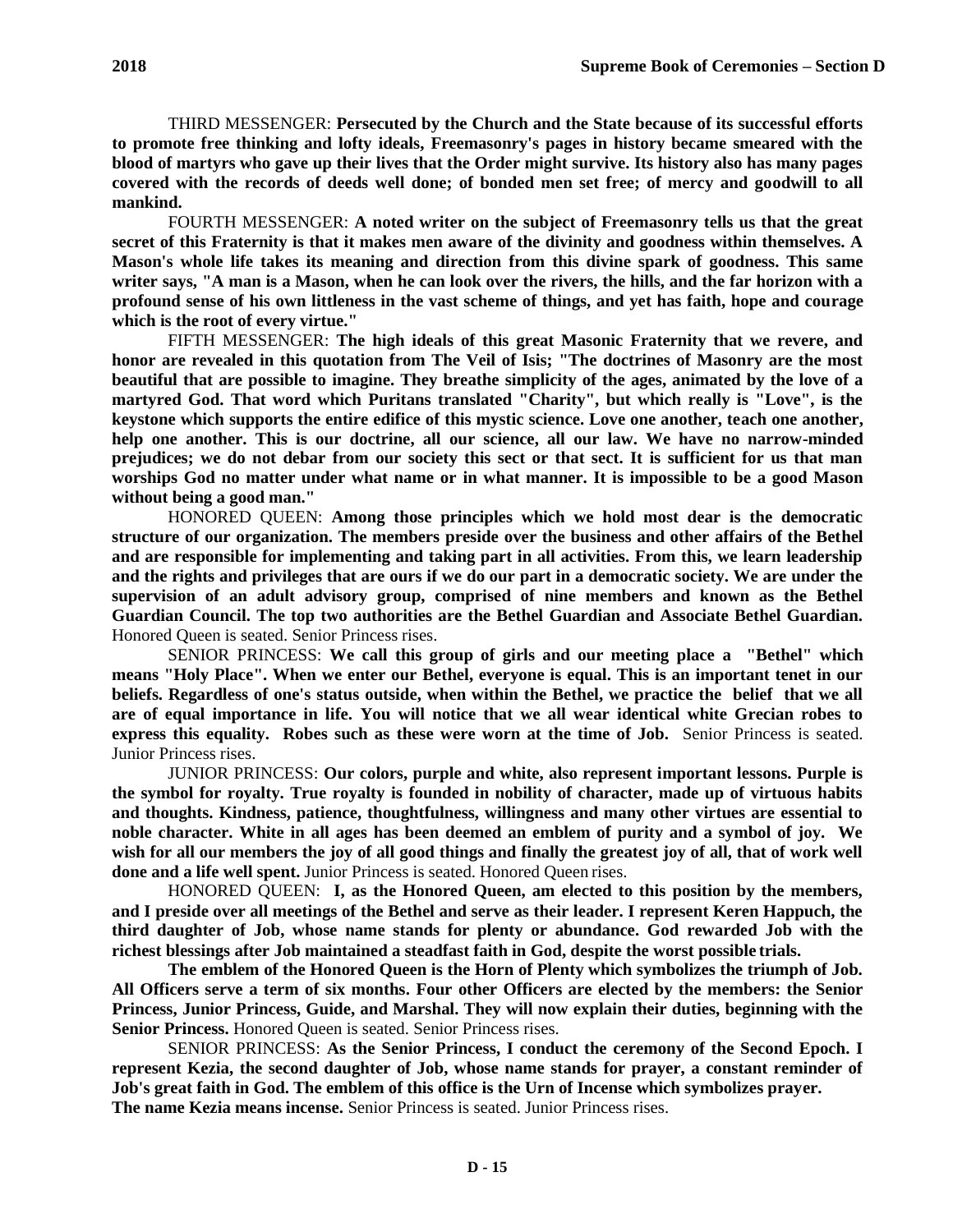**It symbolizes purity and truth. The name Jemima means Dove.** Junior Princess is seated. Guide rises.

GUIDE: **I am the Guide. My responsibilities are to lead initiates as they learn the story of Job, and how it applies to us today. I also escort distinguished guests to the East for introduction during our regular business meetings.** Guide is seated. Marshal rises.

MARSHAL: **My office is the Marshal. I am charged with caring for the flag of our country and displaying it. I also assist the Guide in leading initiates and escorting distinguished guests.**  Marshal is seated. Honored Queen rises.

HONORED QUEEN: **The remainder of our officers are appointed by the Honored Queen. They will now describe the responsibilities of their offices.**

Each officer rises, presents her information, and is seated.

LIBRARIAN: **I am the Librarian. It is my duty to expose the Bethel to literature, arts and sciences. Our Order is built upon the Open Book, and we should abide by its lessons.**

SENIOR CUSTODIAN: **I hold the office of Senior Custodian. I help in caring for the properties of the Bethel. We must remember that humble service is of the same importance as greater deeds.**

JUNIOR CUSTODIAN: **As Junior Custodian, I, too, take care of the properties and assist in setting up the Bethel Room. The performance of humble tasks in life will be rewarded with those of greater importance.**

RECORDER: **I am the Recorder. I note all proceedings of the Bethel. This office exemplifies the need for all of us to act in such a manner as we would want it recorded in our Book ofLife.**

MUSICIAN: **In my position as Musician, I play the piano (organ) during the meeting. The Musician symbolizes the need for harmony in our organizations.**

CHAPLAIN: **As the Chaplain, I represent devotion, religion, and reverence. As such, I lead members in prayer. The Altar is located in the center of the Bethel Room, upon which rests the Holy Bible. It reminds us that the teachings of God must serve as the center of our lives.**

TREASURER: **I hold the office of Treasurer. I am responsible for the funds of the Bethel and keeping an accurate account. We learn that honesty is the basis of our character.**

FIRST MESSENGER: **I am the First Messenger. Together with the other Messengers, I explain the story of Job and his trials and tribulations. I represent respect for our parents and guardians, and our charge to serve as examples for our friends.**

SECOND MESSENGER: **I am the Second Messenger. I remind our members that as we gather knowledge, we must be aware of the trials that life can present us.**

THIRD MESSENGER: **As the Third Messenger, I emphasize our responsibility to God and all mankind no matter what our station in life.**

FOURTH MESSENGER: **I am the Fourth Messenger. I represent the quality of righteous service that was displayed by Job.**

FIFTH MESSENGER: **I am the Fifth Messenger. I stress the need to work to reach our fullest potential in life. From the Five Messengers, members learn the basic ingredients that make our lives happy and fulfilling.**

INNER GUARD: **I serve as Inner Guard. As such, I respond to warnings from the outside. This teaches us to be alert to temptations from the world around us.**

OUTER GUARD: **In the position of Outer Guard, I prevent interruptions of the Bethel Meetings. This reminds us that we should ever be on guard against sin.**

CHOIR: **We, the members of the Choir, share an equal responsibility with the Officers. Becoming accomplished in the art of music is one of the highest achievements in life. The melody of our song resounds in the hearts and lives of our Job's Daughters.**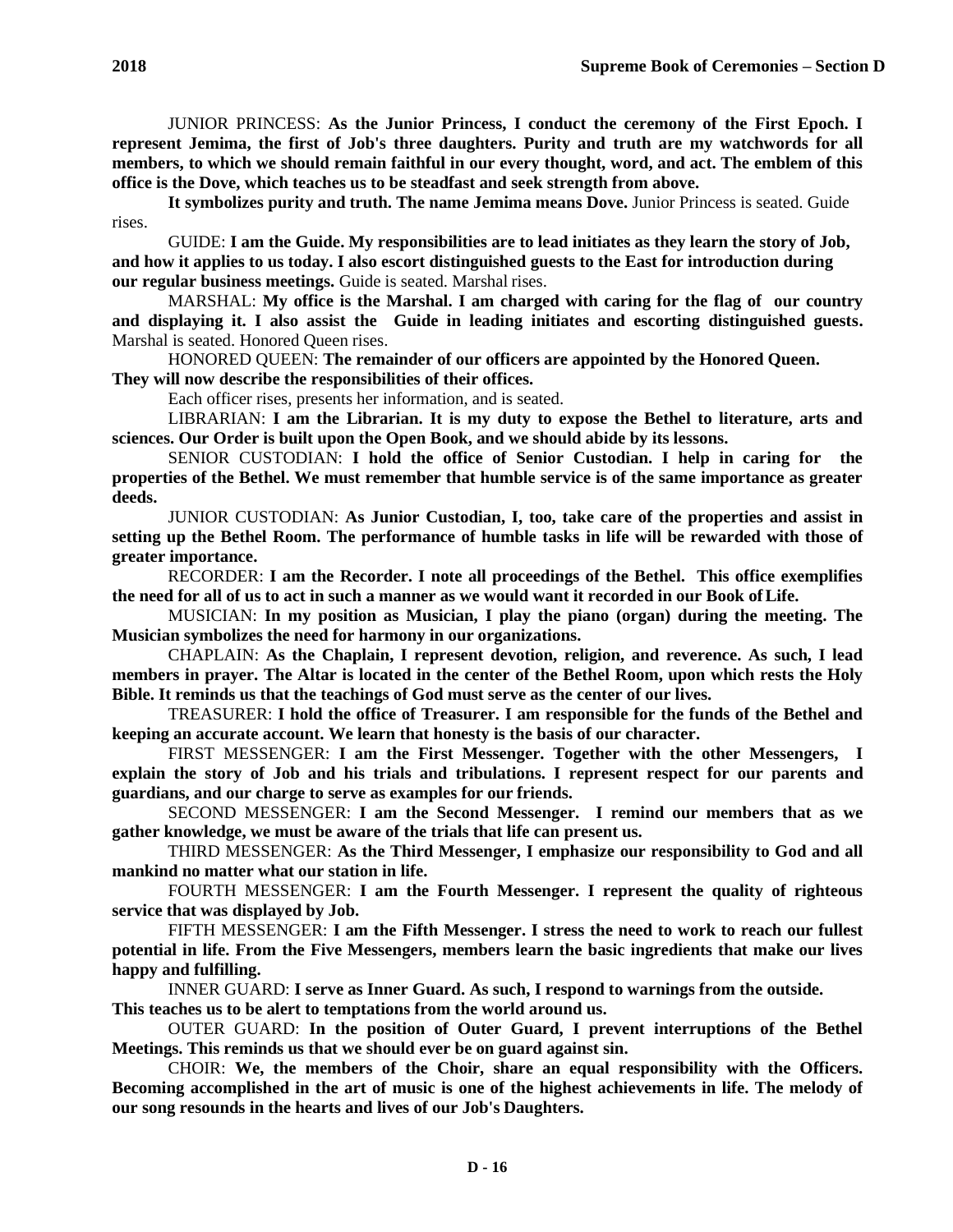HONORED QUEEN: **You have heard the responsibilities and the lessons that Job's Daughters apply to their daily lives. As you can see, we strive for nothing but the best in our every action. Job's Daughters accept these charges with humility and determination. It is the goal of each of us that our lives reflect traits represented here.**

**We also have a lot of fun. Outside the Bethel, we hold many activities which give us a chance to develop long-lasting friendships. Together, we share the excitement of growing up, and we plan a number of events throughout the year that let us share many special moments. Our Order aims to provide a well-rounded experience for its members in all facets of life. This better prepares us for handling the situations and decisions that await all of us for the rest of our lives. But most importantly, we share a special love for one another that is fostered by the close bond that Job's Daughters offers to each one of us. It's a distinctive opportunity. It's one that our members cherish forever. And, it can be yours.**

**Through this special ceremony, we have tried to answer many of the questions that commonly are asked of us. If you have additional questions, please feel free to ask any one of us after the close of the meeting. Each of you will be given an Application for membership which we will gladly help you fill out.**

**During the many years of the existence of Job's Daughters, our Order has been assisted by some very special people. We take time at each meeting to honor them. I would like to present to you the beautiful people who have helped us reach the heights we enjoy today.**

Proceed with Escort and Introductions as per Ritual but eliminate Honors. Introduce the prospective members and their parents. A token gift may be presented to the prospective members. One rap of gavel (\*).

HONORED QUEEN: **Remarks.** Honored Queen calls on Bethel Guardian, Associate Bethel Guardian, and others who may have a special message for the prospective members. One rap of gavel (\*).

HONORED QUEEN: **Closing Ceremony. Chaplain, you will attend at the Altar.** Three raps of gavel (\*\*\*). Chaplain attends the Altar, as per Ritual.

CHAPLAIN: **Our Father in Heaven, we thank You for Job's Daughters International. Ever keep us mindful of the valuable lessons of our Order so that we may always be "The Fairest in the Land". We ask for Your blessing on those who are present here today. May the beauty of our Order shine in their hearts. Instill in us the patience and faith of Job as we depart here to go our various ways. Guide us all in a life that better serves You. Amen.** All Daughters respond by saying "Amen". Chaplain reverently closes Bible as appropriate music is played. She returns to herstation.

HONORED QUEEN: **All present will please be seated until the Officers and Bethel Choir have retired.** Custodians remove chairs as per Ritual. One of the closing formations is performed as per Ritual.

BETHEL GUARDIAN: **This concludes our Ceremony.**

March music for officers to retire as per Ritual. It is nice to have the prospective members view the Closing Formation from the East Line, then the Officers can greet them similar to the way new members are greeted after Initiation.

### **JOB'S DAUGHTERS' EMBLEM**

March music as Daughters enter to form triangle. Soft music while forming triangle. Lights semidimmed.

NARRATOR: **Before you are your Daughters, arranged in the emblem of Job's Daughters International. This organization is for girls between the ages of ten and twenty who are related to a Master Mason, or related to a Majority Member of Job's Daughters, or sponsored by a Master Mason.**

**The purpose of this Order is to band together these girls for character building through moral and spiritual development, by teaching a greater reverence for God and the Holy Scriptures, loyalty to our Flag and the Country for which it stands, and a deeper respect for parents and adults.**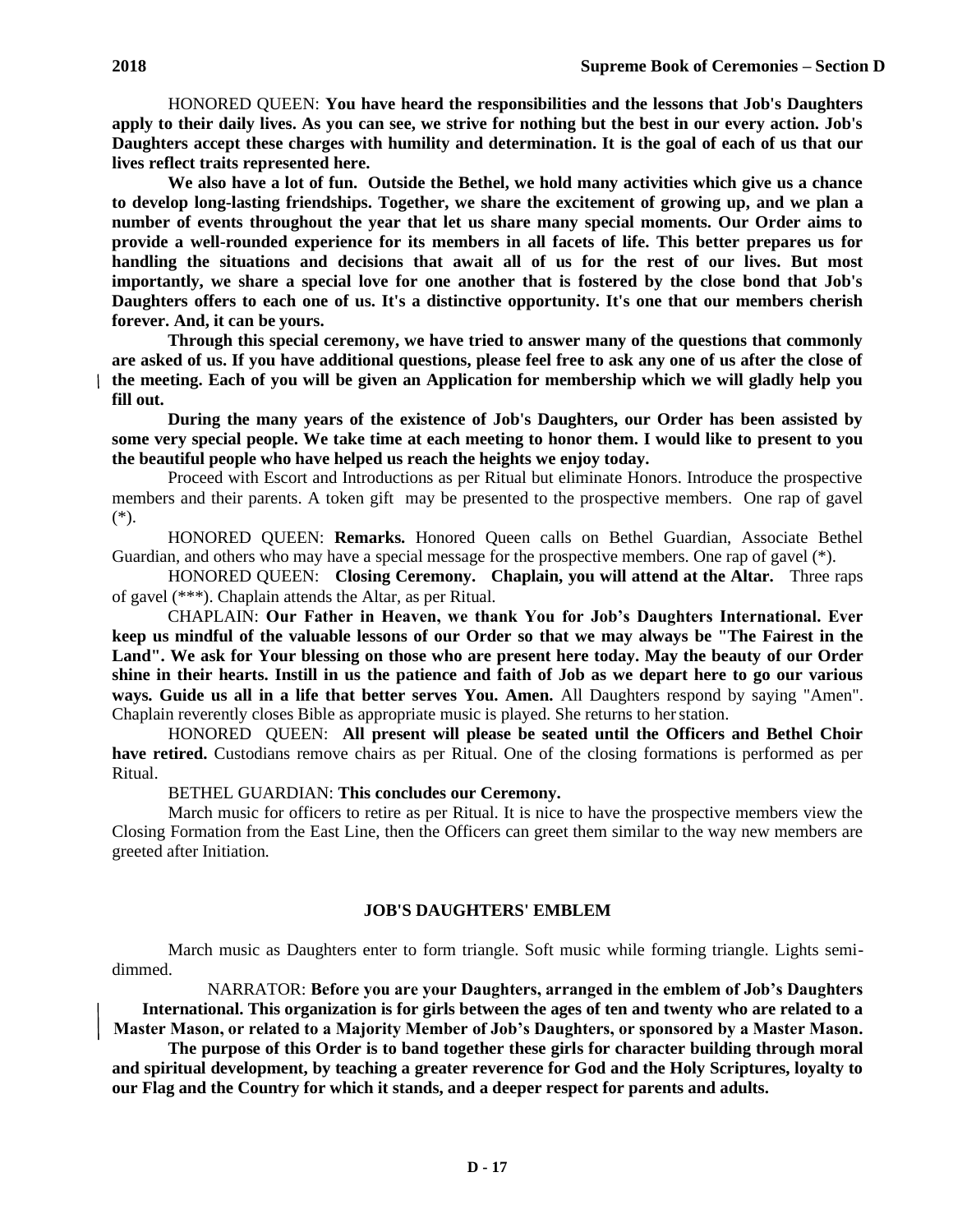**Founded in 1920 by Mrs. Ethel T. Wead Mick in the city of Omaha, Nebraska, its membership now embraces thirty-six states, representing the United States, five provinces in Canada, Australia, the Philippines and Brazil.**

**Its Ritual is written from the Bible story of Job, with special emphasis placed upon the 15th verse of the 42nd chapter of the Book of Job, "and in all the land were no women found so fair as the daughters of Job and their father gave them inheritance among their brethren." Master Masons, to you we look for a worthy inheritance that we may truly say "The Fairest in all the Land."**

**The triangle reminds us of the three-fold influence upon our lives, our God, our country, our home. May the teachings of our Order never fail to strengthen our love and adoration for the Heavenly Father; never fail to strengthen our love and loyalty to our country; never fail to strengthen our love and respect for the family and home which is the foundation of the security in which we live.**

**Our colors, purple and white, are constant reminders of the royalty of motherhood and the purity of a womanly life.** March music as Flag Bearer enters carrying Job's Daughters' flag. Places it in the East on right side and steps to side, gives tribute to flag and remains in the East.

FLAG BEARER:

**Job's Daughters' Flag and oh! how much it holds**

**For all the Order's members secure within its folds** 

**It stands for joy and order, beautiful and sincere,**

**Domineering over self and let evil not appear.**

**Upward and onward and for reverence a token;**

**Let hope never fail, and truth always spoken.**

**Its stripes stand for knowledge, waving toward the best,**

**It floats steadfast and upright, life's future for success.**

**Teaching respect for elders, love for all the world,**

**Kindness to fellow men and faith - Though it be furled.**

**And so we bear you tribute, Job's Daughters' flag - today,**

**For your land - and our land - and all the world some day.**

March music for Daughters to move out of Triangle into Cross Formation.

NARRATOR: **The Cross is the emblem of the Christian faith. As Christ came for all men to see the perfect life, so is this symbol of His death on Calvary's Cross for all to see. It is the Christian's reminder of God's infinite love for us, His children. It is the beacon light of the Masonic fraternity, the love symbol of the Order of the Eastern Star, and the only symbol of hope to offer the youth of today. "Teach us, help us, love us," that we, your Daughters may carry forward the Masonic heritage so soon to be given into our keeping.**

**The Daughters will repeat the "Mothers', Fathers', and Guardians' Prayer."** Prayer is said, and song is sung.

NARRATOR: **As we sing together, "Onward Christian Soldiers," the audience is invited to rise and join us in singing the first verse.** Daughters sing first verse standing still then leave the Cross, turning left and right, and march out. Narrator leaves stage or East as the last of the girls leave the room.

### **DEGREE OF ROYAL PURPLE**

- 1. This Degree is to be given only at the request of the Supreme or Grand Guardian.
- 2. The ceremony shall be given at the Annual Session of the SGC by the Supreme Bethel, the Annual Session of the GGC by the Grand Bethel, or at a regular Bethel meeting when requested by the Supreme or Grand Guardian.
- 3. If the Degree is to be given by the Supreme Bethel, Grand Bethel or Bethel, the Supreme Bethel Honored Queen, Grand Bethel Honored Queen, or Honored Queen shall be notified as soon as possible, and the speaking parts shall be distributed to the necessary officers.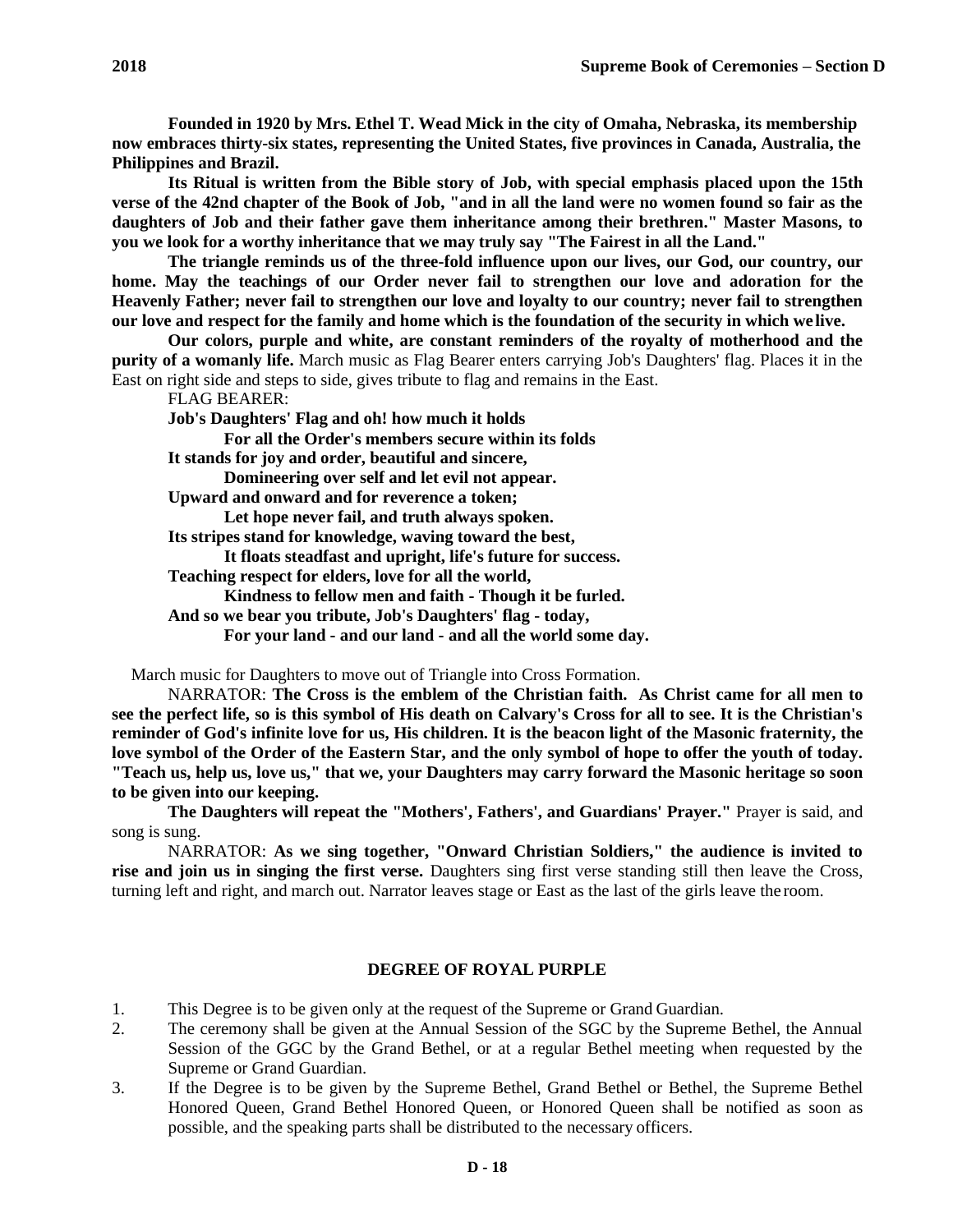- 4. The Chairman of the Degree of Royal Purple Committee shall prepare the certificates, arrange for the purchase of the roses, order the medallions, medals or pins and arrange for appropriate engraving. All items shall be available for presentation at the ceremony.
- 5. All speaking parts shall be memorized.
- 6. Recipients of the Degree of Royal Purple shall be seated with their Bethels or in reserved seats. If there is more than one recipient, they shall be seated on the North and South Marching sidelines.
- 7. If there is only one recipient the speaking parts should be changed to reflect a single person.

HONORED QUEEN: **Members and friends, we have assembled here to honor these Daughters who have been especially generous in dedicating their time and efforts in promoting their Bethels and Job's Daughters International. As Job's Daughters we are expected to be "The Fairest in the Land", but it is often easy to fall short of the mark. The Daughter who always displays faith, trust, responsibility, respect and love should be rewarded. It is with this in mind that we meet to confer the Degree of Royal Purple.**

**Guide, and Marshal, you will escort the Daughters who are to receive the Degree to the East Line facing west.** Recipients rise. Guide and Marshal leave their stations in the West, turn right and left respectively to the North and South Marching Lines and march to the East collecting the recipients on the sidelines. Proceed with escorting the recipients to the East Line as per Ritual. All face west. Guide shall be given the recipients' names prior to the ceremony.

GUIDE: **I have the pleasure to present**

**who are entitled to receive the Degree of Royal Purple.** Recipients nod as name is given. Guide and Marshal then cause the recipients to turn and face the Honored Queen.

HONORED QUEEN: **The purpose of Job's Daughters is to teach young women to live responsibly, morally and righteously. The Book of Job is a strong foundation upon which to build this training for it deals with a real person, a fallible human being, Job. By studying the trials and triumphs of this man, we hope to discover how to direct our own lives so that we may receive our final reward.** Honored Queen is seated.

Princesses and Custodians rise. Custodians take the Dove and Urn from the pedestals, turn to the center, turn East and ascend the dais. Junior Custodian stands on the left of the Junior Princess and Senior Custodian stands on the right of the Senior Princess. They hand the Urn and the Dove to their respective Princesses.

JUNIOR PRINCESS: **Upon receiving the Degree of Royal Purple you will be given a medallion (medal or pin). On it you will find engraved a figure of a Junior Princess holding a white Dove as I do now. It is meant to remind you of the lessons of the First Epoch. Remember always to be patient and diligent in your work, and as Job endeavored to teach his children of the power of prayer, may you also continue being useful instruments in conveying God's love and peace.**

SENIOR PRINCESS: **On your medallion (medal or pin) you will find pictured a Senior Princess holding the Urn of Incense. It symbolizes the important lessons of the Second Epoch, the story of Job's anguish and suffering, and the final triumph of his dedication to his Creator. If you ever begin to doubt that there is a Supreme Being, study the soft colors of the sunrise or the fragrant beauty of a rose, and your faith will be renewed.** Princesses return the Dove and the Urn to the Custodians who descend the dais, replace the Dove and the Urn on the pedestals and return to their stations. Princesses and Custodians are seated at the same time.

HONORED QUEEN: Rises and takes Horn of Plenty in her hands: **With the two Princesses, your medallion (medal or pin) has engraved upon it an Honored Queen and her symbol. You have learned well the teachings of the First and Second Epochs or you would not be receiving the Degree of Royal Purple. Yet, even in this hour set apart in your honor, you have another lesson to learn, that of**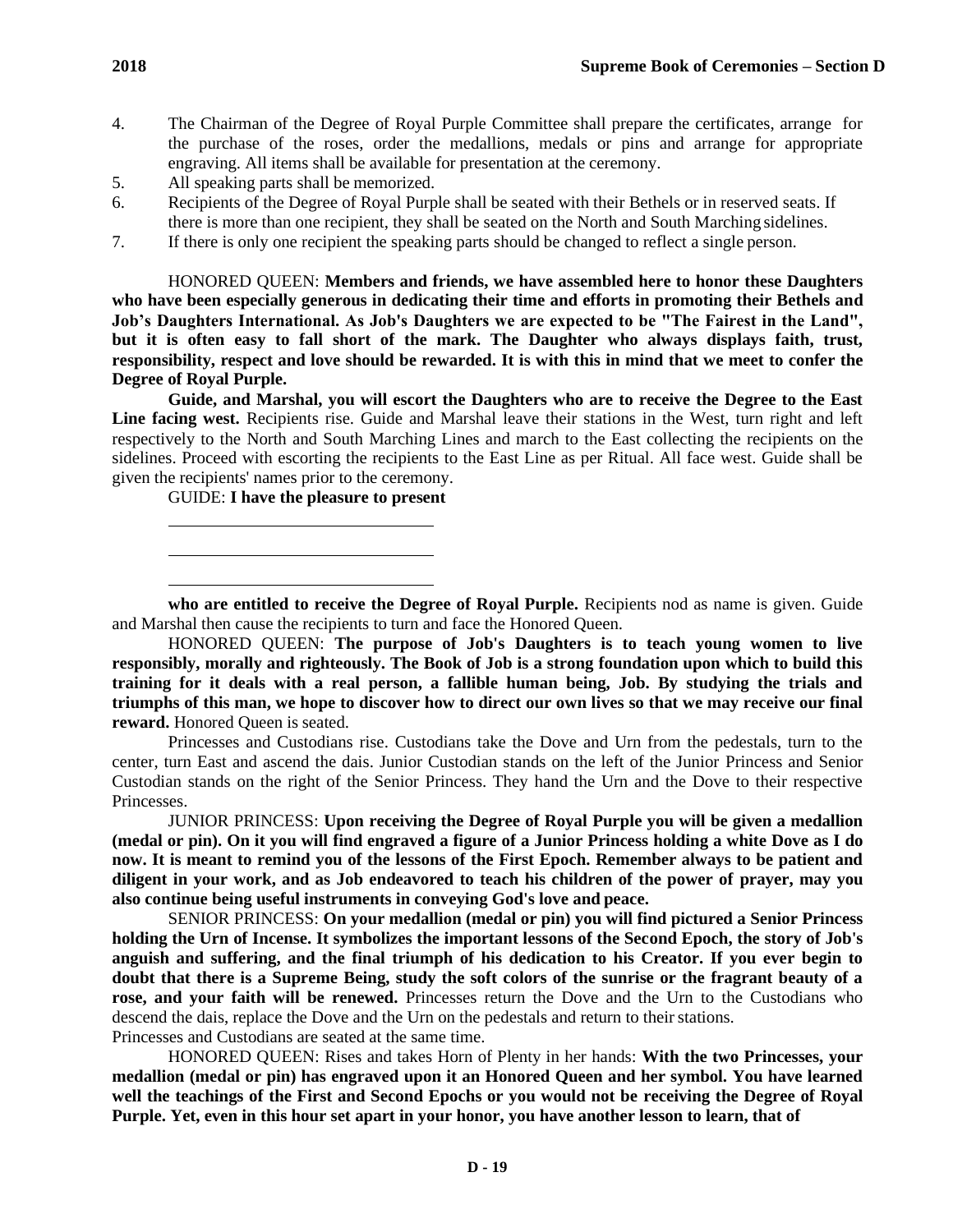**reward.** Replaces Horn of Plenty. **You must realize that the reward of receiving the Degree of Royal Purple does not signify the termination of your work in Job's Daughters. Rather, it should inspire you to continue in your devotion to our Order. You must remember that all people are equal, regardless of race, creed, color or achievement, and you must not allow pride or conceit to interfere in your relationships with other Daughters of the Bethel(s). You must, above all, live up to your own high standards, that you may encourage others to adopt the kind of life that merits the Degree of Royal Purple.**

**Our Chaplain will lead us in prayer. Guide and Marshal, you will escort our member(s) west of the Altar.** Three raps of gavel (\*\*\*).

Guide leads to the North Marching Line, turns and marches west to the Altar Line, turns south past the Chaplain's chair and continues into semicircle, stops and faces east. Guide and Marshal take one step back. Musician plays, "Holy, Holy, Holy" as Chaplain attends at the Altar.

CHAPLAIN: **Dear Lord, we ask that special blessings rest upon these members. May they be truly grateful for the honor which is bestowed upon them today. As they have known the joy of work well done, may we all become useful messengers of Your peace. Amen.**

Musician plays appropriate music as Chaplain returns to her station. One rap of gavel  $(*)$ . Princesses with certificate(s) and rose(s) descend from dais and proceed side by side to the Altar Line.

JUNIOR PRINCESS: **This certificate represents the love and appreciation of those with whom you have worked, and the years spent in your association with Job's Daughters.** Enters semicircle between Altar and Treasurer's station, presents certificates and returns to position east of the Altar.

SENIOR PRINCESS: **May the beauty of this** (these) **rose(s) remind you of the beauty of the lessons you have learned in this Order.** Enters semicircle between Altar and Chaplain's station, presents roses and returns to position east of the Altar. Princesses step back three steps, turn together, march to East, ascend dais and are seated.

Honored Queen carrying gavel and medallions (medals or pins) descends to the Altar Line. Medallions (medals or pins) may be in place beside the Altar before the ceremony.

HONORED QUEEN: **I now present you with the medallion** (medal or pin) **of the Degree of Royal Purple. May you learn to wear it with grace, dignity and humility, that your character reflects** 

**the lessons of Job's Daughters.** Enters semicircle between Altar and Chaplain's station. Places medallions (medals or pins), one by one, around the recipients' necks or presents pins to the recipients. She then returns to her station.

SPECIAL MUSIC. (Optional)

Three raps of gavel (\*\*\*).

HONORED QUEEN: **Members and friends, these members have proven themselves to be deserving of your respect and admiration and I would ask that you now join me in extending to them a very hearty congratulations.** Applause. One rap of gavel  $(*)$ .

**Guide and Marshal, you will escort her (them) to the sidelines.** Guide and Marshal escort the recipients to the sidelines or reserved seats and then return to their stations. One rap of gavel (\*).

## **PARENTS CEREMONY**

This is a ceremony to welcome parents, grandparents and guardians of the newly initiated Daughters to the Bethel and may be given under Presentations. White carnations or other white flowers should be in the East prior to the meeting.

HONORED QUEEN: **The parents [grandparents] of the newly initiated Daughter(s) please**  stand. Guide and Marshal you will conduct our guests to the East Line. (When new parents are in position at East Line the Honored Queen continues).

It is a pleasure for me as Honored Queen of Bethel No. of Job's Daughters International, **to welcome you to the initiation of your daughter(s) [granddaughter(s)] into the Bethel.**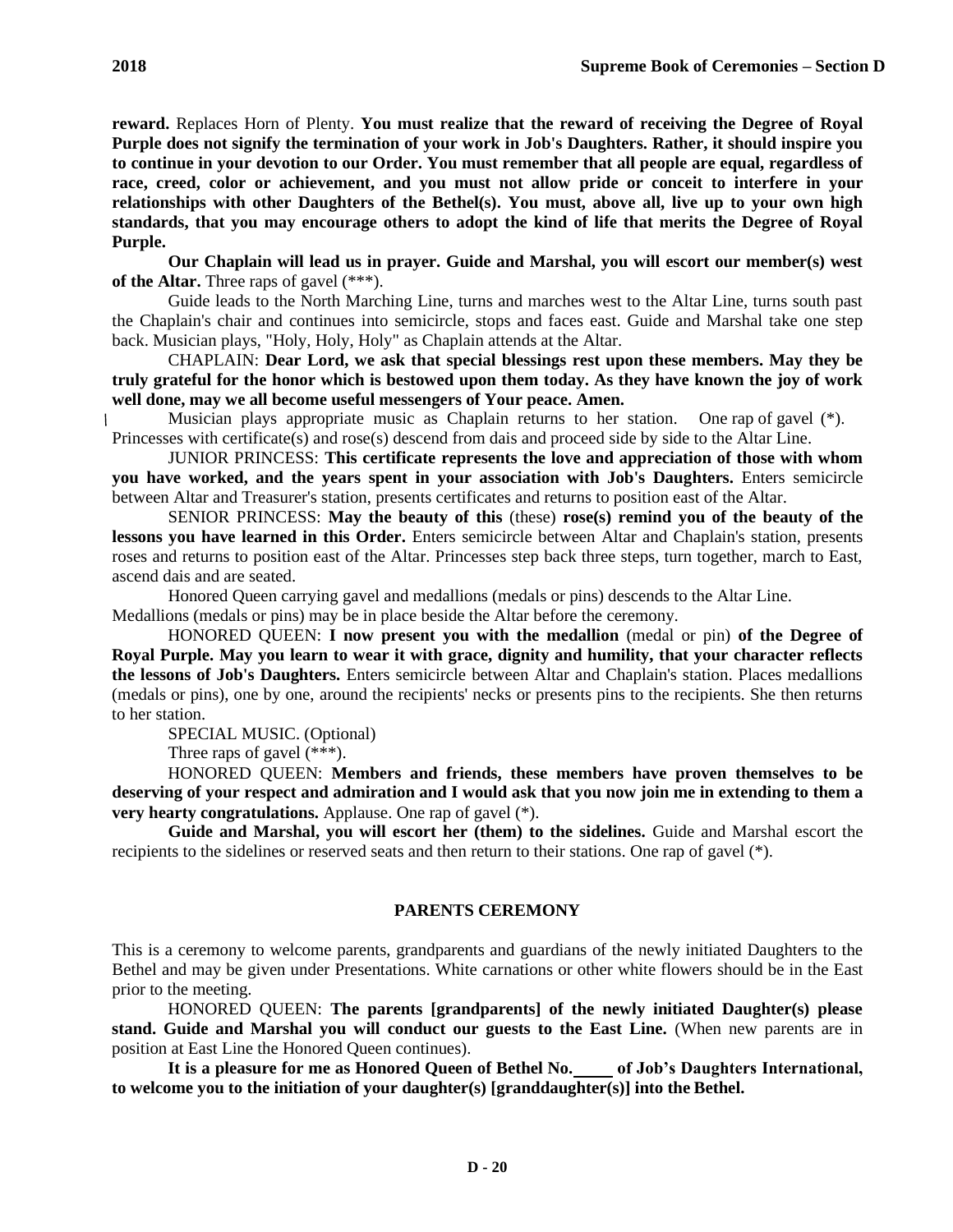**We have taken these young women through our beautiful ceremony, traversing the trials and tribulations as well as the triumph experienced by Job as written in the Book of Job.**

**Job's Daughters teaches love, faith, patience and fidelity, qualities which our Daughters can use throughout their daily lives. As they begin their work in the Bethel, helping with its philanthropic efforts and assisting wherever they are needed. It is our desire that you, as parent(s) [grandparent(s) or guardian(s)] take an active part in their commitments to the Order and their oath of allegiance to its principles which they have sworn to uphold.**

**On behalf of all the Daughters of Bethel No. we ask that you accept the responsibility of working with your daughter(s) [granddaughter(s)] in this Order. We, therefore ask you to respond in the affirmative to this question: "Will you as parents of these Job's Daughters support them in their activities in the Bethel wherever and whenever possible and render assistance when called upon?"**  (Response)

**As a gesture of our love for you and your daughter(s) we present to you this flower whose color means purity and we invite you to view the closing Cross from the East Line at the end of the meeting.**

**Guide and Marshal you will conduct these adults to the sidelines.** One rap of gavel (\*).

Honored Queen continues with Order of Business.

#### **BIBLE CEREMONY**

#### **SUGGESTIONS:**

Turn down the lights as low as possible (preferably out). You should have a person positioned to turn on the lights when indicated in the ceremony.

The Daughters enter the room carrying battery operated lights (candles) which are not yet lit, and the Honored Queen carries the Bible.

They may form either the Cross, Triangle or Square & Compass Formation east of the Altar, as per Ritual, or in the west depending on the room arrangement. The line up is as follows:

Honored Queen enters first carrying the Bible.

| Marshal                 | Guide                  |
|-------------------------|------------------------|
| Outer Guard             | <b>Inner Guard</b>     |
| Chaplain                | Treasurer              |
| <b>Fourth Messenger</b> | <b>Fifth Messenger</b> |
| Third Messenger         | Second Messenger       |
| Librarian               | <b>First Messenger</b> |
|                         | Recorder               |
| <b>Senior Princess</b>  | <b>Junior Princess</b> |
| Senior Custodian        | Junior Custodian       |
|                         |                        |

ALL: **In the beginning, God created the Heaven and the Earth, and the darkness was upon the face of the deep and the Spirit of God moved upon the face of the waters. And God said: "Let there be Light."** (turn on light being carried) **and there was Light. And God saw the Light that it was good.**

HONORED QUEEN: (at the word BIBLE the Altar light is turned on) The **Holy Bible is the Great Light in Masonry and the Rule and Guide for faith and practice. So, it is with Job's Daughters. Each Bethel opens and closes with the pages of this great Book.**

SENIOR PRINCESS: **Time is a river and books are boats. Many volumes start down that stream only to be wrecked and lost in its sands. Only a few, a very few, endure the testing of time and live to bless the ages following. We pay homage to the greatest of all books - the one enduring Book which has traveled down to us from the far past, loaded with the richest treasures that every book has brought to humanity. What a sight it is to see men gathered about an open Bible. How typical of the spirit and genius of men to study its great and simple faith and to follow its gentle ministry to mankind.**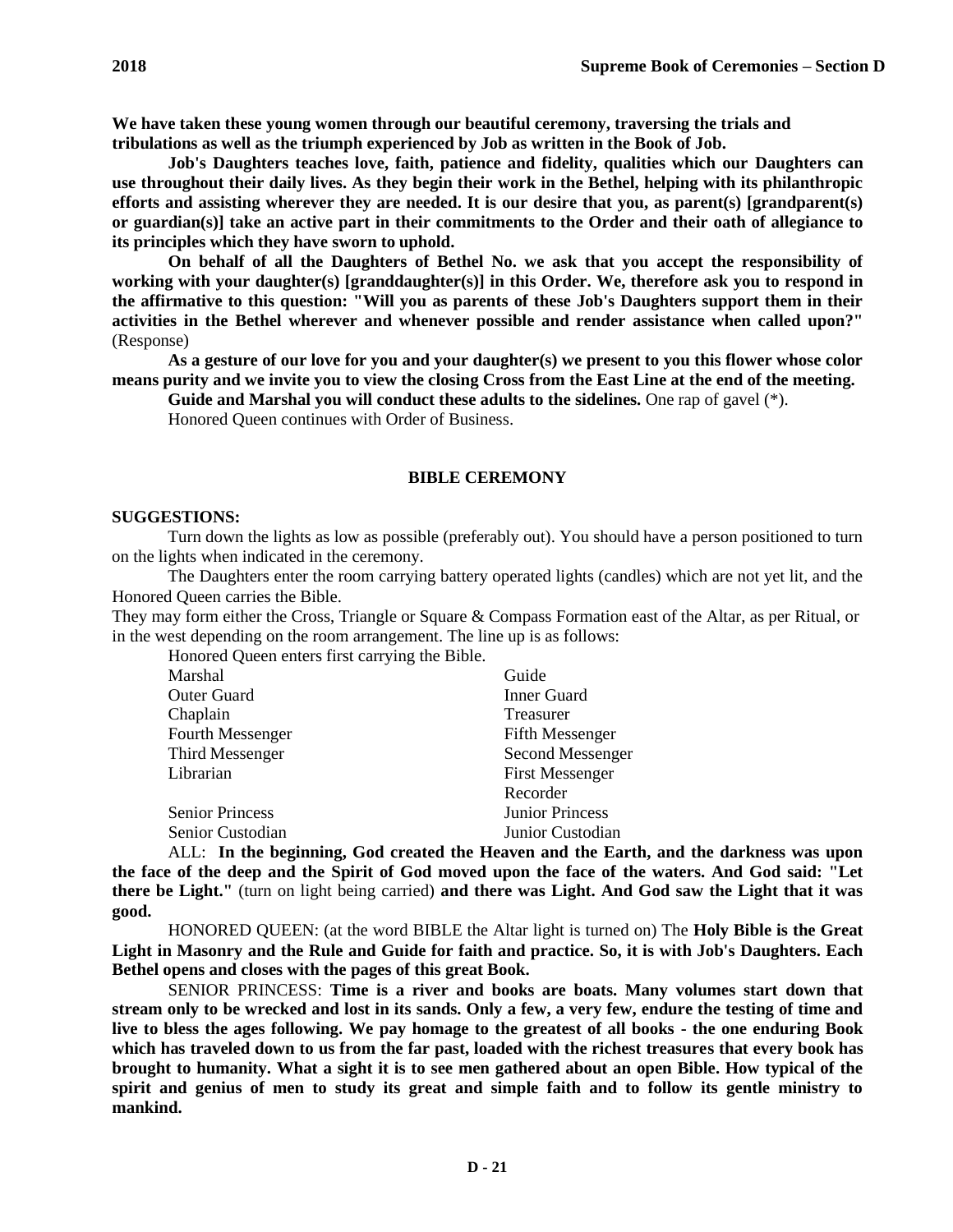JUNIOR PRINCESS: **Here is a Book whose scene is the sky and the earth and all that lies between - a Book that has in it the arch of the heavens, the curve of the earth, the ebb and flow of the sea, sunrise and sunset, the peak of the mountains, the glint of sunlight and flowing waters, the shadow of forest on the hills, the song of the birds, and the color of flowers. But its two great characters are God and the human soul and the story of their eternal life.**

HONORED QUEEN: **Take this great and simple Book, white with age, yet new with the dew of each new morning, tested by the sorrowful and victorious experience of centuries, rich in memories, and wet with the tears of multitudes who walked this way before us. Lay it to heart… live it,... read it, ....and learn what life is. Make it your friend and teacher and you will know what Sir Walter Scott meant when, as he lay dying, he asked Lockhart to read to him.**

**"From what book?" asked Lockhart and Scott replied: "There is but one Book."**

Chords for Daughters to kneel as per Ritual. Sing "Nearer My God to Thee", "We March to Victory", or other appropriate song.

When song is complete, Daughters rise as per Ritual, Honored Queen turns to South Marching Line and marches out without forming line in the west followed by the other Daughters as per Ritual.

## **FLAG CEREMONY FOR THE UNITED STATES FLAG**

1. This may be given at a regular Bethel meeting under No. 4 of Order of Business.

2. It may be given as an exemplification to Masonic and/or related Orders. A triangle formation west of the Altar is suggested or Officers remain at their stations.

HONORED QUEEN: **Marshal, you will present the flag of our country west of the Altar.** Three raps of gavel (\*\*\*). Marshal leaves her station, turns left to North Line, proceeds east to the East Line, turns right to center and ascends the dais. Takes flag from stand, descends dais, turns right to North Line, then west to point between Fourth and Fifth Messengers, enters the semicircle and stands behind the Altar facing the East posting flag. One rap of gavel (\*).

HONORED QUEEN: **The Officers taking part in the ceremony will please rise.**

FIRST MESSENGER: **This flag is a symbol of patriotism and love of country - an inspiration to men and women fighting for freedom and an emblem of faith in justice.**

SECOND MESSENGER: **Many have given their lives knowing that "Freedom Under God" was more precious than life without honor and liberty; our flag is a history of courage and a symbol of hope for the future.**

THIRD MESSENGER: **Our flag was born in independence; a symbol of our ideals, our aspirations and achievements as Americans and ever reminds us that our forefathers struggled and sacrificed to bequeath to us a free and proud country.**

FOURTH MESSENGER: **Our beautiful flag should remind us also that we must ever strive to honor our heritage, promote brotherhood and extend a hand of friendship and understanding.**

FIFTH MESSENGER: **Woven into the fabric of our flag are threads of faith, honor, courage, liberty, justice and understanding. Let us strive so to live that these same threads are woven into the fabric of our characters.**

INNER GUARD: **The stripes of alternate red and white proclaim the original union of thirteen states to form the United States of America. The stars of white on a blue field constitute our national constellation to which a new star has been added with each new state. The stars and stripes signify a union both past and present.**

LIBRARIAN: **The colors of our flag were officially recognized by our forefathers to be white for purity, red for valor and blue for justice and they have remained throughout the years. Let us have faith that there is goodness in the hearts of men, courage in their deeds, and justice in their actions.**

TREASURER: **Our flag is also a symbol of our country, the United States of America, a land where unity is strength, where peace is dear to every citizen and where there is still opportunity and**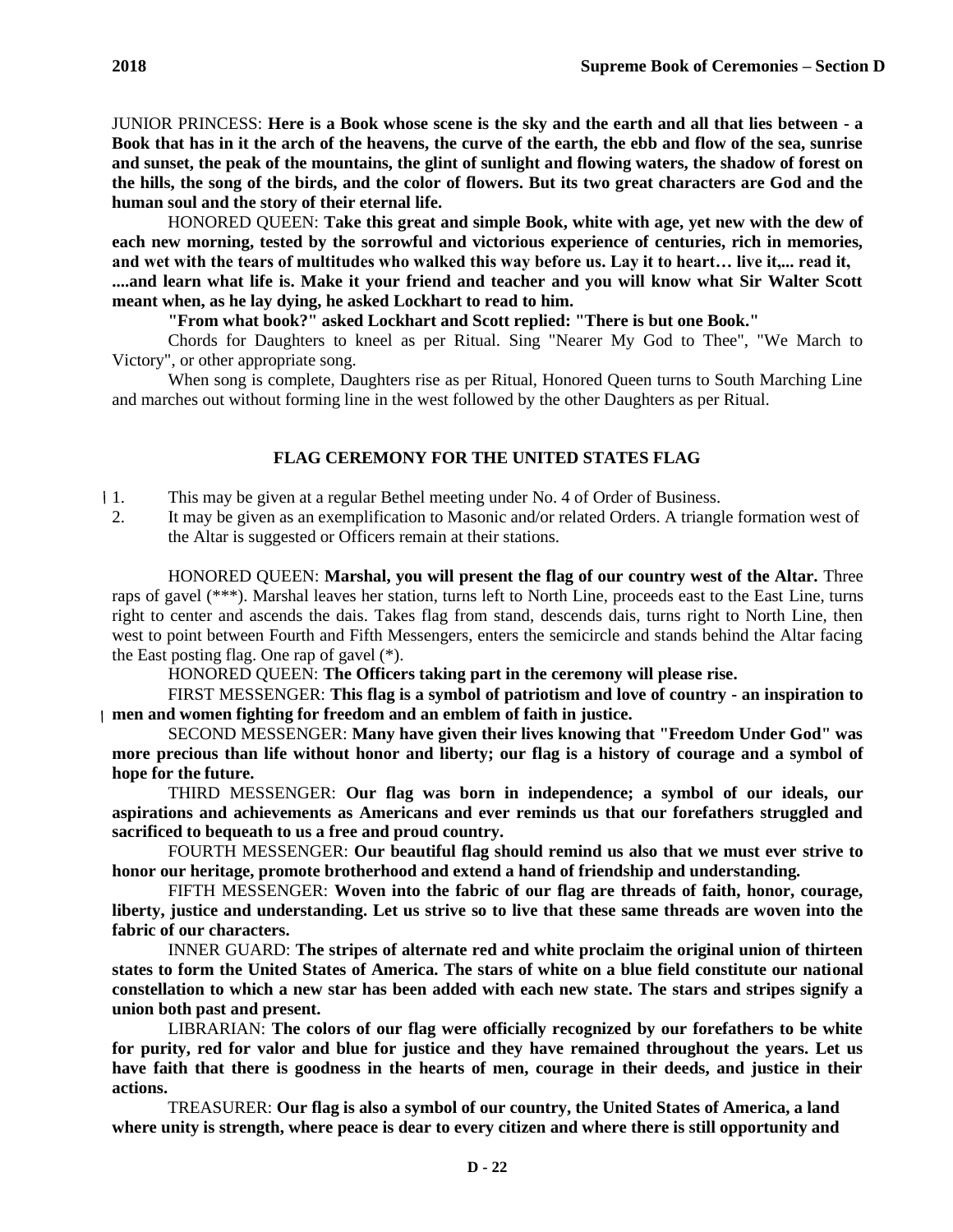**freedom of choice.**

JUNIOR CUSTODIAN: **When our colorful flag is rippling in the breeze, it is as if it is saying to all of us, "I hold out a promise. Everyone, regardless of his birth**, **has a shining, golden opportunity: the right to live, to work, to be themselves, and become whatever their hopes**, **dreams and visions can combine to make them". This is the promise of America.**

SENIOR CUSTODIAN: **The American Creed ends with these words, "I therefore believe it is my duty to my country to love it; to support its constitution; to obey its laws; to respect its flag; and to defend it against all enemies". Wouldn't it be wonderful if all citizens not only knew this creed but lived it day by day?**

HONORED QUEEN: **Each day we should ask our Creator to keep His protecting hand over us so that we may pass on to those who come after us the heritage of a free people. Our Chaplain will lead us in prayer.** Three raps of gavel (\*\*\*)

Chaplain approaches Altar as per Ritual. Musician plays appropriate music.

CHAPLAIN: **Almighty God, it is our prayer that You will continue to keep the United States in Your Holy protection; help us to be obedient to law and order; teach us to be just; to love mercy; and to clothe ourselves with charity, humility and a peaceful temper of mind. Help us to follow your example, for without following in Your footsteps, we can never hope to be a happy nation. Grant this prayer, we beseech You. Amen.**

Chaplain returns to station as per Ritual. Musician plays appropriate music. HONORED QUEEN: **This concludes our ceremony.** One rap of gavel (\*)

## **SEEDS OF PROMISE**

A ceremony for Job's Daughters-to-Be

#### **SUGGESTIONS:**

- 1. A tiny live rosebud for each Job's Daughter-to-Be (JD2B)
- 2. Seat the Job's Daughter-to-Be on South in section just east of Altar line.
- 3. If you have other JD2B, they could sing "I am a Promise".

HONORED QUEEN: (rises) When **our organization was started by Mrs. Ethel T. Wead Mick in Nebraska in 1920, she called her Job's Daughters "Buds of Promise". Tonight, we welcome our Job's Daughter(s)-to-Be, she is (they are) the Seeds for the Buds of Promise.**

**Guide and Marshal, you will escort our Job's Daughter(s)-to-Be, west of the Altar.** Honored Queen is seated. Guide and Marshal proceed on South Marching Line to where JD2B are seated. Guide bows for JD2B to follow her, Marshal follows JD2B. Guide marches to Altar line, turns north, to a point between the Altar and Chaplain's station, turns west, and positions JD2B behind Altar.

GUIDE: **Honored Queen, I would like to present our Job's Daughter(s)-to-Be** (names):

HONORED QUEEN: (rises) Welcome**. We are glad to have you become a part of our Bethel. Being a Job's Daughter is like being a rose, both lives are divided into stages.**

**The first stage is being a Job's Daughter-to-Be. It is the start of something new and exciting, a learning experience, a time to grow, a seed for the promise for something special to come.** Honored Queen is seated.

JUNIOR PRINCESS: (rises) **The next stage begins when you are ten and are initiated as a Job's Daughter, a rosebud, a Bud of Promise, excited to learn and to find knowledge in everything and everyone around you.** Junior Princess is seated.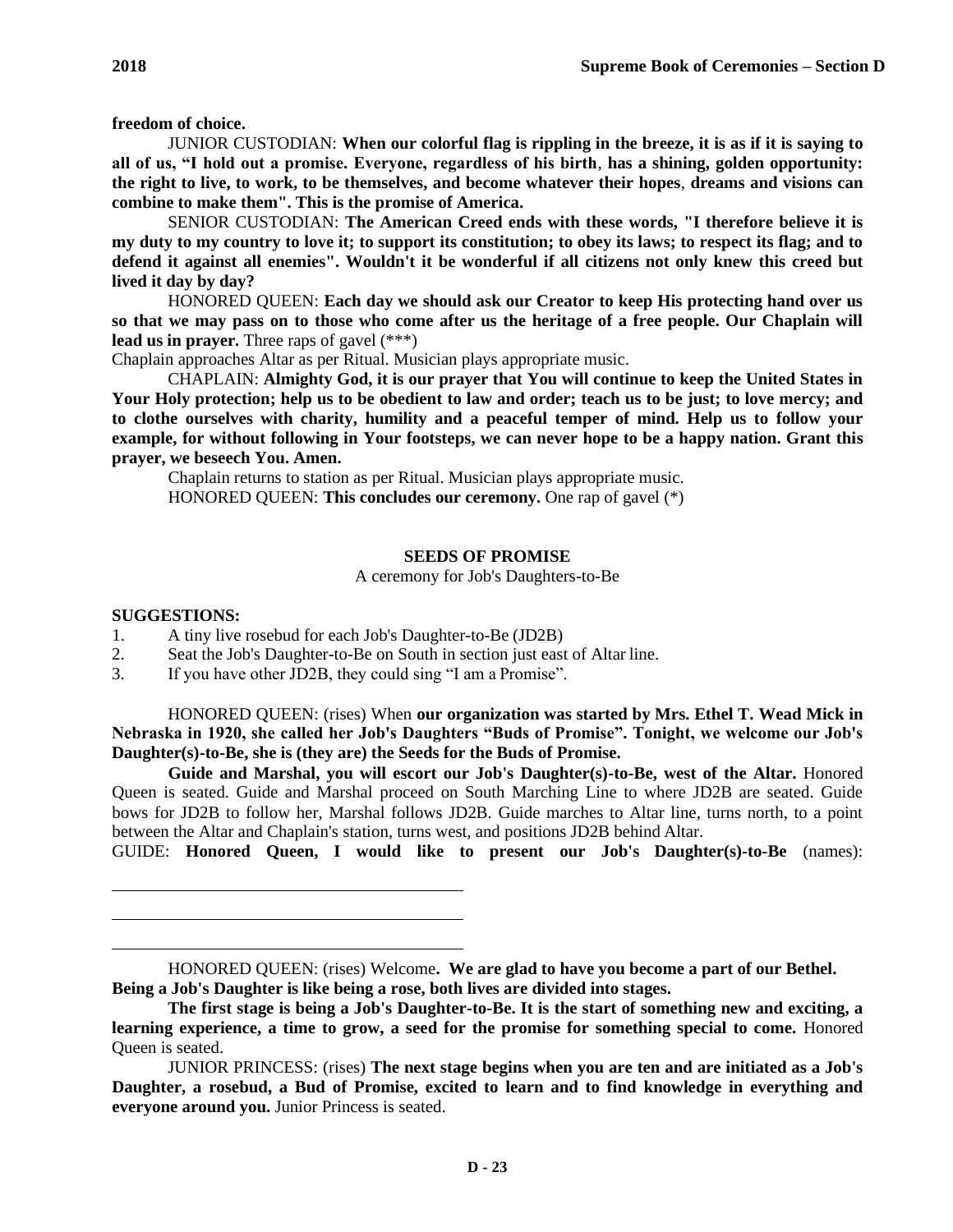SENIOR PRINCESS: (rises) **The next stage is being knowledgeable about the world and places around you. When you reach this stage, you will have the responsibility of helping the newer girls, the seeds and buds, by becoming a friend. This will be a rewarding experience.** Senior Princess is seated.

HONORED QUEEN: (rises) **The last stage is being a mature rose, or Daughter, experienced in everything you do. You are now participating in all the Job's Daughter activities, by becoming a real friend, and helping the other members with their endeavors. And when this special time arrives, you will share a special warmth and love.**

**All these stages are special and full of friends and love. You will grow from a Seed of Promise, to an initiate, a Bud of Promise, into a sharing and caring Job's Daughter friend.** Song: "I am a Promise" may be played or sung at this time.

The Honored Queen descends the dais with rosebuds, walks to the north side of Altar and presents each JD2B a rosebud, steps back to the front and center of Altar.

HONORED QUEEN: **You represent a seed that will grow into a rosebud. As you watch these rosebuds grow into mature roses, think about how you will grow into experienced Job's Daughters.**

Honored Queen backs to a point half way between Altar and East, turns and ascends dais.

HONORED QUEEN: **Mother Mick once said,**

**"There is something that makes a Bethel Out of four walls, ceremony, and prayer. Something like seeds in a garden, Becomes a Bud of Promise rare."**

**Guide and Marshal, will you escort our Job's Daughter(s)-to-Be to the East.** Guide, rounds Altar on south followed by JD2B and Marshal, rounds Altar on north (if more than one JD2B they follow Guide and Marshal equally), all march abreast to East Line.

HONORED QUEEN: (presents her (them) with her (their) card and introduces her (them)) It **is with pleasure that I present (name(s)), new Job's Daughter(s)-to-Be. Guide and Marshal, will you escort our Job's Daughter(s)-to-be to her (their) seat(s), after which you will return to your stations.**

Guide, followed by JD2B(s), and Marshal, turn to South Marching Line and escort JD2B(s) to her (their) seat(s). Guide and Marshal return to their stations side by side and are seated. One rap of gavel (\*)

#### **ROSEBUD**

#### A ceremony for new members

#### **SUGGESTIONS:**

1. A live rosebud for each new initiate.

2. This can be given as a Librarian's Report with the Librarian as the narrator.

NARRATOR: **This ceremony is mainly for the newest members of our Bethel, but it's for the rest of us, too.**

**Being a Job's Daughter is like being a rose. Both lives are divided into three stages. The first stage is being a new person, or rosebud, in a new place, excited to learn and find knowledge in everything and everyone around you.**

**The second stage is being knowledgeable about the world and places around you. The second stage has the responsibility of helping the newer girls, or buds. This responsibility is rewarding.**

**The third stage is being a mature rose, or Daughter, and experienced in everything you do. Ready for the responsibility of helping everyone with almost anything. When you help them, you feel a special warmth and love that you share. All the stages are special and full of friends and love.**

Appropriate music may be played at this time. Suggested song: "The Rose" with permission of copyright owner. As the last verse is played, the Narrator advances to the new members and gives each new Daughter a rosebud.

**As you watch these rosebuds grow into mature roses, think about how you will grow into experienced Job's Daughters.**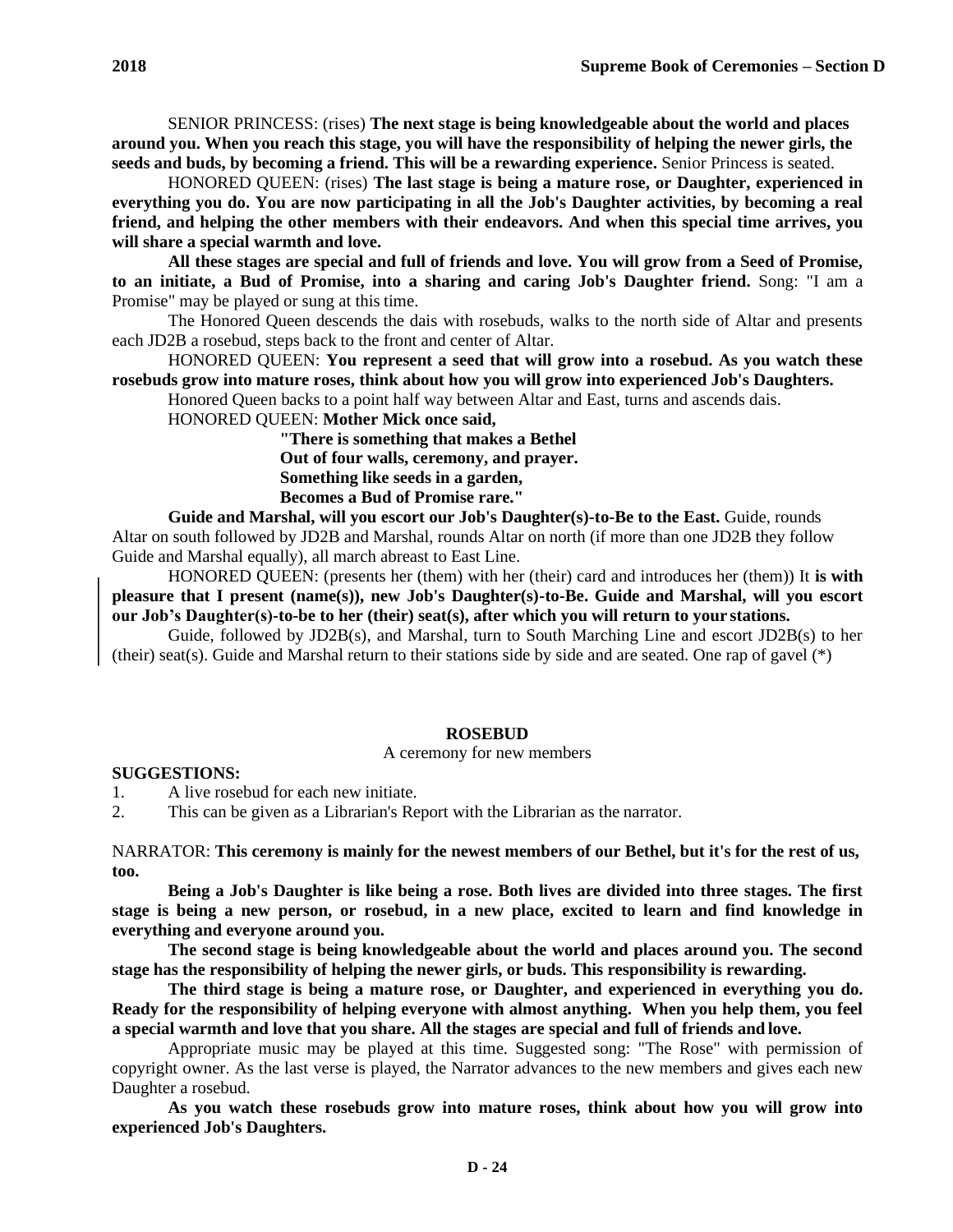# **FRIENDSHIP CEREMONY**

# **SUGGESTIONS:**

1. To be used for a Friendship Meeting.

2. Make copies of the closing poem and distribute to the guests at this meeting.

HONORED QUEEN: (rises) **If we want to know what friendship is we must seek it, not as if it were a pot of gold at the end of the rainbow, but among humans who are living a good life, richly and fully.**

INNER GUARD: **Watch carefully over your friendships for true friendship is a gift.**  OUTER GUARD: **Friendship, like love is but a name...unless for one you light the flame.**  JUNIOR CUSTODIAN: **All the joys of life depend on the art of making and keeping friends.**  FIRST MESSENGER: **The only way we can have a friend is to be one.** SECOND MESSENGER: **A friend may well be reckoned the masterpiece of the world.** THIRD MESSENGER: **Friendship can be the sunshine of life.**

FOURTH MESSENGER: **Friendship is like a chain of gold, binding friends together.** 

FIFTH MESSENGER: **Friendship's hand can help to lighten the load along the way.** 

LIBRARIAN: **True friendship is one of life's most precious gifts.**

MUSICIAN: **Friendship knows another's thoughts and cares about them too.**

RECORDER: **Friendship is like a rare gem which never loses its brilliance.**

CHAPLAIN: **Friendship grows better with age as feelings mellow and understanding deepens.**

MARSHAL: **Friendship, like loyalty, is lasting and real.**

GUIDE: **Friendship leads us along life's road to heights not known before.**

JUNIOR PRINCESS: **A friend can truly be God's most perfect gift.**

SENIOR PRINCESS: **Friendship endures all of life's trials and every test it is given.**

HONORED QUEEN: **Friendship can mean the difference between living and really enjoying life. It can bring the wonderful feeling of knowing that someone cares. Friendship gives you a new insight into yourself and others. These insights give a new meaning to life. Friendship shares the spirit of the sky and the splendor of a new day.**

The Officers form a heart. Outer Guard takes a position inside the Preparation Room door. The Guide descends the West Dais, turning to South Marching Line and is followed by the Inner Guard, 2nd Messenger, 1st Messenger, Treasurer, Recorder, and Junior Custodian.

The Junior Princess descends from the East Dais and takes her position in the heart followed by the Guide and other officers. The Marshal descends the West Dais at the same time as the Guide, turning to north marching line and is followed by the Outer Guard, 5th Messenger, 4th Messenger, 3rd Messenger, Chaplain, Librarian and Senior Custodian. The Senior Princess descends from the East Dais and takes her position in the heart followed by the Marshal and other Officers. The Honored Queen descends the East Dais and takes her position in the center of the heart. (See Diagram 51) When in position all repeat inunison:

**A friend is someone we turn to when our spirits need a lift. A friend is someone we treasure for true friendship is a gift.**

**A friend is someone we laugh with over little personal things.**

**A friend is someone we are serious with in facing whatever life may bring.**

**A friend is someone filling our lives, with beauty, joy and grace. A friend makes the world we live in a better, happier place.**

Officers return to their stations by reversing their steps. HONORED QUEEN: **This concludes our Friendship Ceremony.** One rap of gavel (\*)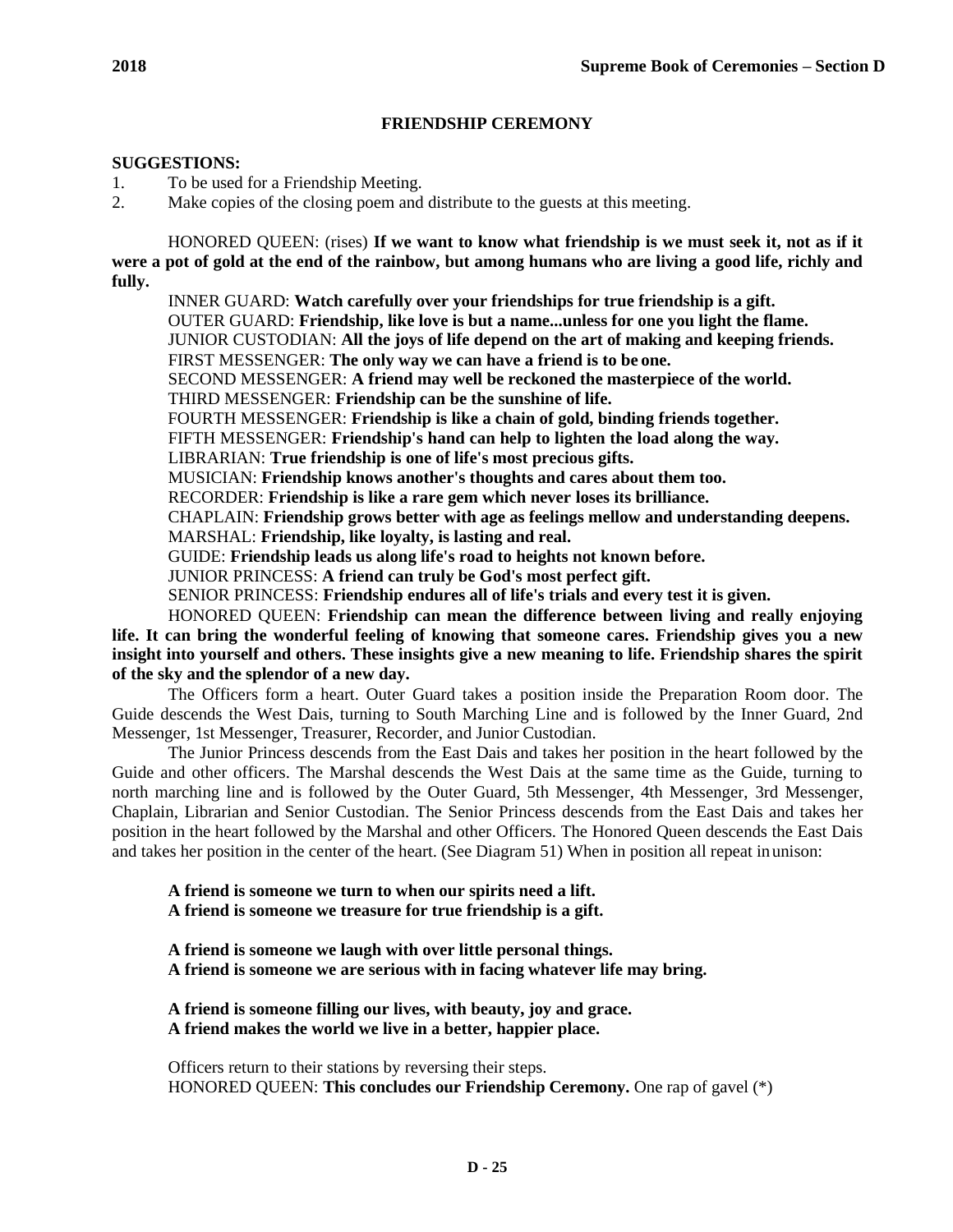# **PIN CEREMONY**

## **SUGGESTIONS:**

1. Secure Officer's pins to a white ribbon for the ceremony.

HONORED QUEEN: **Guide and Marshal, please come to the East for the presentation of pins.** RETIRING HONORED QUEEN: (to the newly installed Honored Queen) **The position of Honored Queen requires your best. Your leadership ability will be put to the test. Wear your pin proudly as all Honored Queens do, And savor these memories your whole life through.** (presents pin to Honored Queen)

HONORED QUEEN: (to the newly installed Senior Princess) **As Senior Princess you will sit on my right Instructing the pilgrims, their pathways to light. Be aware of the honor this pin holds for you, And exemplify our teachings in all you do.** (presents pin to the Senior Princess)

SENIOR PRINCESS: (to the newly installed Junior Princess) **This pin is accompanied by a cape and a crown. Wear them with dignity o'er your white Grecian gown. Responsibility runs high in this office you hold. In a job that's well done, there'll be treasures untold.** (presents pin to the Junior Princess)

JUNIOR PRINCESS: (to the newly installed Guide) **The initiates will look to you as their guide, To impart our lessons with love and with pride. We each will endeavor to work hand in hand. To strengthen our Order throughout all the land.** (presents pin to the Guide)

GUIDE: (to the newly installed Marshal) **As Marshal you'll sit in the West, Assisting the Guide and doing your best. Our country's flag will be in your care,** And all will know you're the fairest of fair. (presents pin to the Marshal)

HONORED QUEEN: **Guide and Marshal, you may return to your stations.**

# **LOVE IS... OUR PARENTS**

A ceremony honoring parents

# **SUGGESTIONS:**

The officers may form a heart shape east of the Altar. The Honored Queen will take a position two steps west of the East Line, taking a roll of red crepe paper. As each officer steps into position and gives her part, they will pass the crepe paper to the next officer. This will continue after each officer gives her part, until a red heart has been formed. Each officer may also hold the letter she represents.

HONORED QUEEN: **Love is our parents. Only one thing could motivate parents to work so diligently or sacrifice so willingly for their children and that is love. To be a parent is to be a constant teacher and advisor, to be gentle and to be firm while constantly learning and listening. To be a parent is to have one of the most challenging, yet rewarding, full-time jobs on earth.**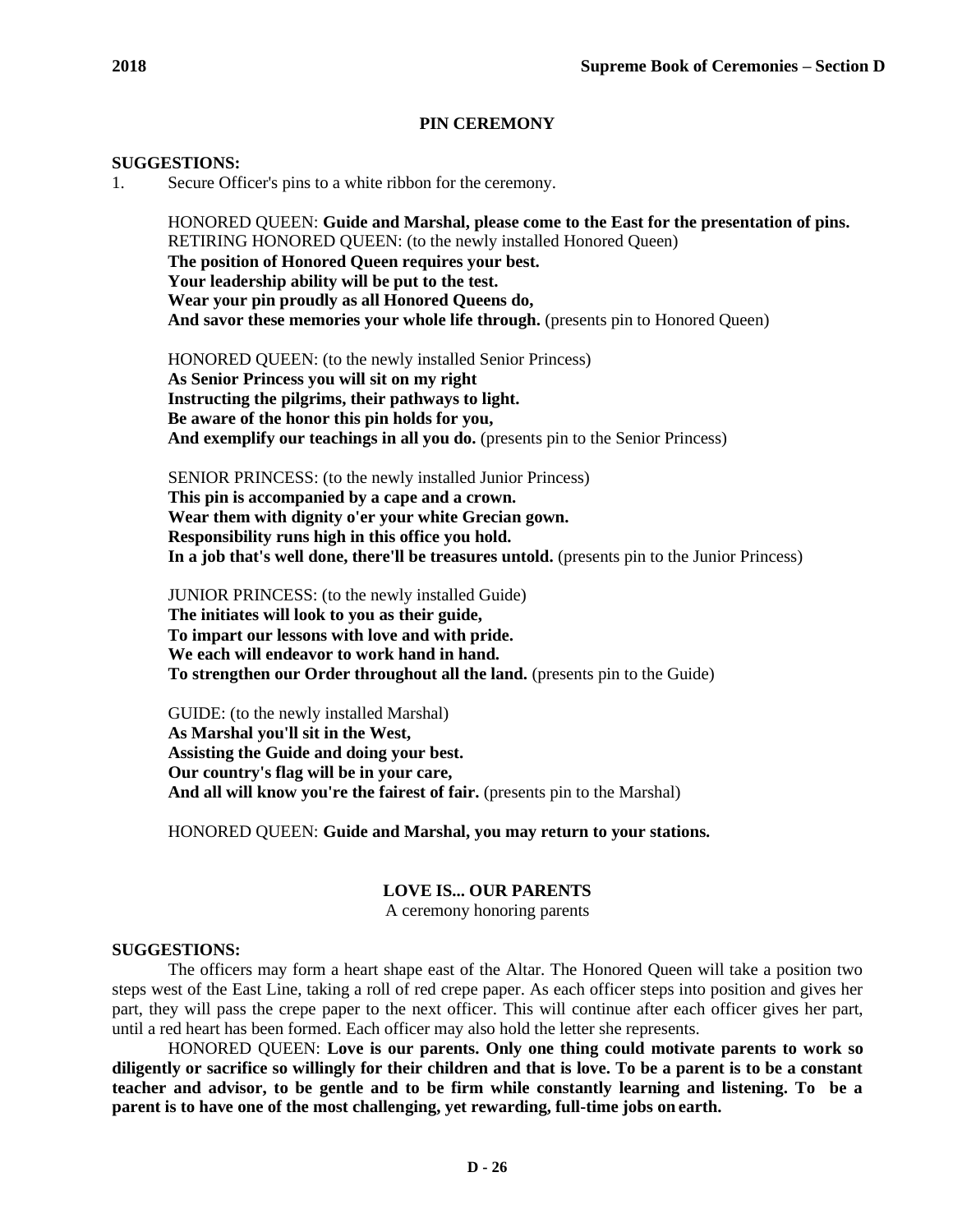**In order to succeed in this job, parents must be filled with love, and it is in honor of this love that we present this ceremony tonight** (today)**, for truly, love is our parents.**

JUNIOR PRINCESS: **The letter L alludes to the leadership our parents teach us. The ability to step forward and guide people when they need help and maintain organization in time of trouble is a quality to be desired.**

JUNIOR CUSTODIAN: **The letter O represents obedience to our parents, guardians and elders thus showing them our willingness to cooperate in making a better world.**

TREASURER: **V signifies virtue, a necessary quality for everyone. Our parents recognize this and teach us that a constant application of moral values will enrich our lives.**

FIRST MESSENGER: **The letter E reminds us of endurance, often reinforced by faith in God, which is needed to cope with the hardships and trials of life.**

SECOND MESSENGER: **I stands for individuality that our parents teach us to respect and retain, even in this society which tends to promote conformity and places more stress on people as a mass than as separate individuals.**

GUIDE: **S is represented by Sincerity, an important attribute in our character and we should always strive to be genuine and honest in our thoughts and actions.**

FIFTH MESSENGER: **Patience, denoted by the letter P, is an asset we must cultivate by recognizing shortcomings in ourselves and others.**

MARSHAL: **A signifies that we are taught to be Aware of everything around us, and to be Alert and considerate of other people and their feelings.**

FOURTH MESSENGER: **The letter R signifies respect, and we should show respect for our fellow man and his rights, as well as all of God's creations.**

THIRD MESSENGER: **E represents our endeavors in life, and even though we encounter temptations and difficult decisions, let us learn from the experienced advice of our parents and from the teachings of God.**

CHAPLAIN: **N stands for noble, and noble is what our purposes and goals should be, striving to act better, to be better, and to be worthy of our parents', and of God's, love.**

SENIOR CUSTODIAN: **T, represented by Thoughtfulness is a show of concern and consideration for the welfare and privileges of others, and is an act of love that we should practice more often.**

SENIOR PRINCESS: **The last letter, S, represents selflessness; being unselfish and generous and always remembering that it is more blessed to give than to receive and truly, our parents must be blessed for they have given so much to us and for us. These sacrifices are proof of their love for us and may we only say that love is our parents.**

When ceremony is over, the Officers pass the crepe paper back around the heart to the Honored Queen and then return to their stations.

## **LET'S GET ACQUAINTED**

## **SUGGESTIONS:**

1. The ceremony may be given as an exemplification for other Masonic Orders.

2. The ceremony may be given for prospective members and their parents.

Officers enter as per Ritual. The ceremony uses six officers, but the parts may be assigned to more if desired. Officer rises for her speaking part and is seated following part.

HONORED QUEEN: **We have invited you here tonight to witness a special ceremony created to help you understand Job's Daughters. Job's Daughters is an organization for girls between the ages of 10 and 20 who are related to a Master Mason, or related to a Majority Member of Job's Daughters, or sponsored by a Master Mason. Our members have a special pride in our Order. They will be explaining the symbols of Job's Daughters and giving you some new information. Listen carefully, and after the meeting if you have any questions, ask any of the girls or adults. They will be happy to answer your questions and obtain Applications for you.**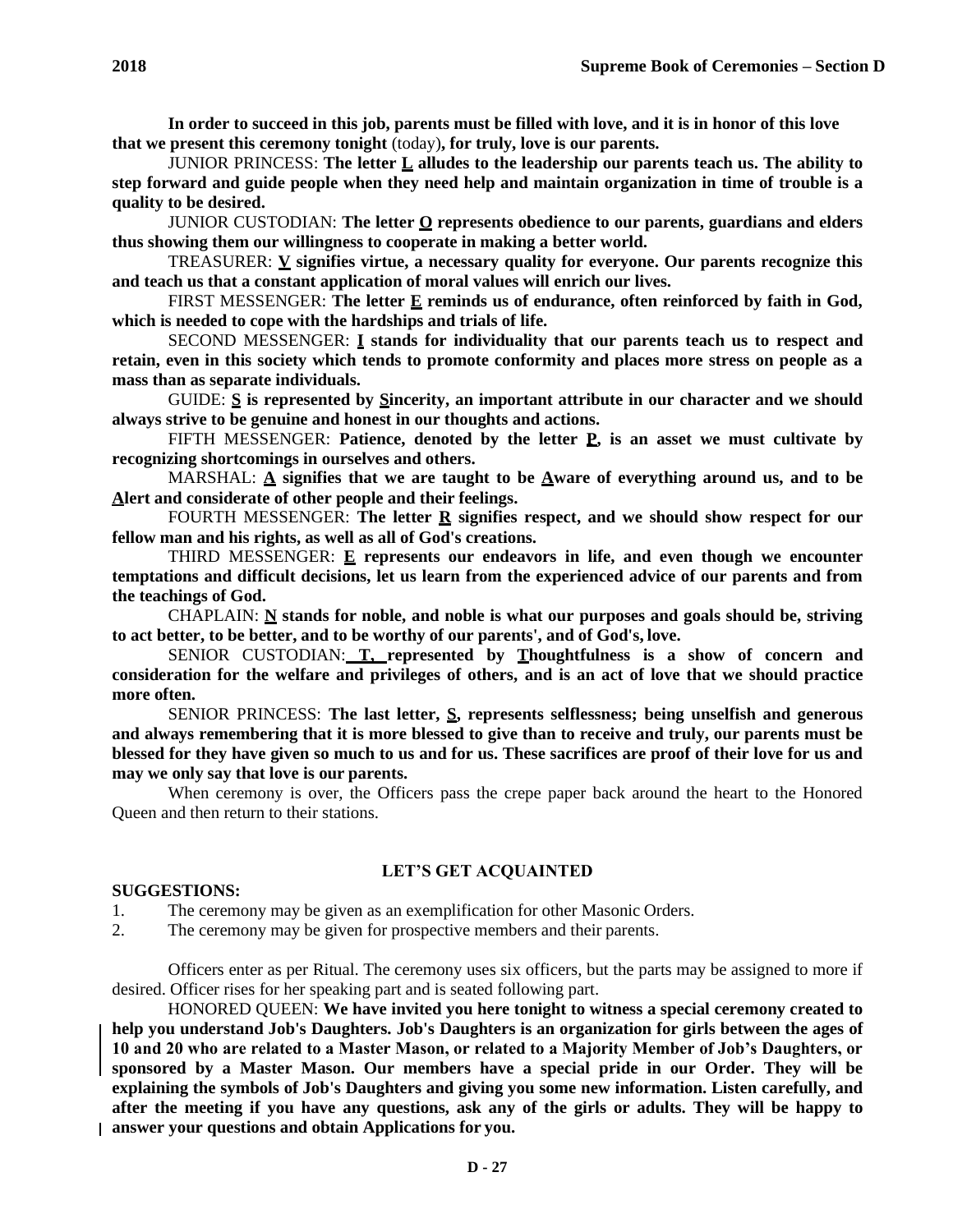**Marshal, you will retire and present the Flag of our Nation west of the Altar.** Three raps of gavel (\*\*\*) Floor work and music as per Ritual.

OFFICER No. 1: **The National Emblem is considered the most distinguished guest at any Bethel meeting and is presented first, before any distinguished member or guest. It holds a place of high honor in the East during the Bethel meeting.** Sing National Anthem

HONORED QUEEN: **Marshal, you will place the Flag in the East.** Floor work and pledge to flag as per Ritual. One rap of gavel (\*)

HONORED QUEEN: **Bethel Flag Bearer, you will retire and present the Bethel Flag west of the Altar.** Floor work as per Ritual.

OFFICER No. 1: **The Job's Daughters' flag consists of our colors. Purple represents the highest ideals of life and white represents purity. The triangle is the insignia of our Order with the three daughters of Job each holding an emblem of the three epochs. The Bethel flag represents all the basic principles of Job's Daughters.**

HONORED QUEEN: **Daughters, you will rise and join me singing the Bethel Flag song.**

HONORED QUEEN: **Bethel Flag Bearer, you will place the Bethel Flag in the East.** Floor work as per Ritual. One rap of gavel (\*).

OFFICER No. 2: **The Altar is placed in the center of the Bethel room. The Holy Bible is placed in the center of the Altar. Job's Daughters use a white Bible symbolizing light and purity. During our meetings, the Chaplain reverently opens the Bible to the 42nd Chapter, 15th Verse of the Book of Job. "In all the land were no women found so fair as the daughters of Job, and their father gave them inheritance among their brethren."**

HONORED QUEEN: **Please join our members in reciting the Lord's Prayer.** Three raps of gavel (\*\*\*) Members assume the Attitude of Prayer. One rap of gavel (\*) following prayer.

OFFICER No. 3: **Job's Daughters International is the only organization for girls that requires all of its members to be related to a Master Mason, or related to a Majority Member of Job's Daughters, or sponsored by a Master Mason. While Job's Daughters is not a part of the Masonic Fraternity, this pre-requisite ties it closely to the Masonic Order. Our Order is built upon the Book of Job which teaches us that throughout our lives we encounter trials and tribulations which must be met and overcome. Our meetings are held in a Bethel, a word which means "holy place". The Honored Queen's station is in the East of the Bethel symbolizing light, authority, and understanding. The West is known as a reflection of God's word. The officers in the West guide those seeking membership. The Inner and Outer Guards, stationed within and without the door of the Bethel, guard against interruptions.**

OFFICER No. 4: **Purple is the basic color of our Order, representing the highest ideals in life. It is the color of high dignity and emblematic of a high office. White is the second color of our Order. It has been used for centuries as a symbol of purity and innocence. Our Honored Queen and Princesses wear purple capes to signify dignity. The Grecian key design on the border of the capes is white and signifies our faith in our way of life and stands for protection. The design is continuous and therefore represents eternal life and reminds us of continuous good conduct. The crown is a symbol of success.**

OFFICER No. 5: **The floor work of Job's Daughters represents a pathway of life. We never walk in front of the Altar while the Bible is open, because that would disrupt the beam of light, wisdom and harmony between the Bible and the East. The sideliners represent the cornerstone and foundation of the Bethel. The object of Job's Daughters International is to band together young women for spiritual and moral upbringing, to inspire the desire for knowledge, to teach love of God, Country, Flag and home, and respect for parents and elders, to have reverence for the Holy Scriptures the principles for which Freemasonry stands. Job's Daughters is democratic and faithful in purpose, preparing young women for domestic, civic, patriotic, business, religious, fraternal, and social activities. In our organization we have beautiful music, which inspires us in the reverent parts of our ceremony and brings happiness into our lives.**

OFFICER No. 6: **The emblem of our Order is the Triangle. The White Dove symbolizes purity, and represents peace, purity, and divine recognition and approval. It reminds us of Job's first**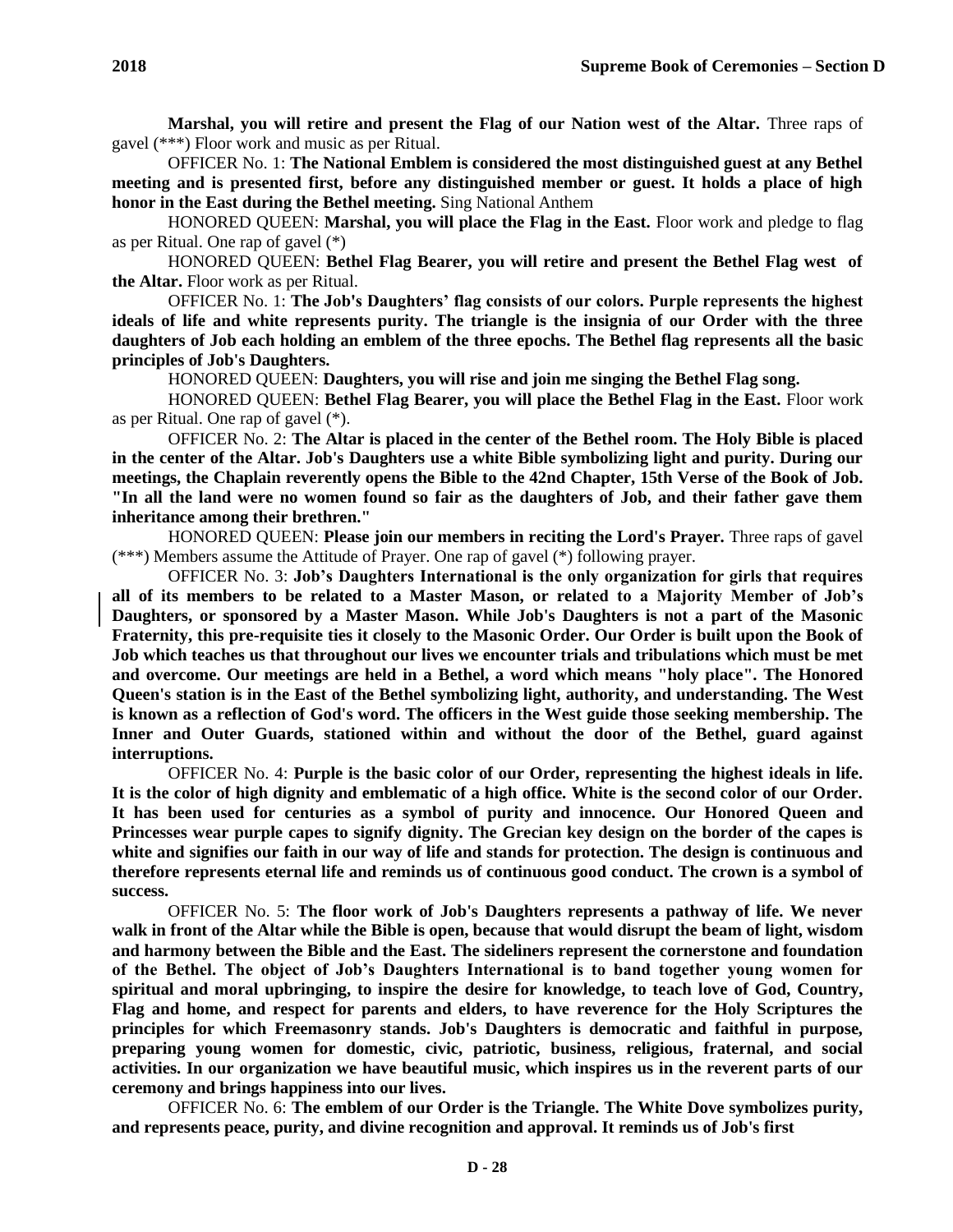**daughter, Jemima. The Urn of Incense represents a pure heart filled with faith, love, and devotion to God. The fragrance of the incense going heavenward symbolizes prayers of gratitude for our blessings.**

**It reminds us of Job's second daughter named Kezia. The Horn of Plenty is symbolic of the triumph of faith and reminds us of Job's third daughter named Karen happuch. The Lily of the Valley is the flower of our Order and is a symbol of humility, purity, and a clean life.** (If desired, the "Story of the Robe" may be done at this point in the ceremony.)

HONORED QUEEN: **Our Chaplain will lead us in prayer.** Three raps of gavel (\*\*\*) Chaplain attends the Altar as per Ritual.

CHAPLAIN: **Oh Lord, be Thou our Guardian on high, be there to counsel us, to keep us free from fear. Be with us as we part on our various ways, guide and protect each one assembled here. Help us to help each other. May we practice in our daily lives the trustful faith of Job. Bless our**  leaders, our parents and those near and dear to us. We ask in Thy name. Amen. Chaplain returns to station. One rap of gavel (\*)

HONORED QUEEN: **Job's Daughters has existed for many years and we are proud of those who have provided special service to our Bethel. We take time to recognize these many people at each meeting. At this time, I would like to present to you the members of our Bethel Guardian Council.**  (Introduces Council members)

**In our ceremony tonight, we have tried to answer most of the questions you may have about Job's Daughters. If, however, you have further questions, please ask any of us. We would be most happy to help you.**

(Omit next paragraph if prospective members are not present.)

**If there are any present who are considering membership in Job's Daughters, we urge you to ask for an Application from our Bethel Guardian. Complete this Application giving the name and Lodge of your Masonic relative. The Associate Bethel Guardian will contact the Lodge for confirmation. We would be most eager and happy to initiate each one of you into Job's Daughters.**

**We now close this special meeting in the same manner in which we close each Bethel meeting. This ceremony is very special to us and we perform if often for our Masonic-affiliated bodies. Perhaps you have witnessed it before. Officers you will rise.** (Closing Ceremony as per Ritual.)

### **STORY OF THE ROBE**

Written by Sharlot Avery Swem, PHQ, PSG and others

#### **SUGGESTIONS:**

- 1. May be given as part of an open meeting.
- 2. May be given as a special ceremony during a Bethel meeting.
- 3. May be given as a Librarian's report.
- 4. Speaking parts may be given by a narrator or divided among the officers.
- 5. Have one Daughter in full regalia exemplifying the robe as parts are given. The Recorder would be in a good position to do this.
- *6.* For a shorter version, you can omit those sections in *italics.*
- 7. References to the Trinity may be omitted.

HONORED QUEEN: **Symbols are ages old and were known and understood long before the building of the pyramids. Job's Daughters uses symbols found within the pages of the Holy Bible to convey to its members the virtues for which they should strive.**

*Religious symbolism has been preserved through centuries of time and is worthy of our consideration. However, there is another symbol that our Order's members should consider that is often taken for granted; it is our Bethel robe. The members of our Order are easily recognized by their robes of white, some with touches of royal purple, but most people are not aware of the significance of our attire.*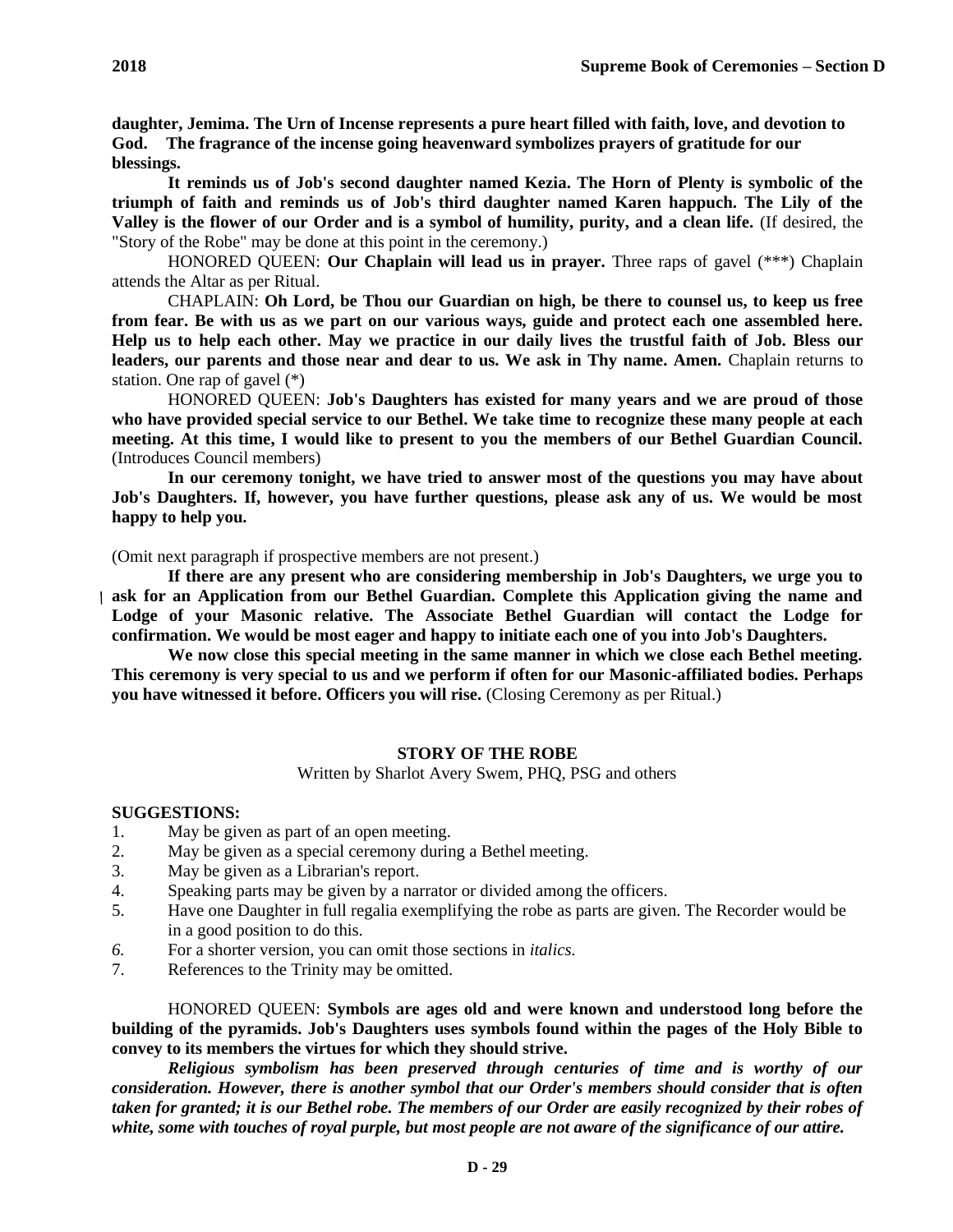*The robe has deep significance to all Job's Daughters, for wonderful lessons are hidden within its folds.*

**Our officers will now explain and exemplify the lessons which are to be found within the folds of our Bethel robe.**

OFFICER No. 1: *The Bethel robe is worn, not only because it was the garb of the women in the time of Job, but also because it is symbolic of the qualities and high ideals a true Job's Daughter should cherish.*

**The Bethel robe is white and white in all ages has been deemed an emblem of purity and should remind us that virtue is a quality to be admired and desired in women.**

OFFICER No. 2: **The yoke is a continuous circle.** *There is no beginning and no end, and no place where it can be broken.* **It is indicative of life everlasting.**

**The gathers represent the many friends we make in Job's Daughters.** *Like the gathers in our robes, our Job's Daughters friends gather around us and aid in shaping our lives.*

OFFICER No. 3: **The cord is a collection of minute parts, teaching us that in unity of purpose there is strength.**

*As the cord falls from the yoke it is secured by three twists, reminding us that life everlasting is built upon the virtues of faith, hope, honor and love. The twists are also symbolic of praying hands, a reminder that our Father in Heaven watches over us all. As the cord is wrapped about the body, it is as though the hands of friends and the encompassing arms of the Master Masons who give us heritage are giving us strength. The cord is tied at the waist in a square knot, admonishing us to face life squarely for future success. When held in place, the cord forms a triangle, the emblem of our Order.*

OFFICER No. 4: **In the days of old, ancient priests tied bells on the end of their habit cords.**

*The bells rang softly as they walked through the villages announcing the priest's arrival and calling the people to prayer.*

**The tassels at the end of our cords are shaped like bells. When we wear our robes, we call attention to the fact that we are Job's Daughters and our actions should always reflect those of the fairest in the land.**

OFFICER No. 5: **The robe's sleeve forms a square, reminding us that we should always turn square corners and walk in straight paths. It teaches us that throughout our lives we should always be upright and on the square.** *Our robe is three inches from the floor, repeating one of the most perfect numbers as reflected in the three epochs in our ceremony; Job's three daughters; (the Holy Trinity - Father, Son and Holy Ghost); the ideal family, mother, father, and child; Job's three friends from the East; and the third degree by which that special man who gave us our Masonic heritage became a Master Mason.* **When wearing our robes, we are reminded that we are all daughters of one God, and thus are equal regardless of our social and economic status.**

OFFICERS No. 6: **We hope that by listening to the story of our Bethel robe, which represents a forward, upward and onward trend toward higher ideals, you too have been inspired by its beauty and its significance to our Order.** *Many of the teachings of our Order are exemplified in our robe. Each member is proud to have the privilege of wearing a robe, for it is a constant reminder of the many virtues we should strive to maintain. But most of all, it should be a reminder that our purpose is to live that we may be known as true daughters of Job and the fairest in all the land.*

#### **BETHEL FLAG TRIBUTE**

This ceremony is suitable to be given by one person. The Bethel Flag should be placed in a flag stand to the left of the speaker. If possible, have another person hold the flag out so that the emblems are visible for all to see.

NARRATOR: **The Job's Daughters' flag represents our Order and the basic principles upon which it was founded. It was designed by Mattrup Jensen, Past Associate Supreme Guardian, from California.**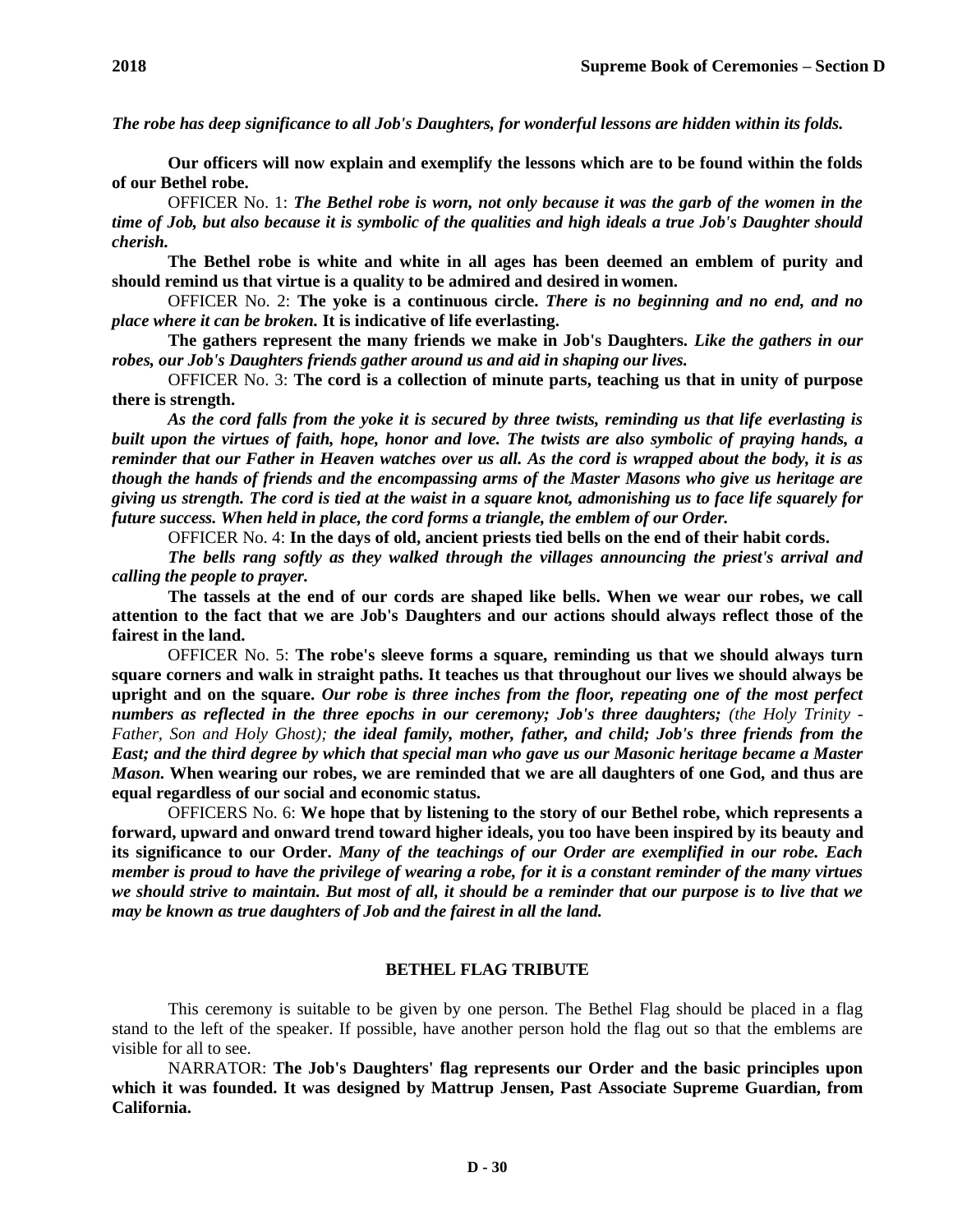**It shows the emblem superimposed on a field of purple and white stripes. From the position of the emblem on the flag three white stripes radiate from each of the three points of the triangle, making a total of five stripes starting from the triangle.**

**This gives us a flag composed of seven stripes in all, representing the mystic numbers of our Order.**

**The emblem consists of three Daughters (the Honored Queen and the two Princesses) wearing their capes and crowns and holding the emblems of their office. These Daughters represent the three daughters of Job and the top three officers in each Bethel. The emblems they are holding have special meanings to our members.**

**The Junior Princess, holding the white dove, represents Job's first daughter, Jemima, meaning dove, a symbol of purity and truth, reminding us to be faithful to every thought, word and act.**

**The Senior Princess, holding the urn of incense, represents Job's second daughter Kezia, meaning cassia which is used in incense.**

**The Honored Queen, holding the horn of plenty, represents Job's third daughter Keren Happuch, meaning plenty, reminds us that God rewarded Job with great riches and a long life of happiness.**

**The three Daughters are enclosed within a triangle representing the three-fold influence of Job's Daughters - our God, our Country, and our Home.**

**The emblematic colors of our Order are purple and white. Purple represents the highest ideals of life and the royalty of womanhood. White symbolizes the purity of a beautiful and womanly life.**

**At this time, I would like all Job's Daughters, both active and Majority Members to please rise for the tribute to our flag.**

After the Job's Daughters rise the Narrator turns toward the Bethel Flag and gives the following tribute, written by Mattrup Jensen:

**Job's Daughters' Flag and oh! How much it holds**

**For all the Order's members secure within its folds** 

**It stands for joy and order, beautiful and sincere,**

**Domineering over self and let evil not appear.**

**Upward and onward and for reverence a token;**

**Let hope never fail, and truth always spoken.**

**Its stripes stand for knowledge, waving toward the best**

**It floats steadfast and upright, life's future for success.**

**Teaching respect for elders, love for all the world,**

**Kindness to fellow men and faith - Though it be furled.**

**And so we bear you tribute, Job's Daughters' flag - today,**

**For your land - and our land - and all the world some day.**

#### **CEREMONY OF THE SYMBOLS**

This ceremony may be presented to other Orders and is suitable for use with a limited number of girls.

HONORED QUEEN: **On behalf of Bethel No. I thank you for setting aside a night to honor Job's Daughters. We hope you will be able to attend one of our meetings. We meet at (location) at (time) on the and (days).**

**Our Ritual is based on the Book of Job in the Book of Holy Scriptures, with special emphasis on the 42nd Chapter, 15th verse: "And in all the land, were no women found so fair as the Daughters of Job' and their father gave them inheritance among their brethren." We are very proud of our Masonic heritage, and that we are part of the Masonic family. We show it in the way we conduct ourselves in our respect for God, our country and our elders.**

**As Job's Daughters we have certain emblems that mean a great deal to us. I am holding the cornucopia or, as we term it, the Horn of Plenty. It is a symbol of Job's abundance or riches.**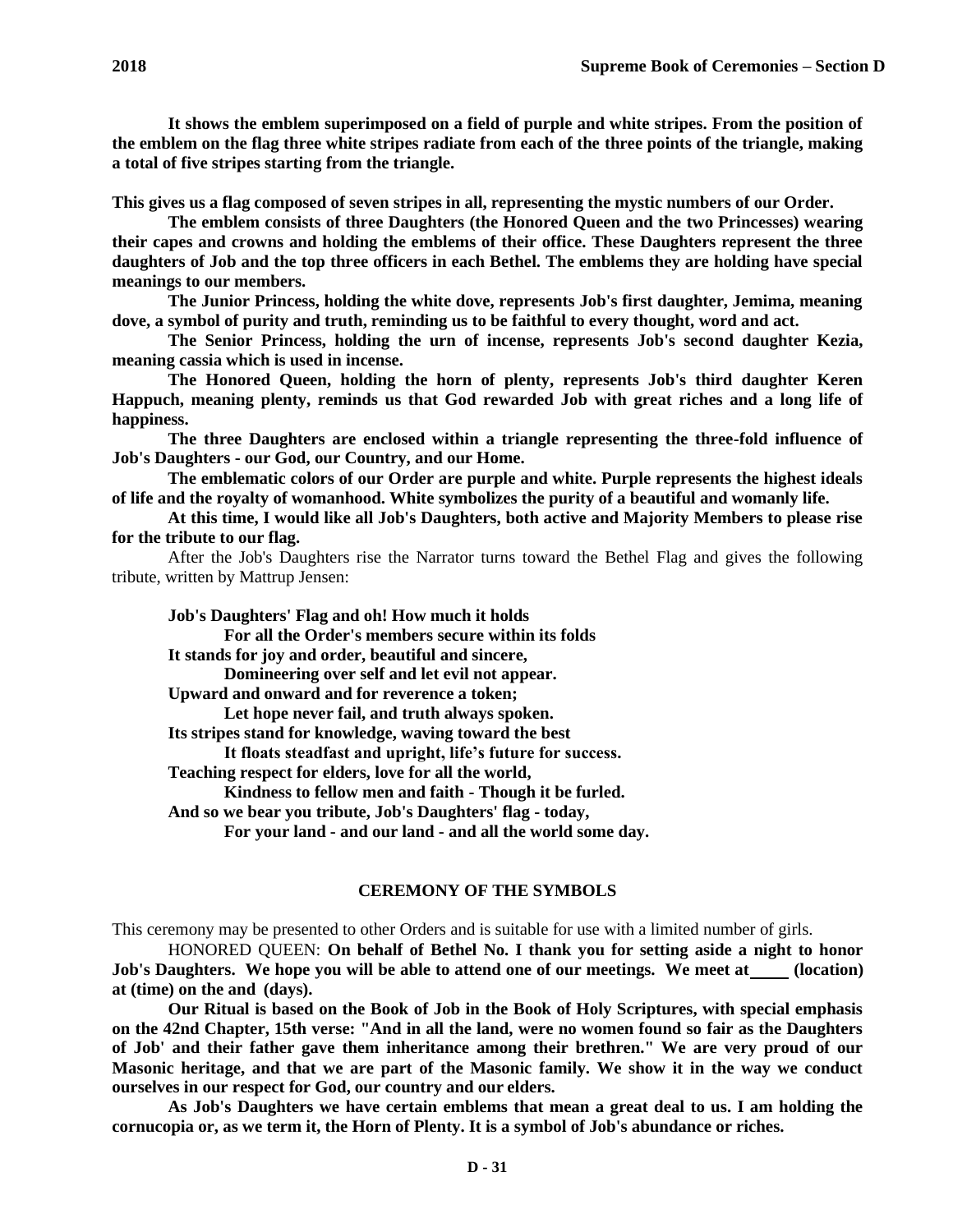JUNIOR PRINCESS: **I am holding the white dove, which teaches us peace, thoughtfulness, and love as reflected in the life of Job. He thought not of himself, but of giving to others a helping hand when needed.**

GUIDE: **On our Altar is a precious possession, the open Book of Holy Scriptures. It is a symbol of our faith and courage and reminds us of the patience of Job. It is a rule and guide for our journey through life. Throughout history, people have looked to God for guidance. We find that guidance in this Book of Holy Scriptures.**

MARSHAL: (Holding out the Job's Daughters' flag.) **Our flag shows the emblem of our Order. The three corners of the triangle remind us of the three main teachings of Job's Daughters - the love of God, love of country, and love of home. The Honored Queen, Senior Princess and Junior Princess remind us of the three Daughters of Job. Our colors are purple and white: purple for the royalty of womanhood, and white for the purity of a beautiful and womanly life.**

HONORED QUEEN: **The Job's Daughters will now form one of the emblems that are used at the close of a Bethel meeting. Our emblems and symbols hold special meaning for us. They show that we are inspired to love God, our country and all the world. We are an integral part of the Masonic family and we thank you for the support that you give to our Order** (Name of Order.) **We look to you as adult leaders for guidance. With your assistance, we can be "The Fairest in all theLand.**"

## **ADULT WORKER MEMORIAL CEREMONY**

This ceremony may be narrated by one Daughter, one member of the Supreme, Grand, Jurisdictional or Bethel Guardian Council, preferably someone who was close to the deceased during her/his life or a member of her/his Bethel, or a combination of several people, Daughters and/or adults.

NARRATOR: **Let us pray: Heavenly Father, God of courage, strength, understanding and love; we thank you for the life of . We shall miss her/his kindness and love. We are confident, as we bid her/him farewell in this life, we will one day join her/him again in that bright, fair land on High. Be very near and especially bless her/his family** (names may be mentioned) **and all those gathered this day to remember her/him. May all members of this (**Supreme, Grand, Jurisdictional or Bethel Guardian Council) **know Your abiding presence and comfort. In the Master's holy name we pray. Amen.**

**The evergreen, which we present this day, is a symbol of everlasting life, which our God has given her/him. The Great Bethel on High has opened for** (name), **and she/he will now live in the arms of our God forever.**

> **Tender little memories of some word or deed Give us strength and courage when we are in need... Blessed little memories help to bear the pain that life has tossed And soften all the tears and loneliness of our loss... Precious little memories of little things that were done Make the very darkest day a bright and happy one.**

> > Author Unknown

**Because** (name) **was such a vital member of our Order and loved by many and because her/his fond memories will always be with us and give us comfort, she/he is with us still!** A solo or special music may be presented.

**Let us pray: May the Lord, Mighty God, bless and keep us forever. May He grant us perfect peace, and courage in every endeavor. Lift our eyes to see Your face, Oh God, and may we be blessed by Your grace forever. In the name of the Lord God, our Father, we humbly pray. Amen.**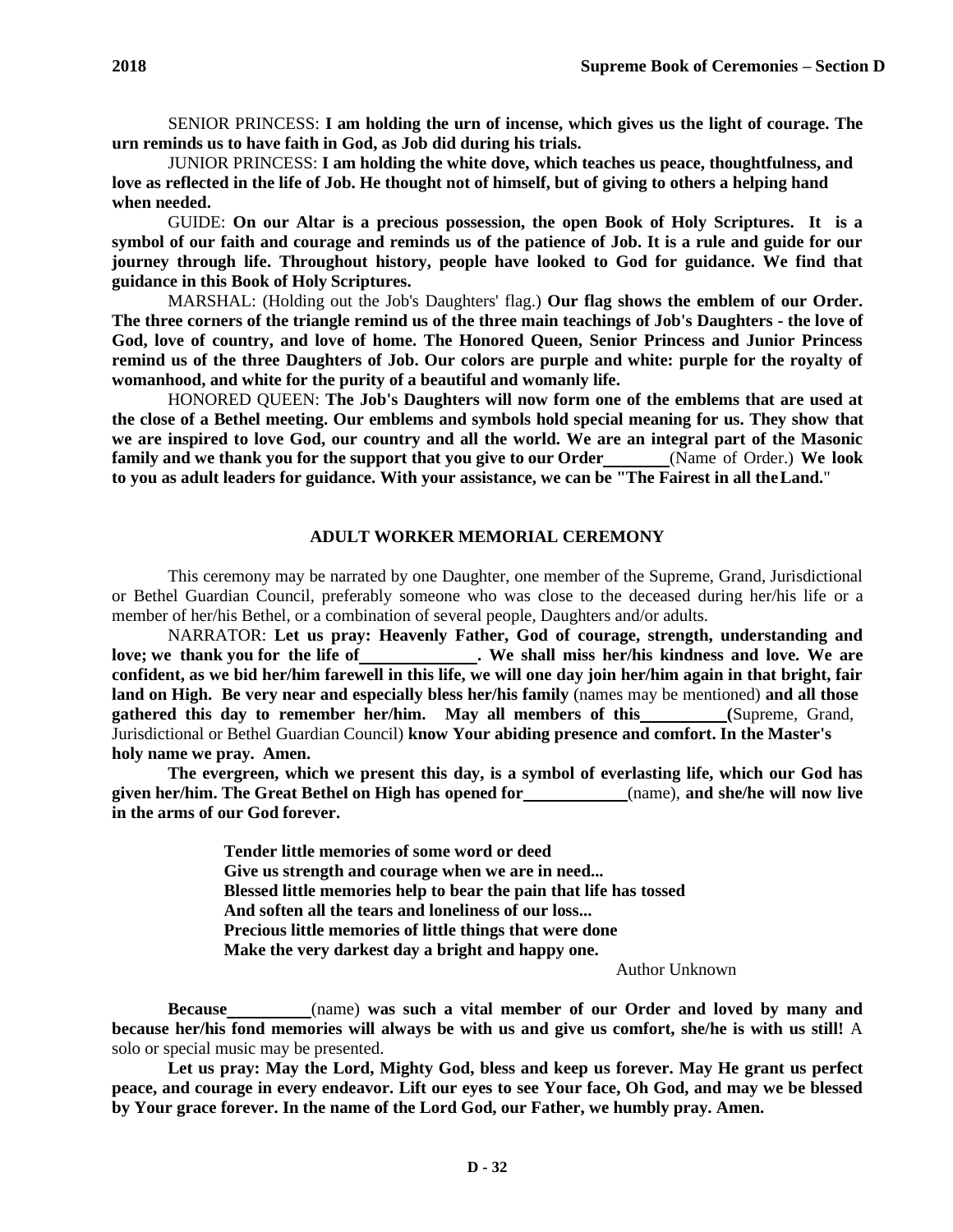### **MEMORIAL CEREMONY** (Optional)

This ceremony is given under "Good of the Bethel," following the close of the Bethel meeting or at an open meeting called for this purpose. It may also be presented at a funeral home or another appropriate location.

The flowers to be used in the ceremony are placed near the stations of the Guide and Marshal before the meeting opens. The flowers shall remain on the Altar (not on the Bible) until after the meeting is closed. If it is necessary to hold the Memorial Ceremony for more than one Daughter, the ceremony shall be modified to include all Daughters. This ceremony may also be modified for use as a tribute to an adult worker.

HONORED QUEEN: **Memorial Ceremony.** 

**Members and friends of Bethel No. God has called to His eternal home our beloved member** (first and last name.) **Although her travels through the journey of life on earth were brief, we shall always cherish the memory of her presence among us.**

RECORDER: (Name) **was born** (day, month, year) **at** (state, province, country) **and was initiated**  into Bethel No. on \_\_\_\_\_\_. She entered the Great Bethel on High on

HONORED QUEEN: **Our Chaplain will lead us in prayer.** Three raps of the gavel (\*\*\*). March music: Handel's "Largo."

The Guide and Marshal pick up the flowers, march to the South and North Marching Lines, turn and march east to the East Line. They then proceed on a diagonal line to a point on either side of the Altar, facing the Altar. When the Guide and Marshal are in position, the Chaplain goes to Altar. Altar music: "Sweet Hour of Prayer."

CHAPLAIN: **Our Heavenly Father, we thank You for Your love and tender care. Make us worthy of that love. We thank You for the life of** (first name). **We shall miss her kind spirit and loving ways. Be very near to her loved ones. May we realize that we have only said "Good night," and in that bright, fair land we shall bid her "Good morning." Be with and bless the members of our Bethel.**  We ask this in Your Holy Name. Amen. Chaplain rises. One rap of the gavel (\*).

SENIOR PRINCESS: **As a tribute to her life we place Lilies of the Valley on the Altar. They represent purity and the innocence of youth.** Marshal places a sprig of Lilies of the Valley on the Altar (not on the Bible).

JUNIOR PRINCESS: **As a tribute of our love to her we place Forget-Me-Nots on the Altar. They represent fine character and leave us with lasting memories.** Guide places the Forget-Me-Nots on Altar (not on the Bible).

HONORED QUEEN: **The evergreen is placed on the Altar as a symbol of life everlasting. The gates of the Great Bethel on High have opened for and she lives in the arms of God forever.**  Both the Guide and Marshal place a sprig of evergreen on the Altar.

If approved by the Executive Members of the BGC, other Officers and Members may approach the Altar and place a flower or sprig of green on the Altar (not on the Bible).

An appropriate song may be sung or played.

The Chaplain returns to her station. Altar music: "Sweet Hour of Prayer." March music: Handel's "Largo."

The Guide and Marshal turn and march east to the Altar Line, turn and march to the South and North Marching Lines, turn west march to their stations and are seated.

HONORED QUEEN: **This concludes the Memorial Ceremony.** On rap of gavel (\*).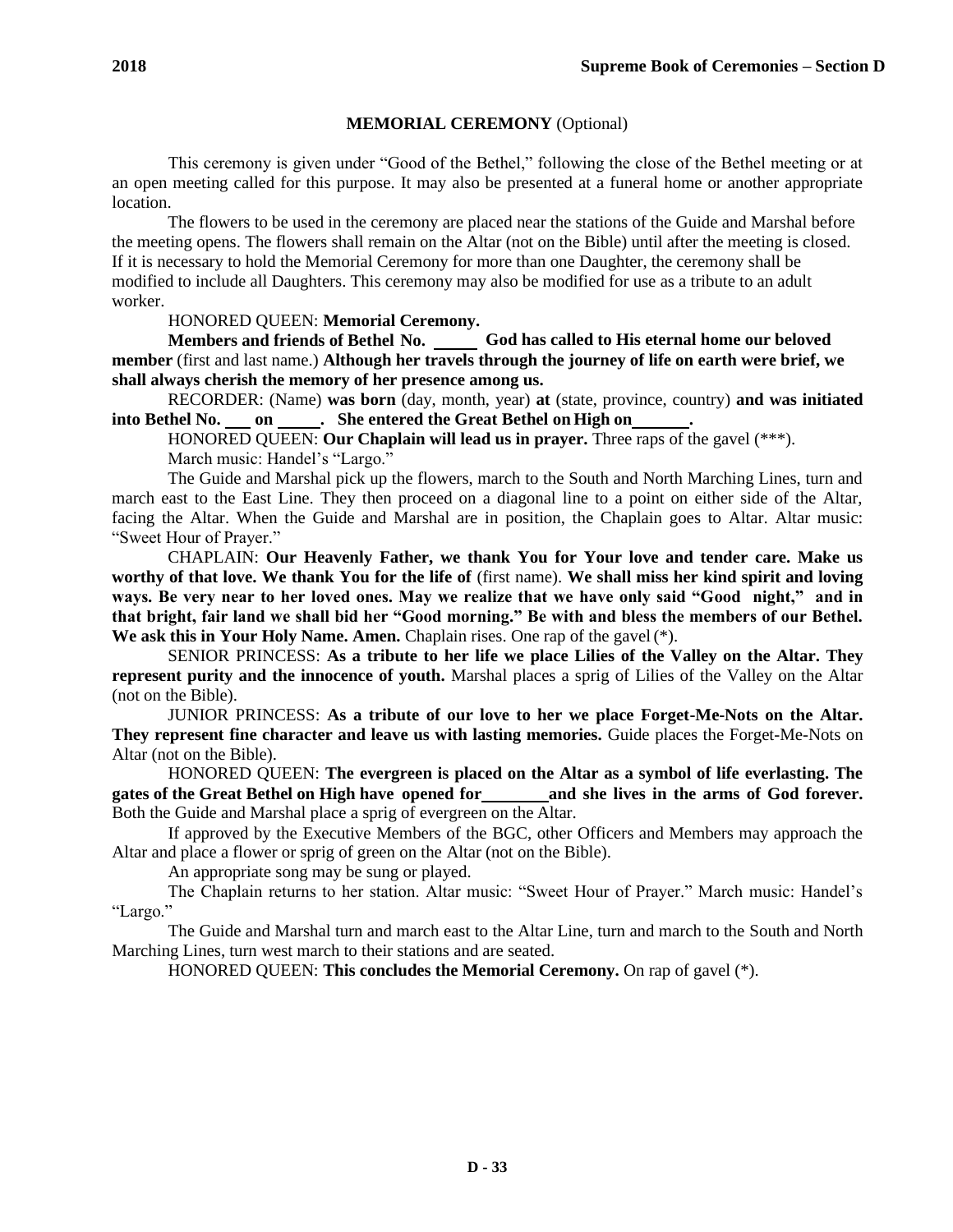## **Lily of the Valley Award Ceremony**

HQ: **Members and friends, we have assembled here to honor these Daughters who have continued to remain active within our beloved organization. They have continued to show unselfish devotion to our Order, and it is through loyal dedication such as this that our Order shall continue to prosper and grow.**

*(An appropriate poem or musical selection may be offered at this time.)*

- HQ: **Guide and Marshal, you will escort the Daughters who are entitled to this high honor to the East Line**. (Instruct Daughters to face the HQ.)
- Guide: **Honored Queen, I have the pleasure of presenting** (name(s)) **who, through their unselfish love and devotion to our Order, have been chosen to have this Award bestowed upon them.**
- HQ: **Daughters, we welcome you here for this, your special night** (day). **It is far too seldom that we are able to pay such a high honor to someone who is one of "the Fairest in the Land." Before we proceed with our ceremony, we will ask the blessing of our Heavenly Father. Guide and Marshal, you will escort these Daughters west of the Altar.** (They turn and march single file north to the North Line, west to Altar Line, south on Altar Line to position between Altar and Chaplain's chair, west around the Altar. Music: "I'll Walk With God", or approved music)

**Chaplain, you will attend at the Altar**. (Three raps of the gavel (\*\*\*). Guide and Marshal cause the Daughters to kneel then step back one step. Attitude of prayer is assumed as Chaplain kneels.)

- Chaplain: **Our Father, we pray that precious memories will attend this hour as we honor these Daughters who have shown their love to You and your teachings through their devotion to our beloved Order. May you continue to guide them through their lives in the manner they have exemplified by their unselfish loyalty to their valued friendships. We ask all this in Thy name.**  Amen. (Chaplain returns to station. One rap of the gavel  $(*)$ .)
- HQ: **Guide and Marshal, you will escort these Daughters to the East Line and cause them to face**  west to receive words of tribute from our five Messengers. (Leave Altar single file between Treasurer and Altar, go to Altar Line, turn and march north to North Line, then east to East Line, south on East Line to a position in front of the Honored Queen, turn and face west.)
- First Messenger: (Rises) **You are a Job's Daughter, fairest in the land, blessed with a smile and a helping hand.** (First Messenger is seated)
- Second Messenger: (Rises) **Your thoughts are unselfish; your heart is pure gold. You've upheld the laws of our order we are told.** (Second Messenger is seated.)
- Third Messenger: (Rises) **When life was too fast, everyone in a hurry, your patience came forth, told us not to worry.** (Third Messenger is seated.)
- Fourth Messenger: (Rises) **With all your faith in God above, you gave your special gift of love.** (Fourth Messenger is seated.)
- Fifth Messenger: (Rises) **And when your great reward is near, your love of God leaves nothing to fear**. (Fifth Messenger is seated.)